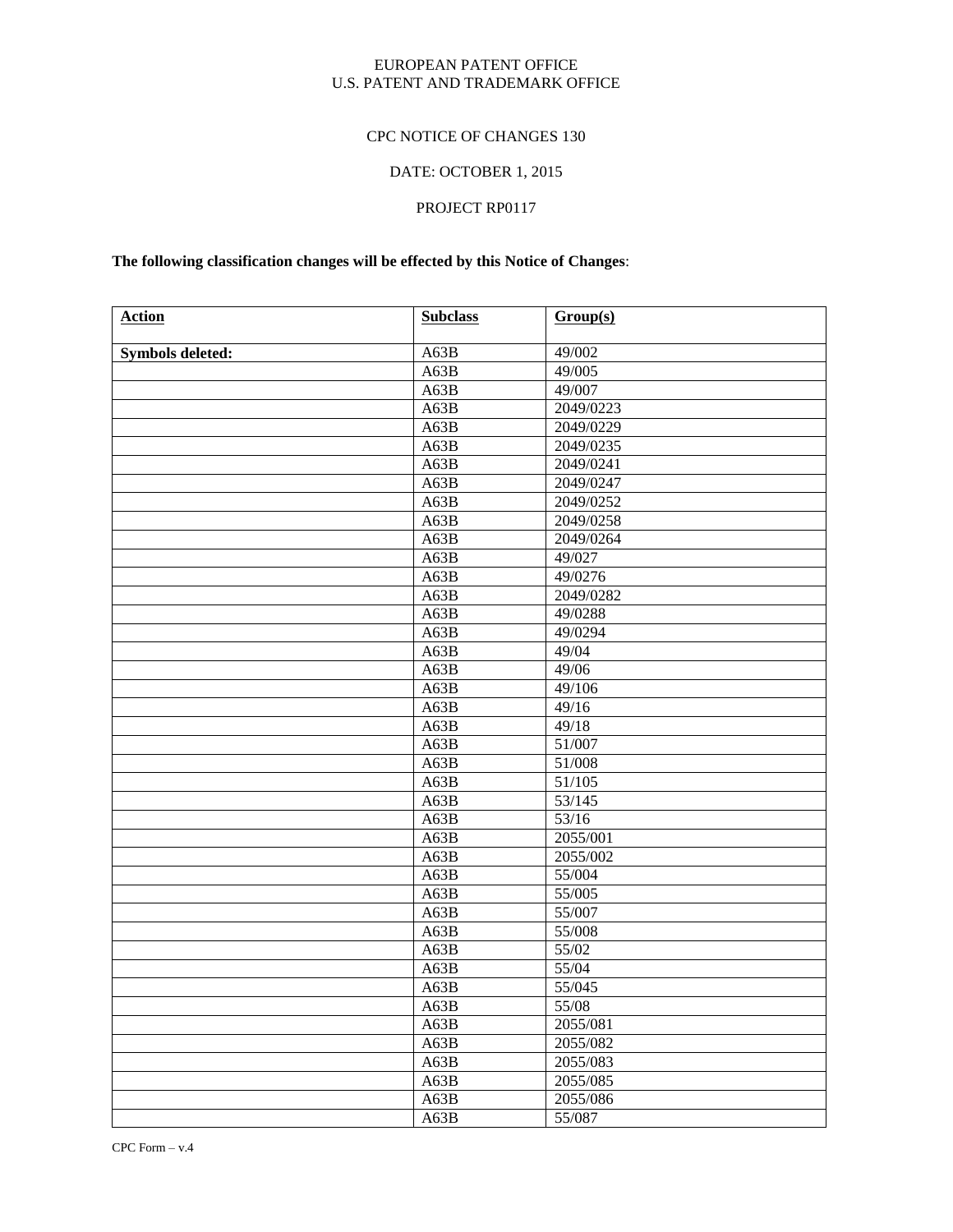## DATE: OCTOBER 1, 2015

| <b>Action</b> | <b>Subclass</b> | Group(s)  |
|---------------|-----------------|-----------|
|               | A63B            | 2055/088  |
|               | A63B            | 57/0018   |
|               | A63B            | 2057/0025 |
|               | A63B            | 57/0031   |
|               | A63B            | 57/0043   |
|               | A63B            | 57/005    |
|               | A63B            | 57/0056   |
|               | A63B            | 57/0062   |
|               | A63B            | 57/0068   |
|               | A63B            | 57/0075   |
|               | A63B            | 57/0081   |
|               | A63B            | 57/0087   |
|               | A63B            | 2057/0093 |
|               | A63B            | 2059/0003 |
|               | A63B            | 2059/0007 |
|               | A63B            | 2059/0011 |
|               | A63B            | 59/0014   |
|               | A63B            | 2059/0018 |
|               | A63B            | 2059/0022 |
|               | A63B            | 59/0025   |
|               | A63B            | 59/0029   |
|               | A63B            | 59/0033   |
|               | A63B            | 59/0037   |
|               | A63B            | 59/004    |
|               | A63B            | 59/0044   |
|               | A63B            | 59/0048   |
|               | A63B            | 59/0051   |
|               | A63B            | 59/0055   |
|               | A63B            | 59/0059   |
|               | A63B            | 59/0062   |
|               | A63B            | 59/0066   |
|               | A63B            | 59/007    |
|               | A63B            | 59/0074   |
|               | A63B            | 59/0077   |
|               | A63B            | 2059/0081 |
|               | A63B            | 2059/0085 |
|               | A63B            | 59/0088   |
|               | A63B            | 59/0092   |
|               | A63B            | 59/0096   |
|               | A63B            | 59/02     |
|               | A63B            | 59/025    |
|               | A63B            | 59/04     |
|               | A63B            | 59/06     |
|               | A63B            | 2059/065  |
|               | A63B            | 59/08     |
|               | A63B            | 59/10     |
|               | A63B            | 59/12     |
|               | A63B            | 59/14     |
|               | A63B            | 59/16     |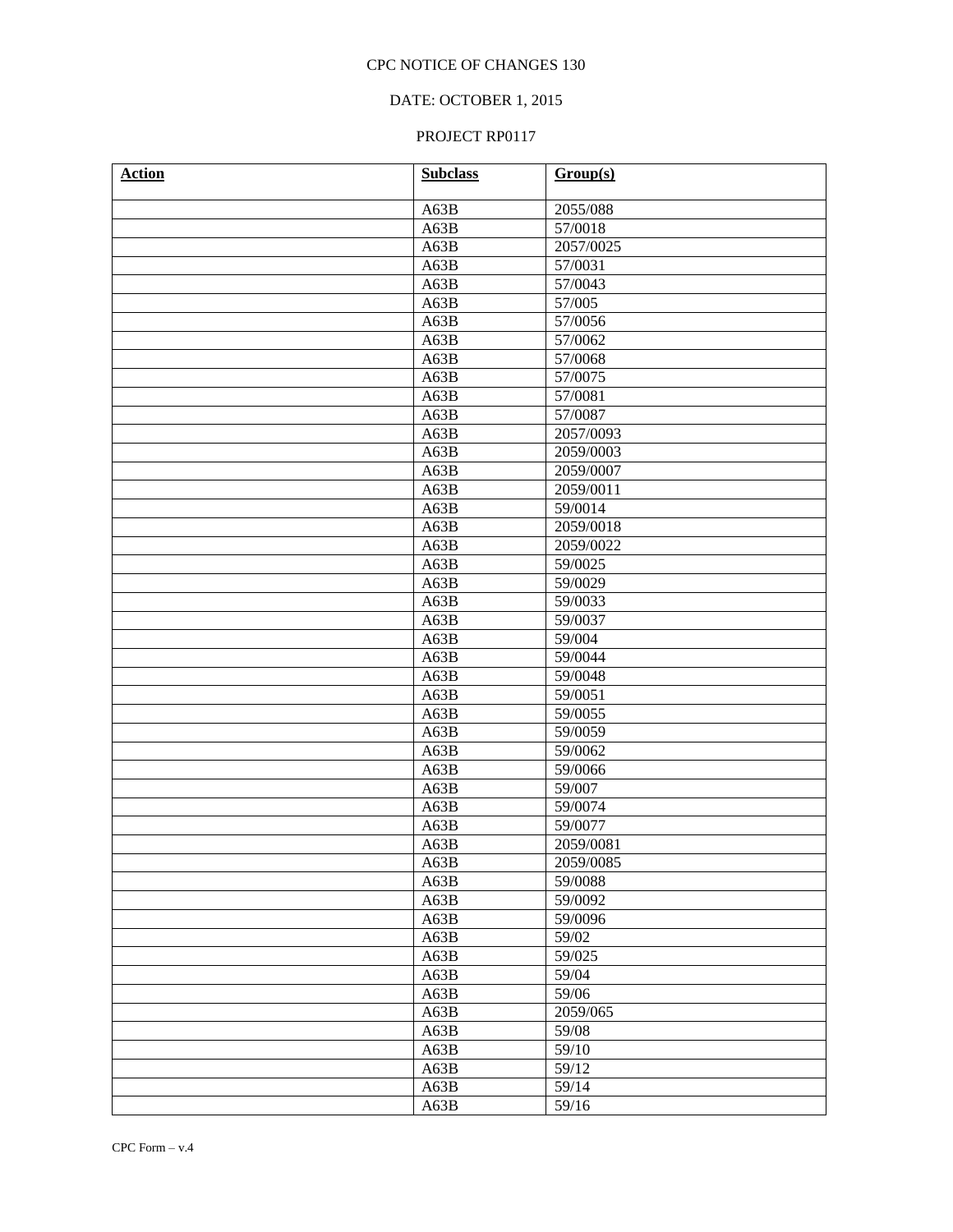## DATE: OCTOBER 1, 2015

| <b>Action</b>                 | <b>Subclass</b> | Group(s)  |
|-------------------------------|-----------------|-----------|
|                               | A63B            | 59/18     |
|                               |                 | 59/185    |
|                               | A63B            | 2243/0004 |
|                               | A63B            | 2243/0008 |
|                               | A63B            | 2243/0012 |
|                               | A63B            | 2243/0016 |
|                               | A63B            | 2243/0029 |
|                               | A63B            | 2243/0041 |
|                               | A63B            | 2243/0045 |
|                               | A63B            | 2243/005  |
|                               | A63B            | 2243/0075 |
|                               | A63B            | 2243/0079 |
|                               | A63B            |           |
|                               | A63B            | 2243/0083 |
|                               | A63B            | 2243/0087 |
|                               | A63B            | 2243/0091 |
|                               |                 |           |
|                               |                 |           |
| <b>Symbols newly created:</b> | A63B            | 2049/0201 |
|                               | A63B            | 2049/0202 |
|                               | A63B            | 2049/0203 |
|                               | A63B            | 2049/0204 |
|                               | A63B            | 2049/0207 |
|                               | A63B            | 2049/0212 |
|                               | A63B            | 2049/0213 |
|                               | A63B            | 2049/0214 |
|                               | A63B            | 49/022    |
|                               | A63B            | 49/025    |
|                               | A63B            | 49/028    |
|                               | A63B            | 49/03     |
|                               | A63B            | 49/032    |
|                               | A63B            | 2049/0325 |
|                               | A63B            | 49/035    |
|                               | A63B            | 49/038    |
|                               | A63B            | 49/11     |
|                               | A63B            | 51/01     |
|                               | A63B            | 51/015    |
|                               | A63B            | 51/11     |
|                               | A63B            | 51/16     |
|                               | A63B            | 55/20     |
|                               | A63B            | 55/30     |
|                               | A63B            | 55/40     |
|                               | A63B            | 2055/402  |
|                               | A63B            | 2055/403  |
|                               | A63B            | 55/404    |
|                               | A63B            | 55/406    |
|                               | A63B            | 55/408    |
|                               | A63B            | 55/50     |
|                               | A63B            | 55/53     |
|                               | A63B            | 55/57     |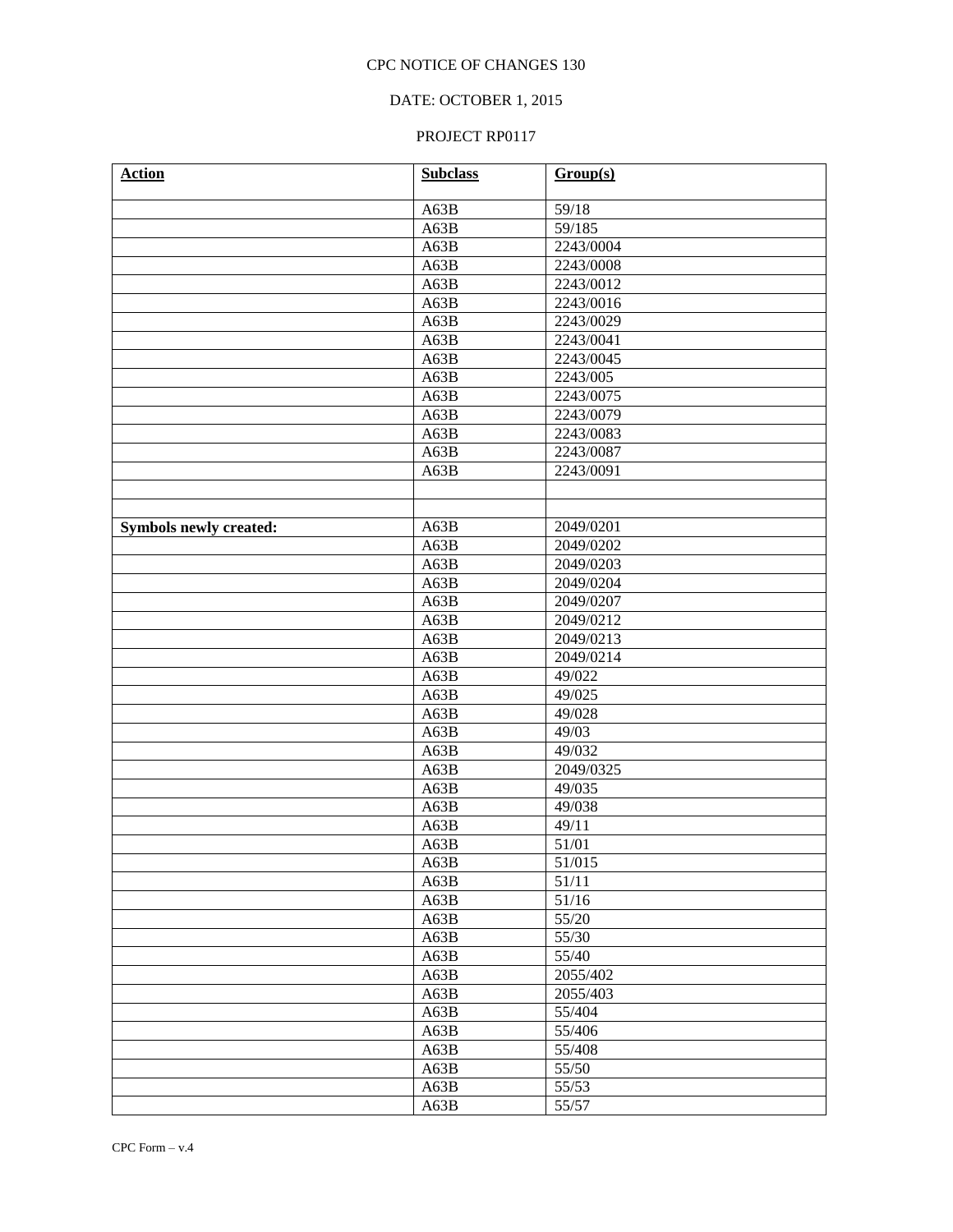## DATE: OCTOBER 1, 2015

| <b>Action</b> | <b>Subclass</b> | Group(s) |
|---------------|-----------------|----------|
|               | A63B            | 55/60    |
|               | A63B            | 2055/601 |
|               | A63B            | 2055/602 |
|               | A63B            | 2055/603 |
|               | A63B            | 2055/604 |
|               | A63B            | 2055/605 |
|               | A63B            | 55/61    |
|               | A63B            | 2055/615 |
|               | A63B            | 57/0032  |
|               | A63B            | 57/10    |
|               | A63B            | 57/12    |
|               | A63B            | 57/13    |
|               | A63B            | 57/15    |
|               | A63B            | 57/16    |
|               | A63B            | 57/18    |
|               | A63B            | 57/19    |
|               | A63B            | 57/20    |
|               | A63B            | 57/203   |
|               | A63B            | 57/207   |
|               | A63B            | 57/30    |
|               | A63B            | 57/35    |
|               | A63B            | 57/353   |
|               | A63B            | 57/357   |
|               | A63B            | 57/40    |
|               | A63B            | 57/405   |
|               | A63B            | 57/50    |
|               | A63B            | 57/505   |
|               | A63B            | 57/60    |
|               | A63B            | 2057/605 |
|               | A63B            | 59/20    |
|               | A63B            | 59/30    |
|               | A63B            | 59/40    |
|               | A63B            | 59/42    |
|               | A63B            | 59/45    |
|               | A63B            | 59/48    |
|               | A63B            | 59/50    |
|               | A63B            | 59/51    |
|               | A63B            | 59/52    |
|               | A63B            | 59/54    |
|               | A63B            | 59/55    |
|               | A63B            | 59/56    |
|               | A63B            | 59/58    |
|               | A63B            | 2059/581 |
|               | A63B            | 59/59    |
|               | A63B            | 59/60    |
|               | A63B            | 59/70    |
|               | A63B            | 59/80    |
|               | A63B            | 60/00    |
|               | A63B            | 2060/002 |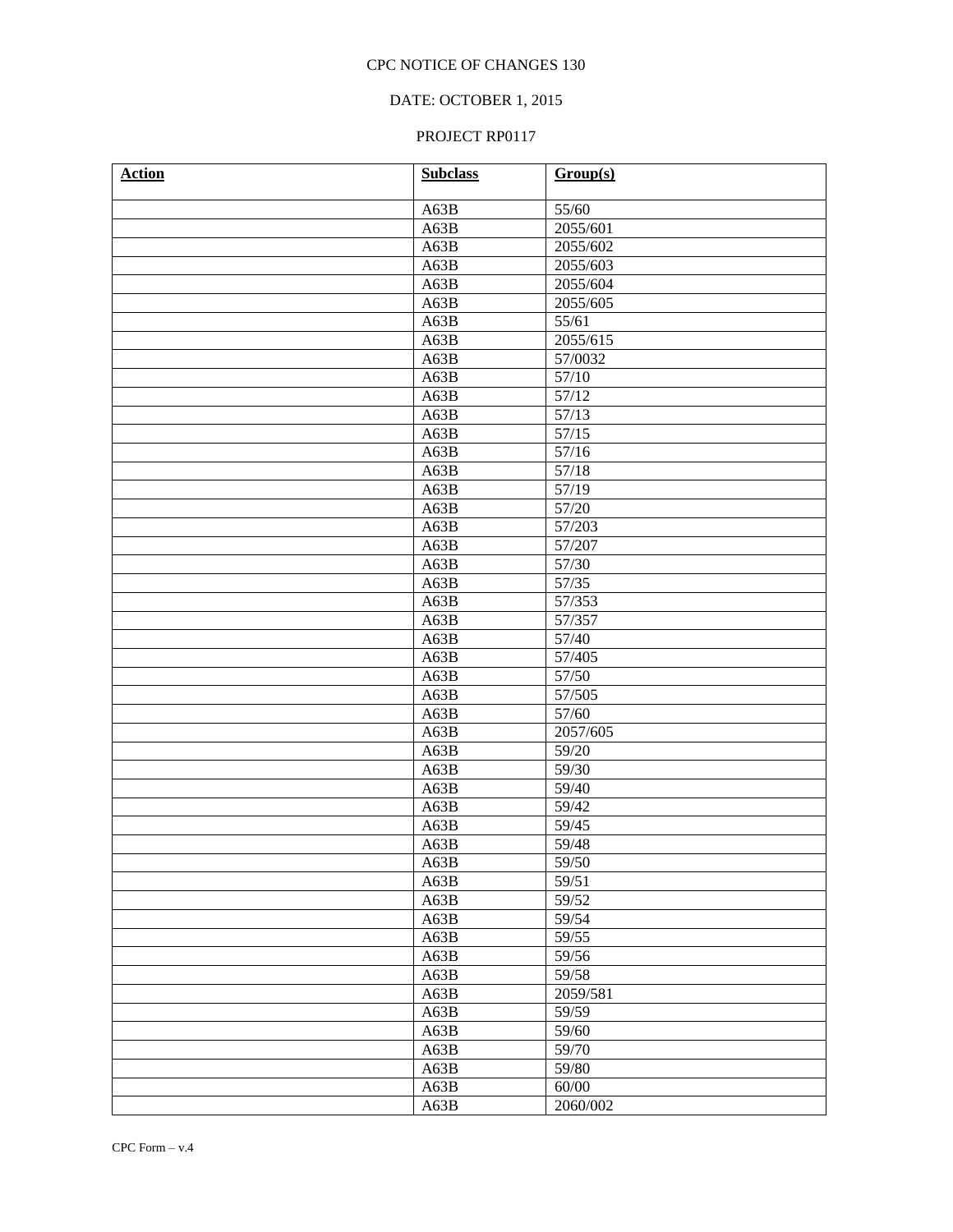## DATE: OCTOBER 1, 2015

| <b>Action</b> | <b>Subclass</b> | Group(s)  |
|---------------|-----------------|-----------|
|               | A63B            | 2060/004  |
|               | A63B            | 2060/006  |
|               | A63B            | 2060/0081 |
|               | A63B            | 2060/0085 |
|               | A63B            | 60/02     |
|               | A63B            | 60/04     |
|               | A63B            | 60/06     |
|               | A63B            | 60/08     |
|               | A63B            | 60/10     |
|               | A63B            | 60/12     |
|               | A63B            | 60/14     |
|               | A63B            | 60/16     |
|               | A63B            | 60/18     |
|               | A63B            | 60/20     |
|               | A63B            | 60/22     |
|               | A63B            | 60/24     |
|               | A63B            | 60/26     |
|               | A63B            | 60/28     |
|               | A63B            | 60/30     |
|               | A63B            | 60/32     |
|               | A63B            | 60/34     |
|               | A63B            | 60/36     |
|               | A63B            | 60/38     |
|               | A63B            | 60/40     |
|               | A63B            | 60/42     |
|               | A63B            | 60/44     |
|               | A63B            | 60/46     |
|               | A63B            | 2060/462  |
|               | A63B            | 2060/464  |
|               | A63B            | 60/48     |
|               | A63B            | 60/50     |
|               | A63B            | 60/52     |
|               | A63B            | 60/54     |
|               | A63B            | 60/56     |
|               | A63B            | 60/58     |
|               | A63B            | 60/60     |
|               | A63B            | 60/62     |
|               | A63B            | 60/64     |
|               | A63B            | 2102/00   |
|               | A63B            | 2102/02   |
|               | A63B            | 2102/04   |
|               | A63B            | 2102/06   |
|               | A63B            | 2102/065  |
|               | A63B            | 2102/08   |
|               | A63B            | 2102/10   |
|               | A63B            | 2102/12   |
|               | A63B            | 2102/14   |
|               | A63B            | 2102/16   |
|               | A63B            | 2102/18   |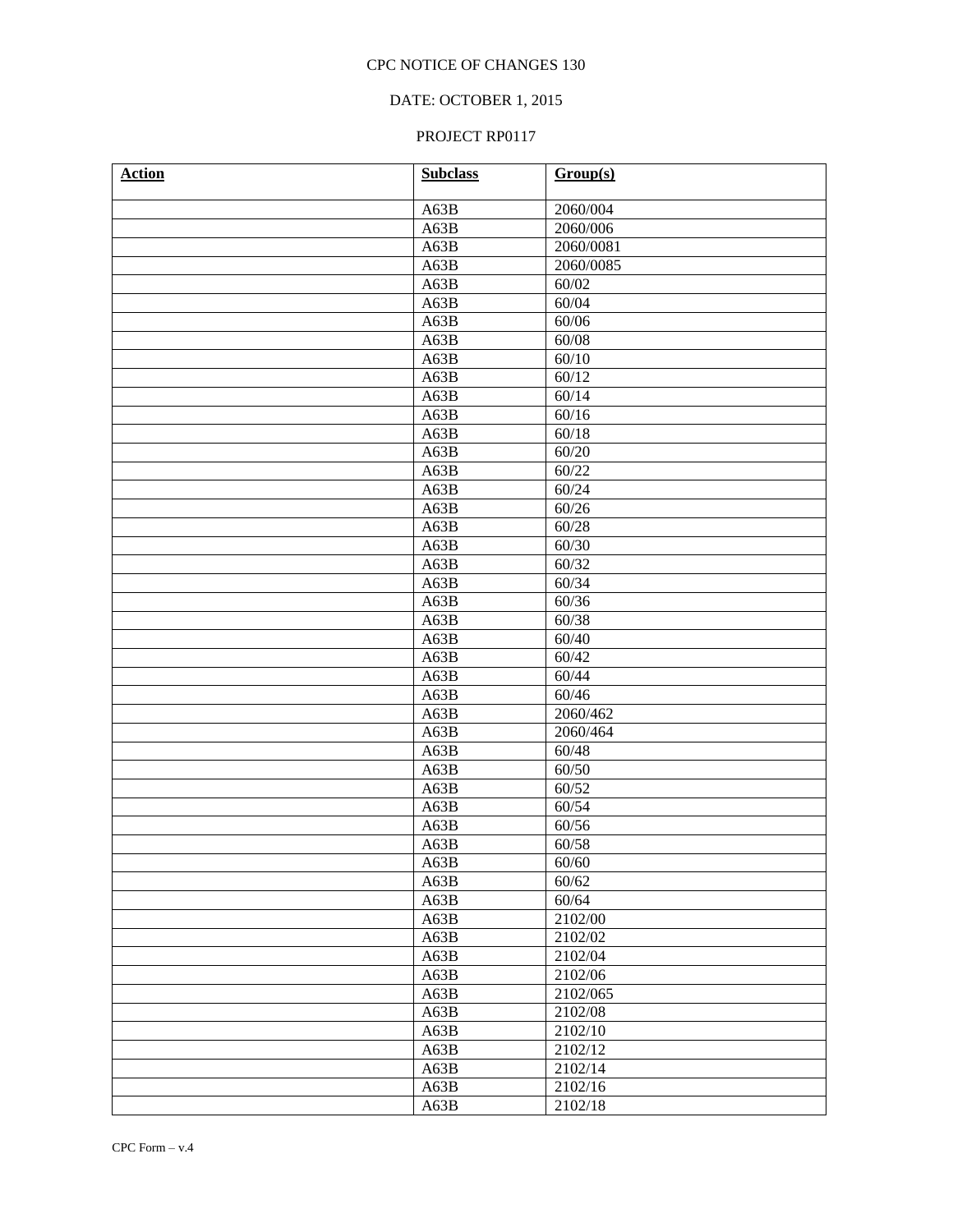## DATE: OCTOBER 1, 2015

| <b>Action</b>           | <b>Subclass</b> | Group(s)         |
|-------------------------|-----------------|------------------|
|                         |                 | 2102/182         |
|                         | A63B<br>A63B    | 2102/184         |
|                         | A63B            | 2102/20          |
|                         | A63B            | 2102/22          |
|                         | A63B            | 2102/24          |
|                         | A63B            | 2102/26          |
|                         | A63B            | 2102/28          |
|                         | A63B            | 2102/30          |
|                         | A63B            | 2102/32          |
|                         | A63B            | 2102/34          |
|                         | A63B            | 2102/36          |
|                         | A63B            | 2102/38          |
|                         |                 |                  |
|                         |                 |                  |
| Title wording change:   | A63B            | 15/00            |
|                         | A63B            | 15/005           |
|                         | A63B            | 23/03541         |
|                         | A63B            | 47/00            |
|                         | A63B            | 47/001           |
|                         | A63B            | 49/00            |
|                         | A63B            | 51/00            |
|                         | A63B            | 51/005           |
|                         | A63B            | 51/02            |
|                         | A63B            | 51/06            |
|                         | A63B            | 51/08            |
|                         | A63B            | 51/10            |
|                         | A63B            | 51/14            |
|                         | A63B            | 53/00            |
|                         | A63B            | 53/10            |
|                         | A63B            | 55/00            |
|                         | A63B            | 55/10            |
|                         | A63B            | 57/00            |
|                         | A63B            | 59/00            |
|                         | A63B            | 63/00            |
|                         | A63B            | 63/08            |
|                         | A63B            | 65/12            |
|                         | A63B            | 69/0075<br>69/40 |
|                         | A63B            | 71/0036          |
|                         | A63B<br>A63B    | 71/0045          |
|                         | A63B            | 2243/00          |
|                         |                 |                  |
|                         |                 |                  |
| <b>Indent change:</b>   | A63B            | 57/0037          |
|                         |                 |                  |
|                         |                 |                  |
| <b>New Definitions:</b> | A63B            | 15/005           |
|                         | A63B            | 49/022           |
|                         | A63B            | 49/025           |
|                         |                 |                  |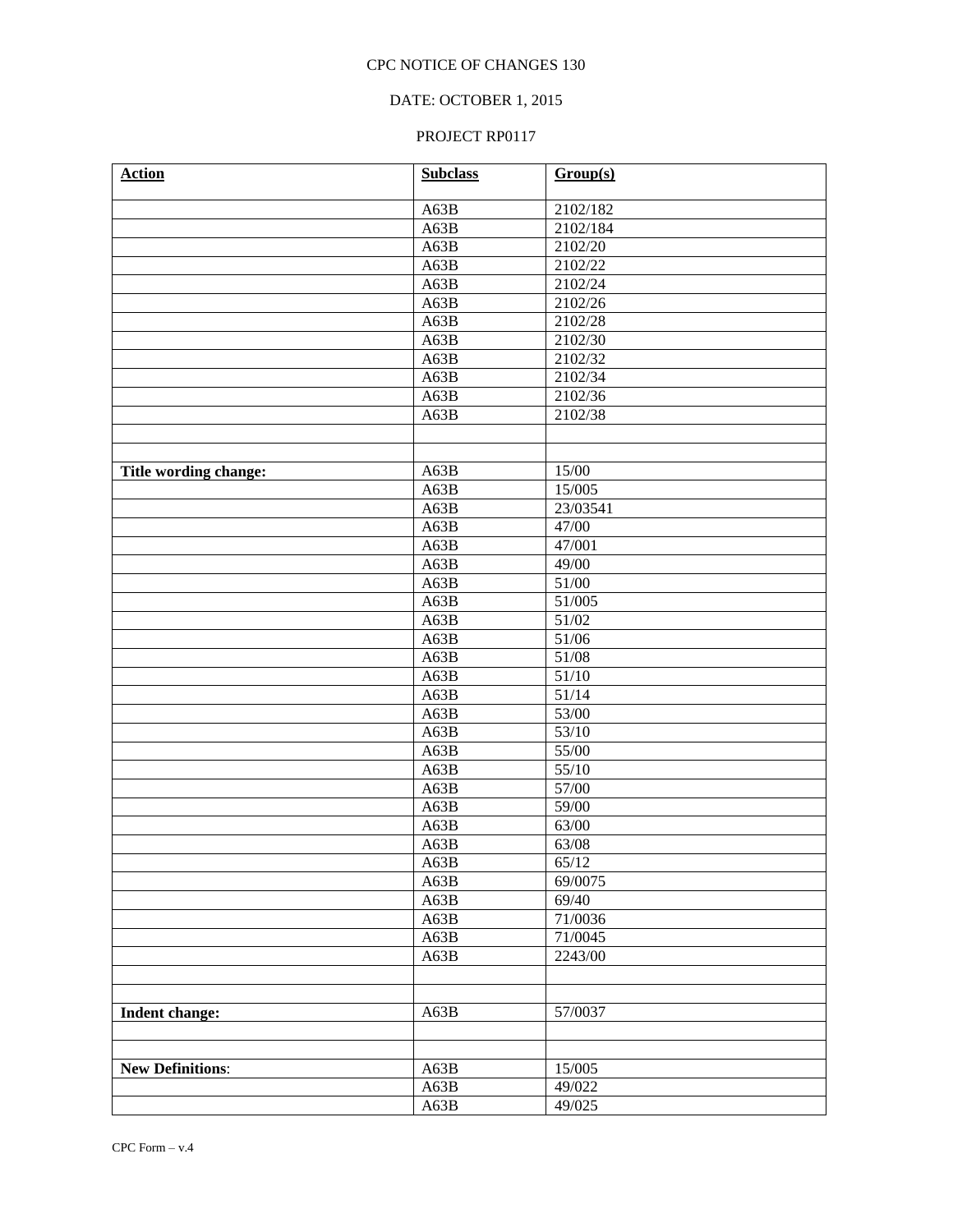## DATE: OCTOBER 1, 2015

| <b>Action</b>                | <b>Subclass</b> | Group(s)       |
|------------------------------|-----------------|----------------|
|                              | A63B            | 49/028         |
|                              | A63B            | 49/03          |
|                              | A63B            | 49/032         |
|                              | A63B            | 49/038         |
|                              | A63B            | 51/01          |
|                              | A63B            | 55/20          |
|                              | A63B            | 55/50          |
|                              | A63B            | 55/60          |
|                              | A63B            | 2055/602       |
|                              | A63B            | 2055/402       |
|                              | A63B            | 2055/403       |
|                              | A63B            | 55/404         |
|                              | A63B            | 55/406         |
|                              | A63B            | 55/408         |
|                              | A63B            | 57/10          |
|                              | A63B            | 57/203         |
|                              | A63B            | 57/16          |
|                              | A63B            | 57/405         |
|                              | A63B            | 57/60          |
|                              | A63B            | 59/20          |
|                              | A63B            | 59/48          |
|                              | A63B            | 59/80          |
|                              | A63B            | 2060/006       |
|                              | A63B            | 2060/0081      |
|                              | A63B            | 2060/0085      |
|                              | A63B            | 60/04          |
|                              | A63B            | 60/06          |
|                              | A63B            | 60/12          |
|                              | A63B            | 60/14          |
|                              | A63B            | 60/16          |
|                              | A63B            | 60/18          |
|                              | A63B            | 60/20          |
|                              | A63B            | 60/28          |
|                              | A63B            | 60/30          |
|                              | A63B            | 60/32          |
|                              | A63B            | 60/34          |
|                              | A63B            | 60/36          |
|                              | A63B            | 60/40          |
|                              | A63B<br>A63B    | 60/42<br>60/44 |
|                              |                 | 2060/464       |
|                              | A63B            |                |
|                              | A63B<br>A63B    | 60/48<br>60/50 |
|                              | A63B            | 60/52          |
|                              | A63B            | 60/54          |
|                              | A63B            | 60/58          |
|                              | A63B            | 60/62          |
|                              |                 |                |
| <b>Modified Definitions:</b> | A63B            | 15/00          |
|                              |                 |                |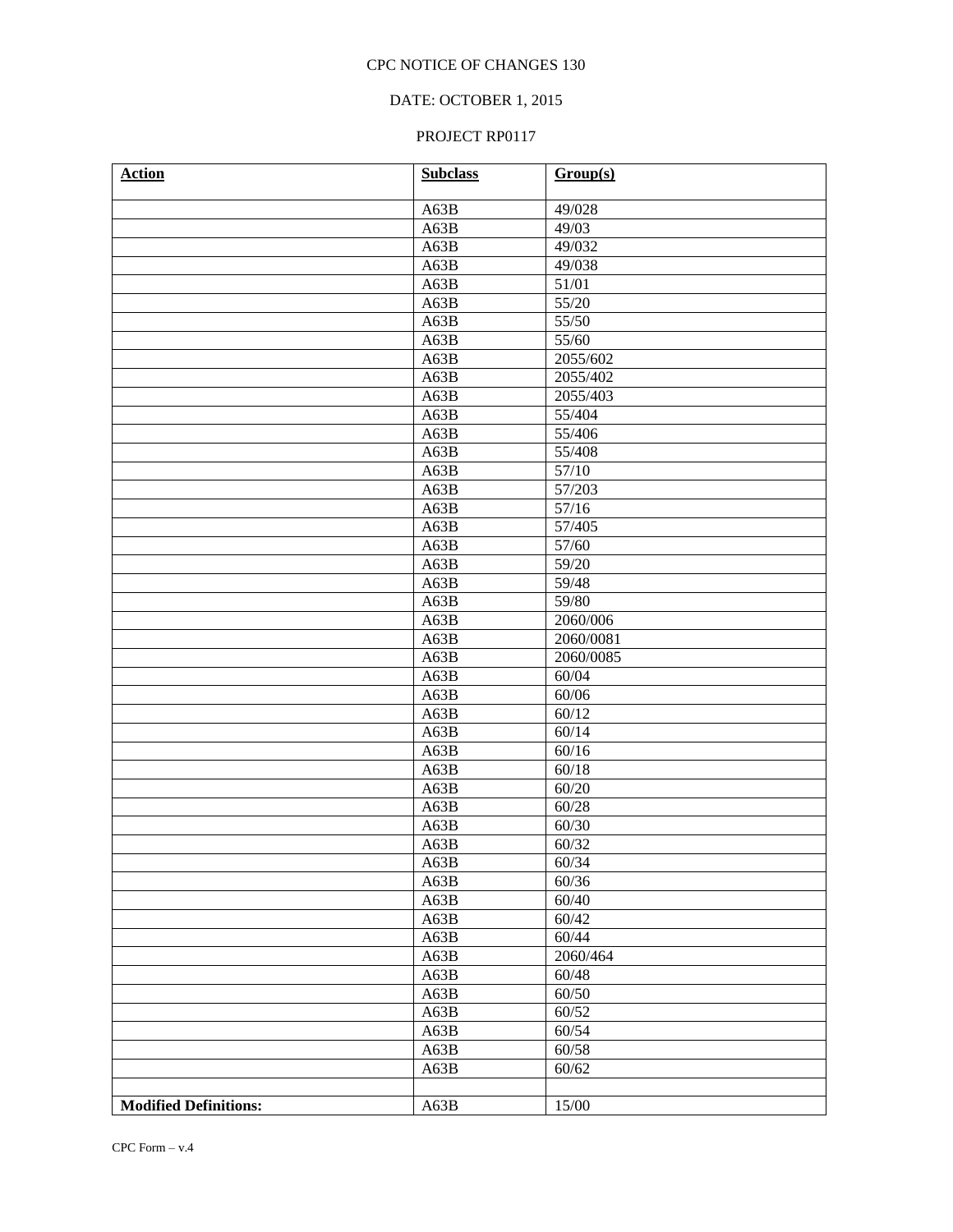## DATE: OCTOBER 1, 2015

| <b>Action</b>               | <b>Subclass</b> | Group(s)                         |  |
|-----------------------------|-----------------|----------------------------------|--|
|                             | A63B            | 47/00                            |  |
|                             | A63B            | 47/025                           |  |
|                             | A63B            | 49/00                            |  |
|                             | A63B            | 49/02                            |  |
|                             | A63B            | 49/08                            |  |
|                             | A63B            | 49/12                            |  |
|                             | A63B            | 51/00                            |  |
|                             | A63B            | 51/005                           |  |
|                             | A63B            | 53/00                            |  |
|                             | A63B            | 2053/021                         |  |
|                             | A63B            | 2053/023                         |  |
|                             | A63B            | 53/04                            |  |
|                             | A63B            | 2053/0416                        |  |
|                             | A63B            | 53/06                            |  |
|                             | A63B            | 53/08                            |  |
|                             | A63B            | 53/10                            |  |
|                             | A63B            | 53/12                            |  |
|                             | A63B            | 53/14                            |  |
|                             | A63B            | 55/00                            |  |
|                             | A63B            | 55/10                            |  |
|                             | A63B            | 57/00                            |  |
|                             | A63B            | 59/00                            |  |
|                             | A63B            | 63/00                            |  |
|                             | A63B            | 63/08                            |  |
|                             | A63B            | 65/00                            |  |
|                             | A63B            | 65/12                            |  |
|                             | A63B            | 65/122                           |  |
|                             | A63B            | $\frac{69}{0075}$                |  |
|                             | A63B            | 69/36                            |  |
|                             | A63B            | 69/3635                          |  |
|                             | A63B            | 69/38                            |  |
|                             | A63B            | 69/40                            |  |
|                             | A63B            | 71/0036                          |  |
|                             | A63B            | 2210/50                          |  |
|                             | A63B            | 2220/56                          |  |
|                             | A63B            | 2220/64                          |  |
|                             | A63B            | 2225/01                          |  |
|                             | A63B            | 2225/02                          |  |
|                             | A63B            | 2230/00                          |  |
|                             |                 |                                  |  |
| <b>Deleted Definitions:</b> | A63B            | 49/002 (renumber as 49/022)      |  |
|                             | A63B            | 49/005 (renumber as 49/025)      |  |
|                             | A63B            | 49/007 (renumber as 49/028)      |  |
|                             | A63B            | 49/027 (renumber as 49/03)       |  |
|                             | A63B            | 49/0276 (renumber as 49/032)     |  |
|                             | A63B            | 49/0294 (renumber as A63B49/038) |  |
|                             | A63B            | $49/04$ (delete)                 |  |
|                             | A63B            | $49/06$ (renumber as A63B60/52)  |  |
|                             | A63B            | $49/16$ (renumber as A63B60/44)  |  |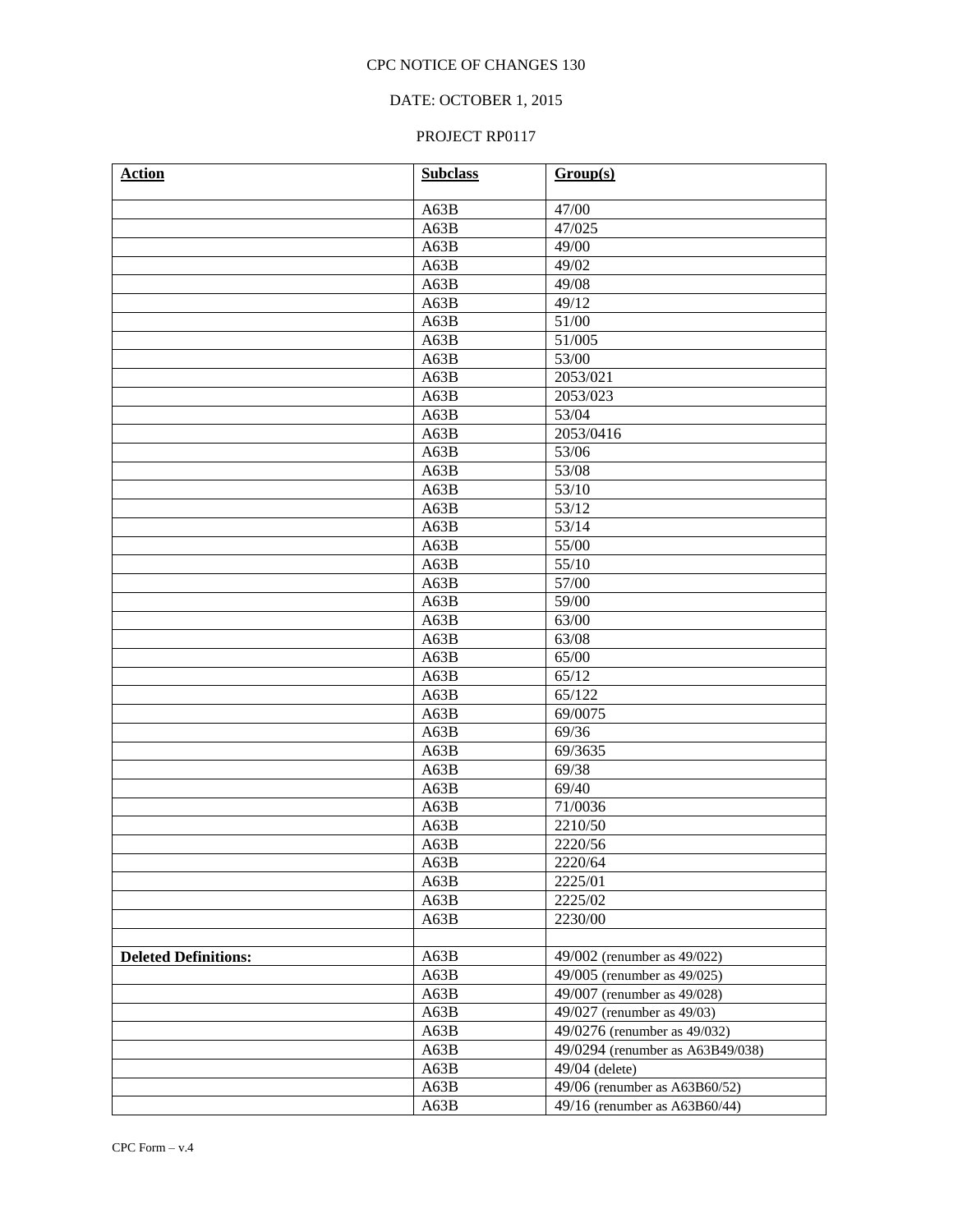## DATE: OCTOBER 1, 2015

| Action                                     | <b>Subclass</b>                         | Group(s)                                                                                                                         |  |
|--------------------------------------------|-----------------------------------------|----------------------------------------------------------------------------------------------------------------------------------|--|
|                                            | A63B                                    | 49/18 (renumber as A63B60/58)                                                                                                    |  |
|                                            | A63B                                    | 51/007 (renumber as A63B51/01)                                                                                                   |  |
|                                            | A63B                                    | $53/145$ (delete)                                                                                                                |  |
|                                            | A63B                                    | $53/16$ (delete)                                                                                                                 |  |
|                                            | A63B                                    | 2055/001 (renumber as A63B2055/402)                                                                                              |  |
|                                            | A63B                                    | 2055/002 (renumber as A63B2055/403)                                                                                              |  |
|                                            | A63B                                    | 55/004 (renumber as A63B55/404)                                                                                                  |  |
|                                            | A63B                                    | 55/005 (renumber as A63B55/406)                                                                                                  |  |
|                                            | A63B                                    | 55/007 (renumber as $A63B60/62$ )                                                                                                |  |
|                                            | A63B<br>55/008 (renumber as A63B55/408) |                                                                                                                                  |  |
|                                            | A63B                                    | 55/02 (renumber as A63B55/408)                                                                                                   |  |
|                                            | A63B                                    | 55/04 (renumber as A63B55/408)                                                                                                   |  |
|                                            | A63B                                    | 55/08 (renumber as A63B55/408)                                                                                                   |  |
|                                            | A63B                                    | 2055/082 (renumber as A63B2055/602)                                                                                              |  |
|                                            | A63B                                    | 57/0018 (renumber as A63B57/10)                                                                                                  |  |
|                                            | A63B                                    | 57/0031 (renumber as A63B57/203)                                                                                                 |  |
|                                            | A63B                                    | 57/0043 (renumber as A63B57/16)                                                                                                  |  |
|                                            | A63B                                    | 57/0056 (delete)                                                                                                                 |  |
|                                            | A63B                                    | 57/0062 (renumber as A63B57/405)                                                                                                 |  |
|                                            | A63B                                    | 57/0087 (renumber as A63B57/60)<br>2057/0093 (delete)<br>2059/0011 (renumber as A63B2060/006)<br>59/0014 (renumber as A63B60/06) |  |
|                                            | A63B                                    |                                                                                                                                  |  |
|                                            | A63B                                    |                                                                                                                                  |  |
|                                            | A63B                                    |                                                                                                                                  |  |
|                                            | A63B                                    | 2059/0022 (renumber as A63B2060/464)                                                                                             |  |
|                                            | A63B                                    | 59/0025 (renumber as A63B60/12)                                                                                                  |  |
|                                            | A63B                                    | 59/0029 (renumber as A63B60/14)                                                                                                  |  |
|                                            | A63B                                    | 59/0033 (renumber as A63B60/16)                                                                                                  |  |
|                                            | A63B                                    | 59/0037 (renumber as A63B60/18)                                                                                                  |  |
|                                            | A63B                                    | 59/004 (renumber as $A63B60/20$ )                                                                                                |  |
|                                            | A63B                                    | 59/0044 (renumber as A63B60/28)                                                                                                  |  |
|                                            | A63B                                    | 59/0048 (renumber as A63B60/30)                                                                                                  |  |
|                                            | A63B<br>59/0051 (renumber as A63B60/32) |                                                                                                                                  |  |
|                                            | A63B                                    | 59/0055 (renumber as A63B60/34)                                                                                                  |  |
|                                            | A63B                                    | 59/0062 (renumber as A63B60/36)                                                                                                  |  |
|                                            | A63B                                    | 59/007 (renumber as A63B60/40)                                                                                                   |  |
|                                            | A63B                                    | 59/0074 (renumber as A63B60/42)                                                                                                  |  |
|                                            | A63B                                    | 59/0077 (renumber as A63B60/48)                                                                                                  |  |
|                                            | A63B                                    | 2059/0081 (renumber as A63B2060/0081)                                                                                            |  |
|                                            | A63B                                    | 2059/0085 (renumber as A63B2060/0085)                                                                                            |  |
|                                            | A63B                                    | 59/0088 (renumber as A63B60/50)                                                                                                  |  |
|                                            | A63B                                    | 59/0092 (renumber as A63B60/54)                                                                                                  |  |
|                                            | A63B                                    | 59/0096 (renumber as A63B60/04)                                                                                                  |  |
|                                            | A63B                                    | $59/02$ (renumber as A63B59/20)                                                                                                  |  |
|                                            | A63B                                    | $59/10$ (delete)                                                                                                                 |  |
|                                            | A63B                                    | $59/14$ (delete)                                                                                                                 |  |
|                                            | A63B                                    | 59/18 (renumber as A63B59/80)                                                                                                    |  |
|                                            | A63B                                    | 59/185 (renumber as A63B59/48)                                                                                                   |  |
|                                            |                                         |                                                                                                                                  |  |
| <b>Scheme Warning Notices to be added:</b> | A63B                                    | 15/005                                                                                                                           |  |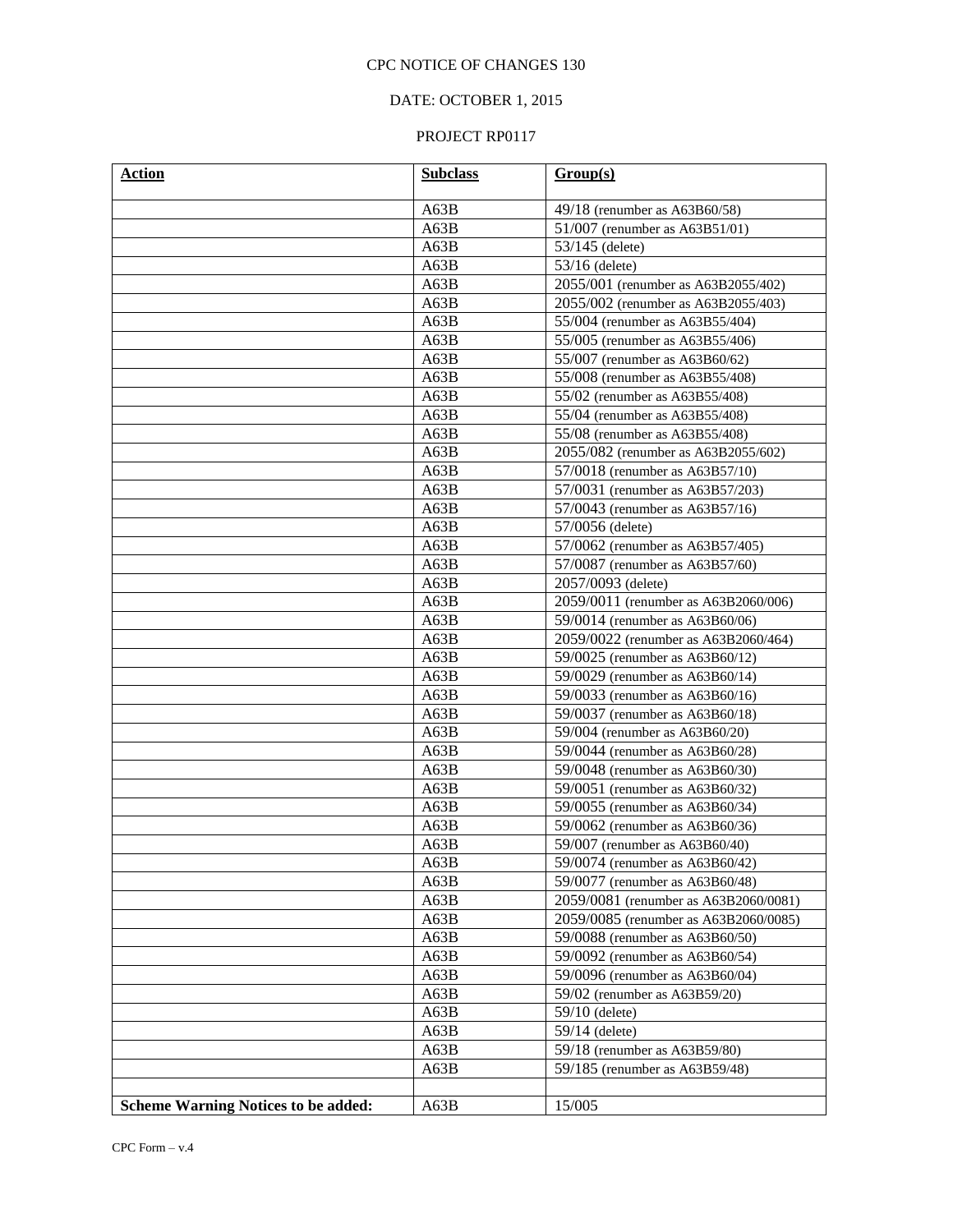## DATE: OCTOBER 1, 2015

| <b>Action</b> | <b>Subclass</b> | Group(s)        |
|---------------|-----------------|-----------------|
|               | A63B            | 47/00           |
|               | A63B            | 47/001          |
|               | A63B            | 49/00           |
|               | A63B            | 49/02           |
|               | A63B            | 2049/0217       |
|               | A63B            | 49/08           |
|               | A63B            | 48/10           |
|               | A63B            | 49/11           |
|               | A63B            | 49/12           |
|               | A63B            | 49/14           |
|               | A63B            | 51/00           |
|               | A63B            | 51/14           |
|               | A63B            | 51/16           |
|               | A63B            | 53/00           |
|               | A63B            | 53/02           |
|               | A63B            | 53/04           |
|               | A63B            | 2053/0491       |
|               | A63B            | 53/06           |
|               | A63B            | 53/08           |
|               | A63B            | 53/10           |
|               | A63B            | 53/12           |
|               | A63B            | 53/14           |
|               | A63B            | 55/00           |
|               | A63B            | 55/30           |
|               | A63B            | 55/40           |
|               | A63B            | 55/50           |
|               | A63B            | 55/53           |
|               | A63B            | 55/57           |
|               | A63B            | 55/60           |
|               | A63B            | 55/61           |
|               | A63B            | 57/00           |
|               | A63B            | 57/0032         |
|               | A63B            | 57/10           |
|               | A63B            | 57/12           |
|               | A63B            | 57/13           |
|               | A63B            | $\frac{57}{16}$ |
|               | A63B            | 57/18           |
|               | A63B            | 57/19           |
|               | A63B            | 57/20           |
|               | A63B            | 57/203          |
|               | A63B            | 57/207          |
|               | A63B            | 57/30           |
|               | A63B            | 57/353          |
|               | A63B            | 57/357          |
|               | A63B            | 57/40           |
|               | A63B            | 59/00           |
|               | A63B            | 59/20           |
|               | A63B            | 59/40           |
|               | A63B            | 59/50           |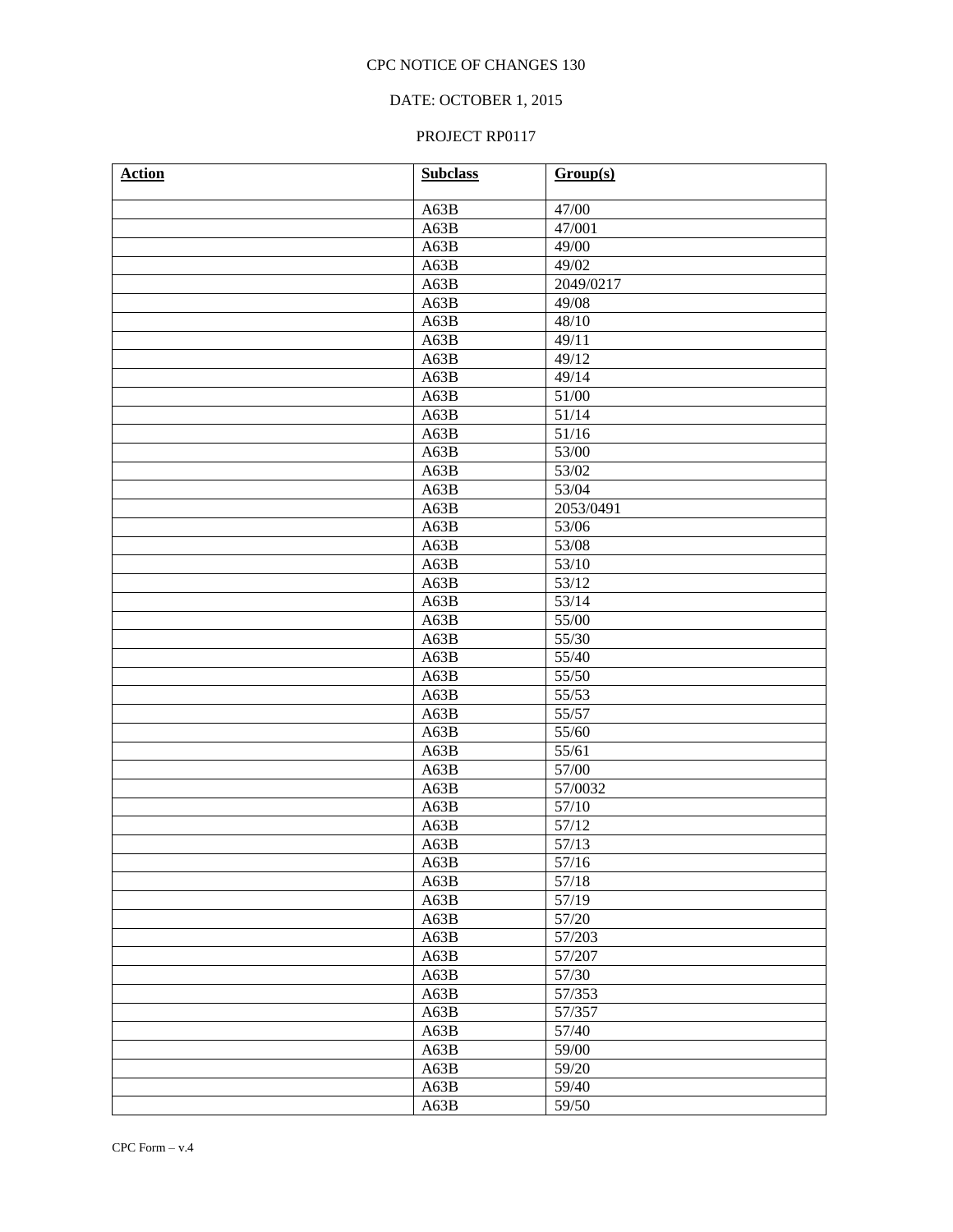# DATE: OCTOBER 1, 2015

| <b>Action</b>                                 | <b>Subclass</b> | Group(s)           |
|-----------------------------------------------|-----------------|--------------------|
|                                               | A63B            | 59/60              |
|                                               | A63B            | 59/70              |
|                                               | A63B            | 59/80              |
|                                               | A63B            | 60/00              |
|                                               | A63B            | 60/02              |
|                                               | A63B            | 60/04              |
|                                               | A63B            | 60/06              |
|                                               | A63B            | 60/12              |
|                                               | A63B            | 60/42              |
|                                               | A63B            | 60/46              |
|                                               | A63B            | 60/56              |
|                                               | A63B            | 60/60              |
|                                               | A63B            | 60/64              |
|                                               | A63B            | 71/0036            |
|                                               | A63B            | 71/0045            |
|                                               | A63B            | 2102/00            |
|                                               | A63B            | 2102/10            |
|                                               | A63B            | 2102/12            |
|                                               | A63B            | 2102/18            |
|                                               | A63B            | 2102/26            |
|                                               | A63B            | 2102/28            |
|                                               | A63B            | 2102/30            |
|                                               | A63B            | 2102/38            |
|                                               | A63B            | 2243/00            |
|                                               |                 |                    |
| <b>Scheme Warning Notices to be modified:</b> | A63B            | subclass           |
|                                               | A63B            | 49/00              |
|                                               |                 |                    |
|                                               |                 |                    |
| <b>Scheme Warning Notices to be deleted:</b>  | A63B            | 57/0043            |
|                                               | A63B            | 57/005             |
|                                               | A63B            | 59/0025            |
|                                               | A63B            | 59/0029            |
|                                               | A63B            | 59/0033            |
|                                               | A63B            | 59/0037            |
|                                               | A63B            | 59/004             |
|                                               | A63B            | 59/0044            |
|                                               | A63B            | 59/0048            |
|                                               | A63B            | 59/0051            |
|                                               | A63B            | 59/0055<br>59/0059 |
|                                               | A63B            | 59/0077            |
|                                               | A63B            |                    |
|                                               | A63B            | 49/00              |
| <b>Scheme Notes to be added:</b>              | A63B            | 53/00              |
|                                               | A63B            | 59/00              |
|                                               | A63B            | 2102/00            |
|                                               |                 |                    |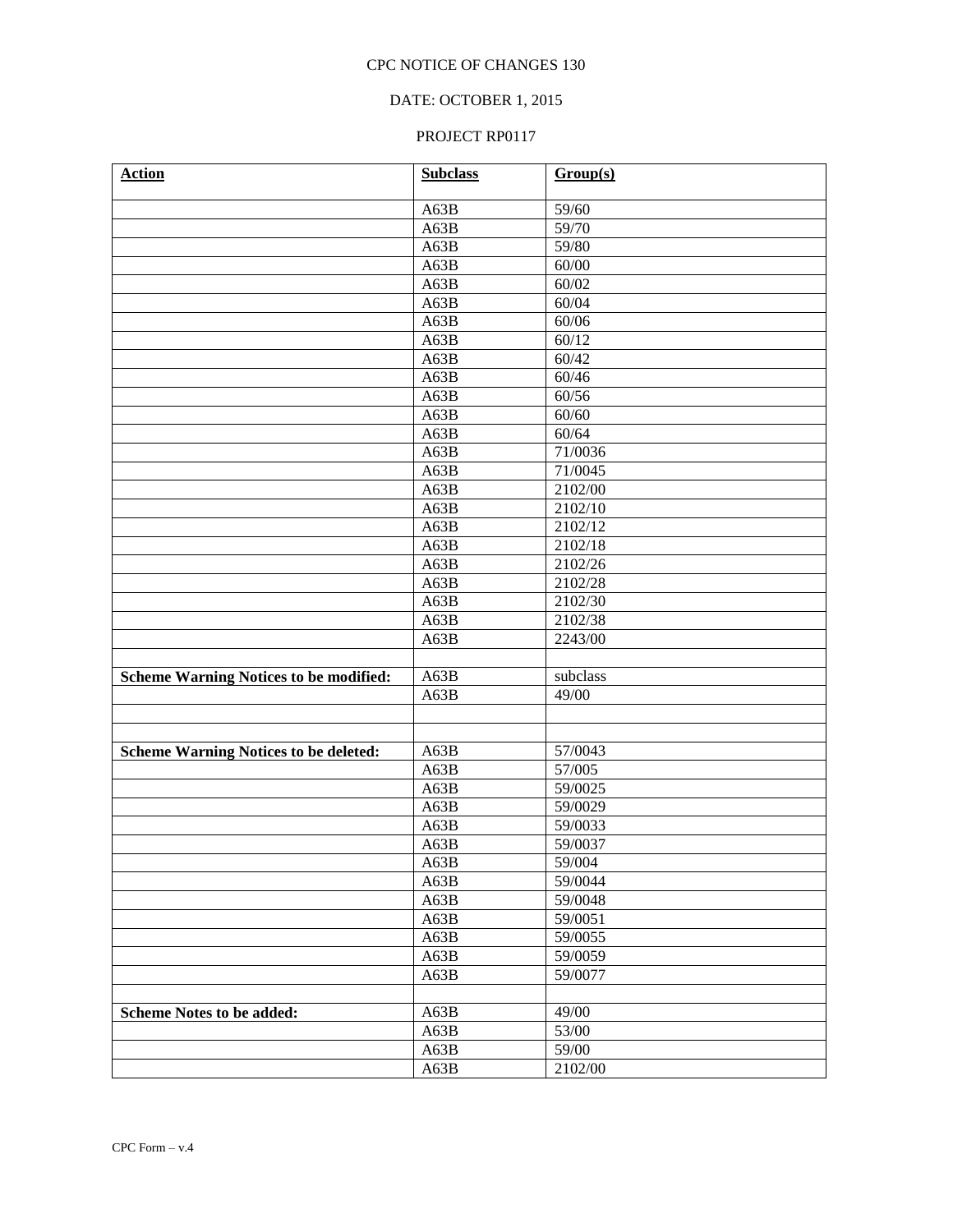#### DATE: OCTOBER 1, 2015

#### PROJECT RP0117

**The following subclasses/groups are also impacted by this Notice of Changes (indicate subclasses/groups outside of the project scope, such as those listed in the CRL):** A45C, A47F, B08B, B43K, B62B, B62D, G01C, G01L, and G01M

**This Notice of Changes includes the following** *[Check the ones included]:*

- 1. CLASSIFICATION SCHEME CHANGES  $\boxtimes$  A. New, Modified or Deleted Group(s)
	-
	- $\boxtimes$  B. New, Modified or Deleted Warning Notice(s)
	- $\boxtimes$  C. New, Modified or Deleted Note(s)
	- D. New, Modified or Deleted Guidance Heading(s)
- 2. DEFINITIONS (New or Modified)  $\boxtimes$  A. DEFINITIONS (Full definition template)
	- $\boxtimes$  B. DEFINITIONS (Definitions Quick Fix)
- 3.  $\boxtimes$  REVISION CONCORDANCE LIST (RCL)
- 4.  $\boxtimes$  CHANGES TO THE CPC-TO-IPC CONCORDANCE LIST (CICL)
- 5.  $\boxtimes$  CROSS-REFERENCE LIST (CRL)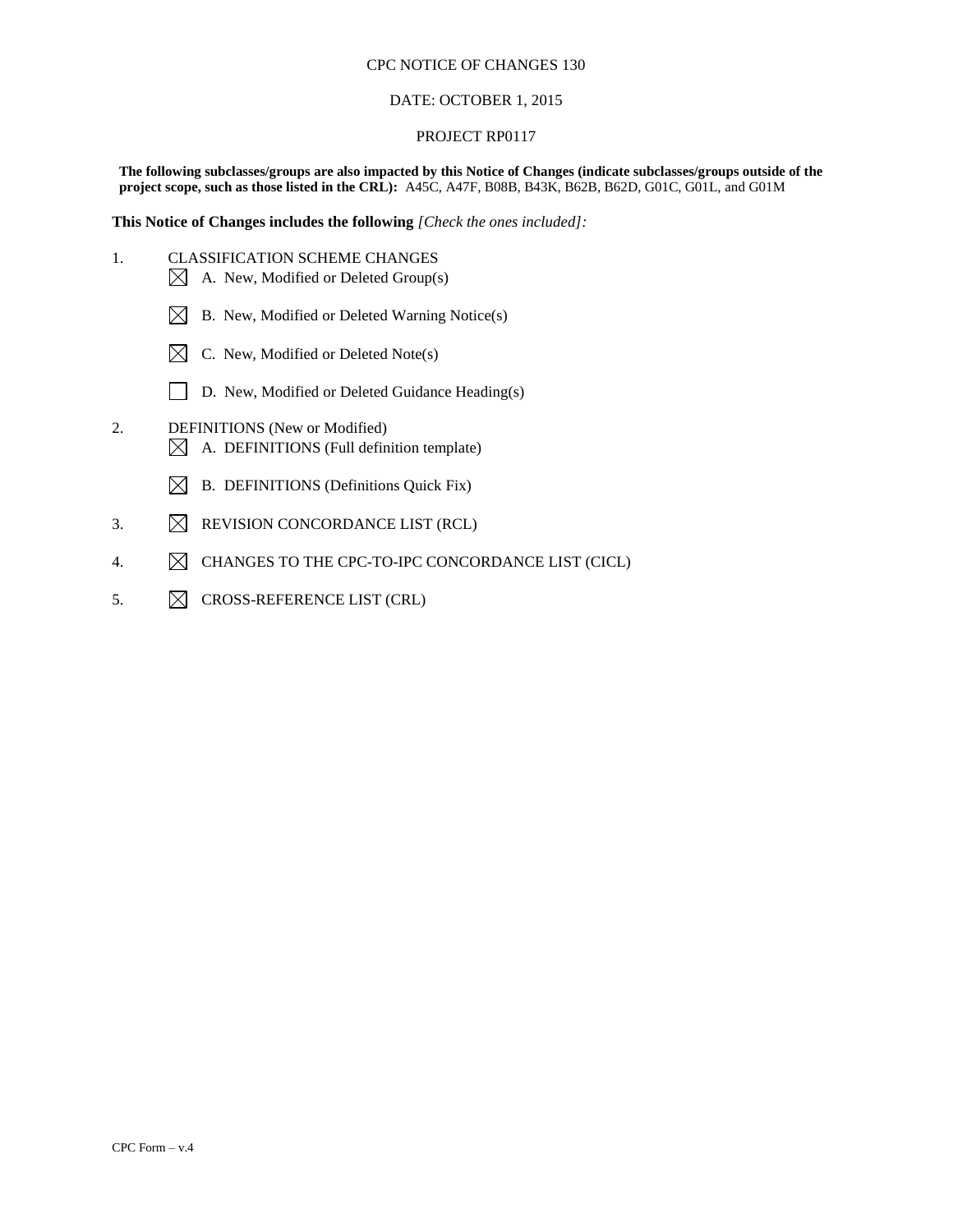## DATE: OCTOBER 1, 2015

#### PROJECT RP0117

#### 1. CLASSIFICATION SCHEME CHANGES

#### A. New, Modified or Deleted Group(s)

# **SUBCLASS A63B - APPARATUS FOR PHYSICAL TRAINING, GYMNASTICS, SWIMMING, CLIMBING, OR FENCING; BALL GAMES; TRAINING EQUIPMENT**

| Type*          | <b>Symbol</b> | <b>Indent</b><br><b>Level</b><br><b>Number</b><br>of dots<br>(e.g. 0, 1,<br>$\overline{2}$ | <b>Title</b><br>(new or modified)<br>"CPC only" text should normally be<br>enclosed in {curly brackets}**     | <b>Transferred to</b> #                                                                                                                              |
|----------------|---------------|--------------------------------------------------------------------------------------------|---------------------------------------------------------------------------------------------------------------|------------------------------------------------------------------------------------------------------------------------------------------------------|
| M              | A63B15/00     | $\overline{0}$                                                                             | Clubs for gymnastics or the like{, e.g. for<br>swinging exercises}                                            |                                                                                                                                                      |
| $\mathbf C$    | A63B15/005    | $\mathbf{1}$                                                                               | {with a weight movable along the<br>longitudinal axis of the club due to<br>centrifugal forces}               | A63B15/005, A63B60/04                                                                                                                                |
| M              | A63B23/03541  | $\overline{4}$                                                                             | {Moving independently from each other<br>(A63B22/00 takes precedence)}                                        |                                                                                                                                                      |
| $\mathsf{C}$   | A63B47/00     | $\boldsymbol{0}$                                                                           | Devices for handling or treating balls{, e.g.<br>for holding balls (holders for golf balls<br>A63B57/20)      | A63B47/00, A63B57/20                                                                                                                                 |
| $\overline{C}$ | A63B47/001    | $\mathbf{1}$                                                                               | {Ball holders attached to the player's body<br>(Golfing accessories, e.g. holders<br>A63B57/20)               | A63B47/001, A63B57/20                                                                                                                                |
| $\overline{C}$ | A63B49/00     | $\Omega$                                                                                   | Stringed rackets, e.g. for tennis (strings)<br>therefor A63B51/00)                                            | A63B49/00, A63B51/00,<br>A63B60/00, A63B60/46,<br>A63B2102/00, A63B2102/10,<br>A63B2102/12, A63B2102/26,<br>A63B2102/28, A63B2102/30,<br>A63B2102/38 |
| D              | A63B49/002    |                                                                                            |                                                                                                               | <administrative to<br="" transfer="">A63B49/022&gt;</administrative>                                                                                 |
| D              | A63B49/005    |                                                                                            |                                                                                                               | <administrative to<br="" transfer="">A63B49/025&gt;</administrative>                                                                                 |
| D              | A63B49/007    |                                                                                            |                                                                                                               | <administrative to<br="" transfer="">A63B49/028&gt;</administrative>                                                                                 |
| $\mathbf C$    | A63B49/02     | $\mathbf{1}$                                                                               | Frames                                                                                                        | A63B49/02, A63B49/022,<br>A63B49/025, A63B49/028,<br>A63B49/03, A63B49/032,<br>A63B49/035, A63B49/038,<br>A63B60/00, A63B60/46                       |
| N              | A63B2049/0201 | $\overline{2}$                                                                             | {with defined head dimensions}                                                                                |                                                                                                                                                      |
| ${\bf N}$      | A63B2049/0202 | $\overline{\mathbf{3}}$                                                                    | {surface area}                                                                                                |                                                                                                                                                      |
| N              | A63B2049/0203 | 3                                                                                          | {height}                                                                                                      |                                                                                                                                                      |
| $\mathbf N$    | A63B2049/0204 | 3                                                                                          | $\{width\}$                                                                                                   |                                                                                                                                                      |
| U              | A63B2049/0205 | $\overline{2}$                                                                             | {comprising at least two similar parts<br>assembled with the interface plane parallel<br>to the string plane} |                                                                                                                                                      |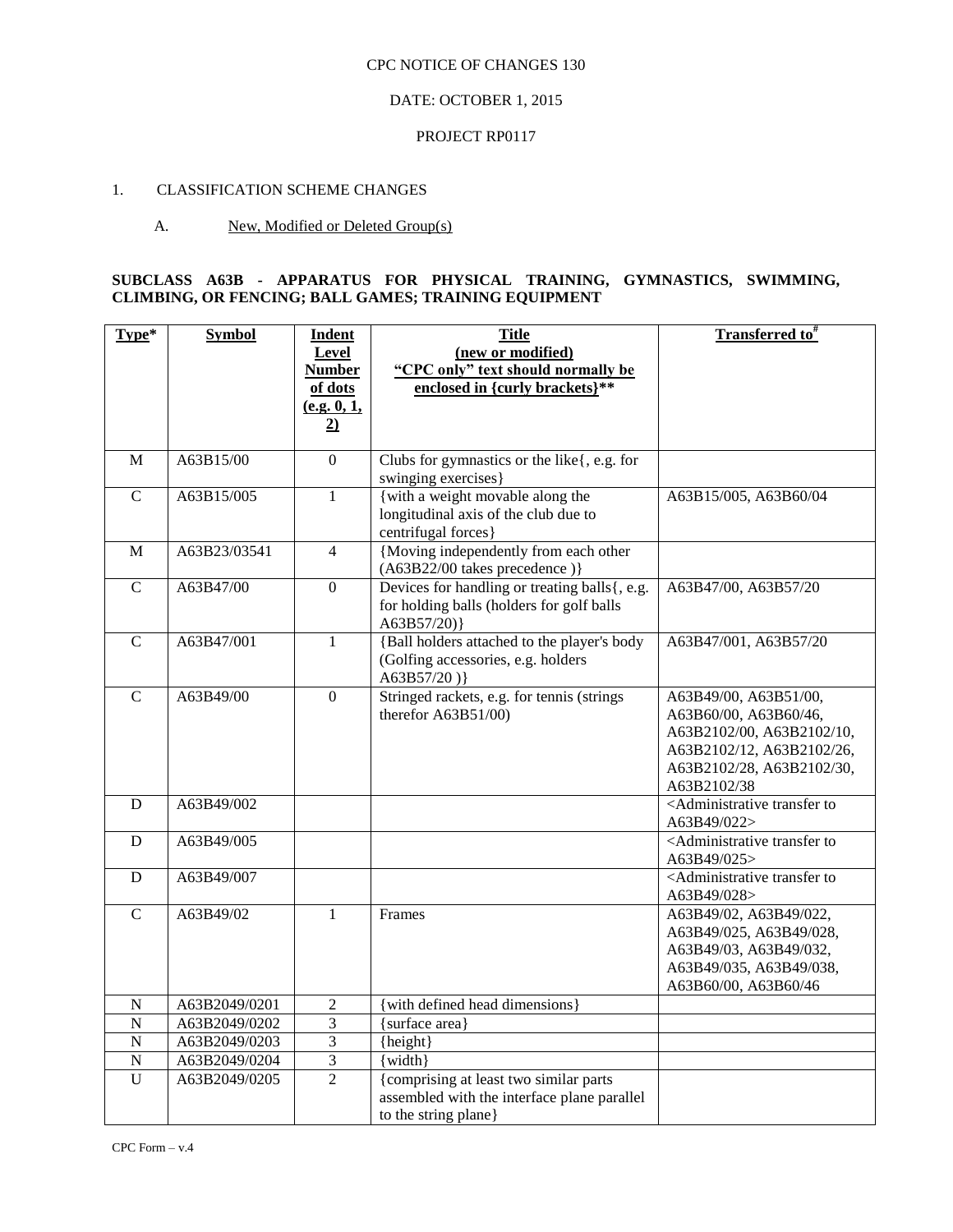# DATE: OCTOBER 1, 2015

| Type*          | <b>Symbol</b> | <b>Indent</b>       | <b>Title</b>                                                 | Transferred to <sup>#</sup>                                                  |
|----------------|---------------|---------------------|--------------------------------------------------------------|------------------------------------------------------------------------------|
|                |               | <b>Level</b>        | (new or modified)                                            |                                                                              |
|                |               | <b>Number</b>       | "CPC only" text should normally be                           |                                                                              |
|                |               | of dots             | enclosed in {curly brackets}**                               |                                                                              |
|                |               | (e.g. 0, 1,         |                                                              |                                                                              |
|                |               | $\overline{2}$      |                                                              |                                                                              |
| $\mathbf N$    | A63B2049/0207 | $\overline{2}$      | {with defined overall length}                                |                                                                              |
| U              | A63B2049/0211 | $\overline{2}$      | {with variable thickness of the head in a                    |                                                                              |
|                |               |                     | direction perpendicular to the string plane}                 |                                                                              |
| $\mathbf N$    | A63B2049/0212 | $\overline{2}$      | {with defined weight}                                        |                                                                              |
| $\overline{N}$ | A63B2049/0213 | $\overline{3}$      | {without strings}                                            |                                                                              |
| $\overline{N}$ | A63B2049/0214 | $\overline{4}$      | {head only}                                                  |                                                                              |
| $\overline{U}$ | A63B2049/0217 | $\overline{2}$      | {with variable thickness of the head in the<br>string plane} |                                                                              |
| $\mathbf N$    | A63B49/022    | 2                   | String guides on frames, e.g. grommets                       |                                                                              |
| D              | A63B2049/0223 |                     |                                                              | <administrative td="" to<="" transfer=""></administrative>                   |
|                |               |                     |                                                              | A63B2049/0201>                                                               |
| D              | A63B2049/0229 |                     |                                                              | <administrative td="" to<="" transfer=""></administrative>                   |
|                |               |                     |                                                              | A63B2049/0202>                                                               |
| D              | A63B2049/0235 |                     |                                                              | <administrative td="" to<="" transfer=""></administrative>                   |
|                |               |                     |                                                              | A63B2049/0203>                                                               |
| D              | A63B2049/0241 |                     |                                                              | <administrative to<br="" transfer="">A63B2049/0204&gt;</administrative>      |
| D              | A63B2049/0247 |                     |                                                              | <administrative to<br="" transfer="">A63B2049/0207&gt;</administrative>      |
| $\mathbf N$    | A63B49/025    | 2                   | Means on frames for clamping string ends                     |                                                                              |
| D              | A63B2049/0252 |                     |                                                              | <administrative td="" to<="" transfer=""></administrative>                   |
|                |               |                     |                                                              | A63B2049/0212>                                                               |
| D              | A63B2049/0258 |                     |                                                              | <administrative td="" to<="" transfer=""></administrative>                   |
|                | A63B2049/0264 |                     |                                                              | A63B2049/0213><br><administrative td="" to<="" transfer=""></administrative> |
| D              |               |                     |                                                              | A63B2049/0214>                                                               |
| D              | A63B49/027    |                     |                                                              | <administrative td="" to<="" transfer=""></administrative>                   |
|                |               |                     |                                                              | A63B49/03>                                                                   |
| D              | A63B49/0276   |                     |                                                              | <administrative to<br="" transfer="">A63B49/032&gt;</administrative>         |
| ${\bf N}$      | A63B49/028    | $\overline{2}$      | Means for achieving greater mobility of<br>the string bed    |                                                                              |
| D              | A63B2049/0282 |                     |                                                              | <administrative td="" to<="" transfer=""></administrative>                   |
|                |               |                     |                                                              | A63B2049/0325>                                                               |
| D              | A63B49/0288   |                     |                                                              | <administrative to<br="" transfer="">A63B49/035&gt;</administrative>         |
| $\mathbf D$    | A63B49/0294   |                     |                                                              | <administrative td="" to<="" transfer=""></administrative>                   |
|                |               |                     |                                                              | A63B49/038>                                                                  |
| ${\bf N}$      | A63B49/03     | 2                   | characterised by throat sections, i.e.                       |                                                                              |
|                |               |                     | sections or elements between the head and                    |                                                                              |
|                |               |                     | the shaft                                                    |                                                                              |
| ${\bf N}$      | A63B49/032    | $\mathfrak{Z}$<br>3 | T-shaped connection elements                                 |                                                                              |
| ${\bf N}$      | A63B2049/0325 |                     | {with two legs having mutually different<br>constructions }  |                                                                              |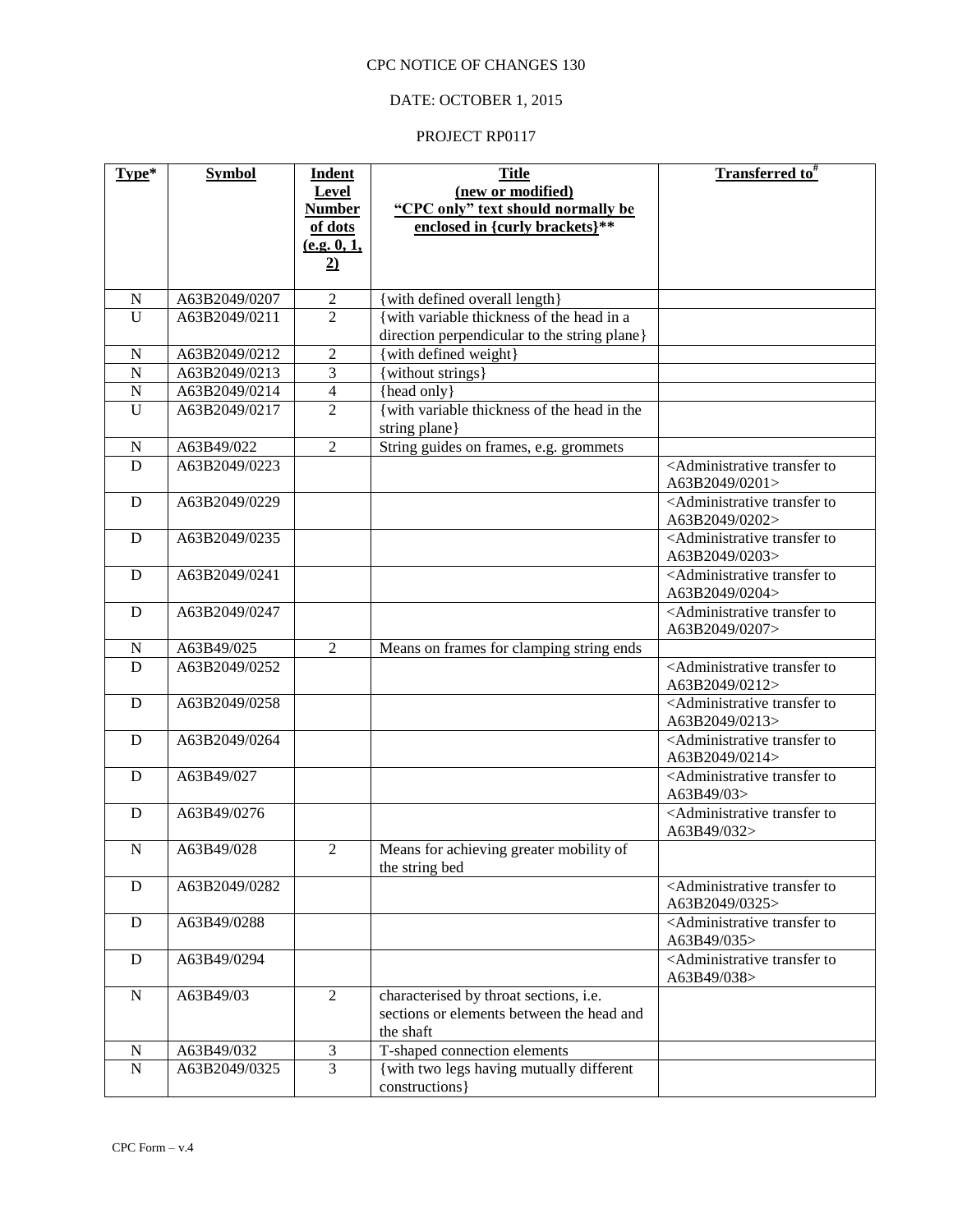# DATE: OCTOBER 1, 2015

| Type*        | <b>Symbol</b> | <b>Indent</b>  | <b>Title</b>                                  | Transferred to <sup>#</sup>                                         |
|--------------|---------------|----------------|-----------------------------------------------|---------------------------------------------------------------------|
|              |               | Level          | (new or modified)                             |                                                                     |
|              |               | <b>Number</b>  | "CPC only" text should normally be            |                                                                     |
|              |               | of dots        | enclosed in {curly brackets}**                |                                                                     |
|              |               | (e.g. 0, 1,    |                                               |                                                                     |
|              |               | $\overline{2}$ |                                               |                                                                     |
|              |               |                |                                               |                                                                     |
| $\mathbf N$  | A63B49/035    | $\overline{2}$ | with easily dismountable parts, e.g. heads,   |                                                                     |
|              |               |                | shafts or grips                               |                                                                     |
| $\mathbf N$  | A63B49/038    | $\overline{2}$ | with head subframes for replacing strings     |                                                                     |
| D            | A63B49/04     |                |                                               | <administrative td="" to<="" transfer=""></administrative>          |
|              |               |                |                                               | A63B60/02>                                                          |
| $\mathbf D$  | A63B49/06     |                |                                               | <administrative td="" to<="" transfer=""></administrative>          |
|              |               |                |                                               | A63B60/52>                                                          |
| $\mathbf C$  | A63B49/08     | $\overline{2}$ | with special construction of the handle       | A63B49/08, A63B60/00,                                               |
|              |               |                |                                               | A63B60/46                                                           |
| $\mathsf{C}$ | A63B49/10     | $\overline{2}$ | made of non-metallic materials, other than    | A63B49/10, A63B49/11,                                               |
|              |               |                | wood                                          | A63B60/00, A63B60/46                                                |
| D            | A63B49/106    |                |                                               | <administrative td="" to<="" transfer=""></administrative>          |
|              |               |                |                                               | A63B49/11>                                                          |
| $\mathbf N$  | A63B49/11     | 3              | with inflatable tubes, e.g. inflatable during |                                                                     |
|              |               |                | fabrication                                   |                                                                     |
| $\mathsf{C}$ | A63B49/12     | 2              | made of metal                                 | A63B49/12, A63B60/00,                                               |
|              |               |                |                                               | A63B60/46                                                           |
| $\mathsf{C}$ | A63B49/14     | $\overline{2}$ | Protection devices on the frame               | A63B49/14, A63B60/00,<br>A63B60/46                                  |
|              |               |                |                                               |                                                                     |
| D            | A63B49/16     |                |                                               | <administrative to<br="" transfer="">A63B60/44&gt;</administrative> |
| D            | A63B49/18     |                |                                               | <administrative td="" to<="" transfer=""></administrative>          |
|              |               |                |                                               | A63B60/58>                                                          |
| $\mathbf{M}$ | A63B51/00     | $\mathbf{0}$   | Stringing tennis, badminton or like rackets;  |                                                                     |
|              |               |                | Strings therefor; Maintenance of racket       |                                                                     |
|              |               |                | strings                                       |                                                                     |
| M            | A63B51/005    | $\mathbf{1}$   | Devices for measuring the tension of          |                                                                     |
|              |               |                | strings (for controlling the tension during   |                                                                     |
|              |               |                | stringing A63B51/14)                          |                                                                     |
| D            | A63B51/007    |                |                                               | <administrative td="" to<="" transfer=""></administrative>          |
|              |               |                |                                               | A63B51/01>                                                          |
| D            | A63B51/008    |                |                                               | <administrative td="" to<="" transfer=""></administrative>          |
|              |               |                |                                               | A63B51/015>                                                         |
| ${\bf N}$    | A63B51/01     | $\mathbf{1}$   | Pre-woven string-sets ready for insertion     |                                                                     |
|              |               |                | into a frame                                  |                                                                     |
| ${\bf N}$    | A63B51/015    | $\mathbf{1}$   | String-aligning tools                         |                                                                     |
| $\mathbf M$  | A63B51/02     | 1              | Strings; String substitutes; Products         |                                                                     |
|              |               |                | applied on strings, e.g. for protection       |                                                                     |
|              |               |                | against humidity or wear                      |                                                                     |
| $\mathbf U$  | A63B51/04     | $\sqrt{2}$     | Sheet-like structures used as substitutes     |                                                                     |
| $\mathbf M$  | A63B51/06     | 1              | Double-sided stringing                        |                                                                     |
| $\mathbf M$  | A63B51/08     | 1              | Diagonal stringing                            |                                                                     |
| $\mathbf M$  | A63B51/10     | $\mathbf{1}$   | Reinforcements for stringing                  |                                                                     |
| ${\bf D}$    | A63B51/105    |                |                                               | <administrative to<br="" transfer="">A63B51/11&gt;</administrative> |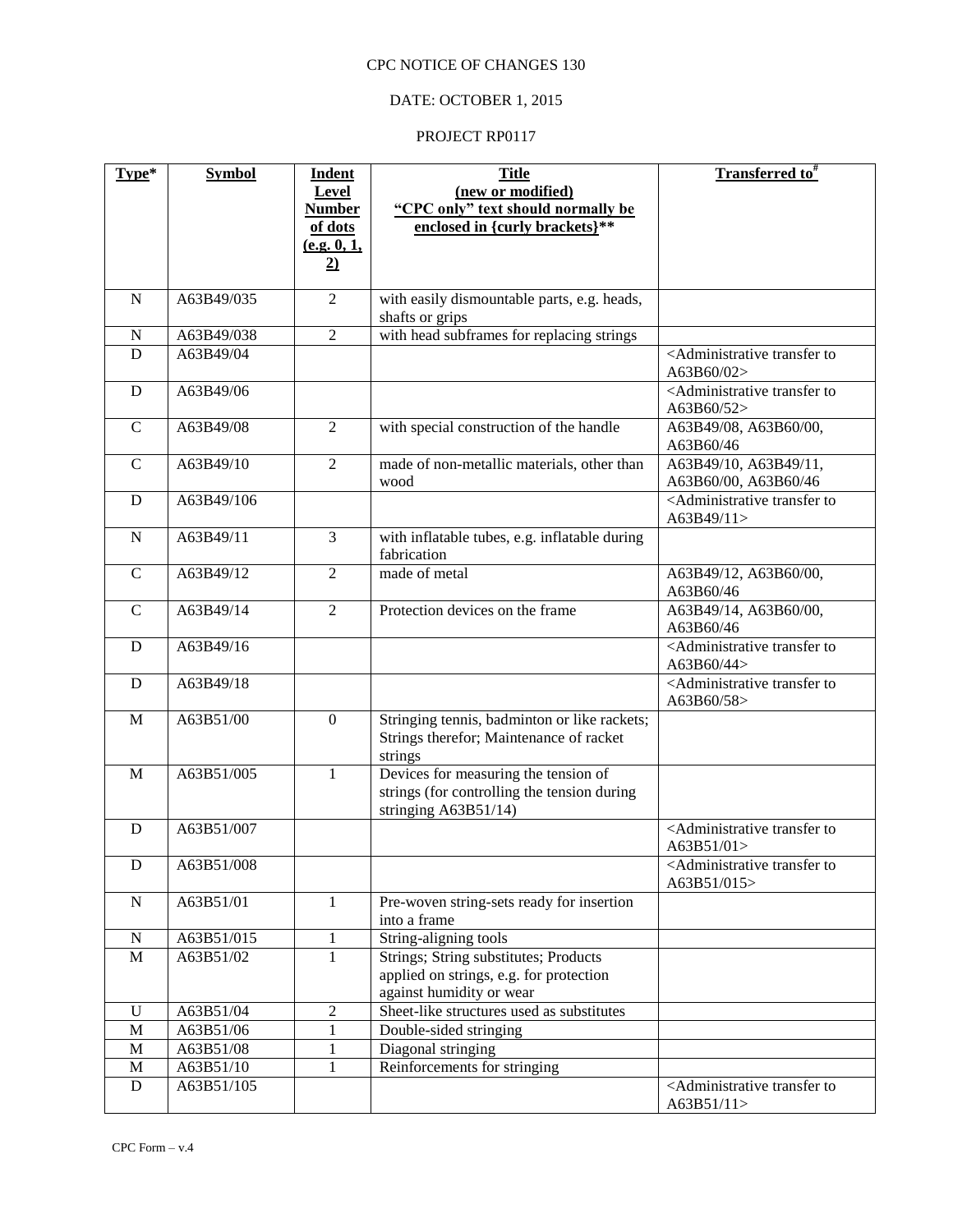# DATE: OCTOBER 1, 2015

| Type*          | $Symbo$       | <b>Indent</b>  | <b>Title</b>                                                                     | Transferred to <sup>#</sup>                                            |
|----------------|---------------|----------------|----------------------------------------------------------------------------------|------------------------------------------------------------------------|
|                |               | Level          | (new or modified)                                                                |                                                                        |
|                |               | <b>Number</b>  | "CPC only" text should normally be                                               |                                                                        |
|                |               | of dots        | enclosed in {curly brackets}**                                                   |                                                                        |
|                |               | (e.g. 0, 1,    |                                                                                  |                                                                        |
|                |               | $\overline{2}$ |                                                                                  |                                                                        |
| $\mathbf N$    | A63B51/11     | $\overline{2}$ | Intermediate members for the cross-points                                        |                                                                        |
|                |               |                | of the strings                                                                   |                                                                        |
| $\mathbf U$    | A63B51/12     | $\mathbf{1}$   | Devices arranged in or on the racket for<br>adjusting the tension of the strings |                                                                        |
| $\mathbf C$    | A63B51/14     | 1              | Arrangements for stringing, e.g. for                                             | A63B51/14, A63B51/16                                                   |
|                |               |                | controlling the tension of the strings during                                    |                                                                        |
|                |               |                | stringing                                                                        |                                                                        |
| $\mathbf U$    | A63B2051/146  | $\overline{2}$ | {Devices simultaneously raising and                                              |                                                                        |
|                |               |                | lowering alternate longitudinal strings                                          |                                                                        |
|                |               |                | previously mounted in a frame, to facilitate                                     |                                                                        |
|                |               |                | the threading of the crossstrings}                                               |                                                                        |
| $\mathbf N$    | A63B51/16     | $\overline{2}$ | Apparatus for stringing while                                                    |                                                                        |
|                |               |                | manufacturing                                                                    |                                                                        |
| $\mathsf{C}$   | A63B53/00     | $\mathbf{0}$   | Golf clubs                                                                       | A63B53/00, A63B60/00,                                                  |
|                |               |                |                                                                                  | A63B60/46                                                              |
| $\mathbf C$    | A63B53/02     | $\mathbf{1}$   | Joint structures between the head and the                                        | A63B53/02, A63B60/00,                                                  |
|                |               |                | shaft                                                                            | A63B60/46                                                              |
| $\mathcal{C}$  | A63B53/04     | $\mathbf{1}$   | Heads                                                                            | A63B53/04, A63B60/00,                                                  |
|                |               |                |                                                                                  | A63B60/46                                                              |
| $\mathsf{C}$   | A63B2053/0491 | $\overline{2}$ | {with added weights, e.g. changeable,<br>replaceable}                            | A63B2053/0491, A63B60/02                                               |
| $\mathbf C$    | A63B53/06     | $\overline{2}$ | adjustable                                                                       | A63B53/06, A63B60/00,                                                  |
|                |               |                |                                                                                  | A63B60/46                                                              |
| U              | A63B53/065    | 3              | {for putters}                                                                    |                                                                        |
| $\overline{C}$ | A63B53/08     | $\overline{1}$ | with special arrangements for obtaining a                                        | A63B53/08, A63B60/00,                                                  |
|                |               |                | variable impact                                                                  | A63B60/46                                                              |
| $\mathbf C$    | A63B53/10     | $\mathbf{1}$   | Non-metallic shafts                                                              | A63B53/10, A63B60/00,<br>A63B60/46                                     |
| $\mathbf C$    | A63B53/12     | $\mathbf{1}$   | Metallic shafts                                                                  | A63B53/12, A63B60/00,                                                  |
|                |               |                |                                                                                  | A63B60/46                                                              |
| $\mathbf C$    | A63B53/14     | $\mathbf{1}$   | Handles                                                                          | A63B53/14, A63B60/00,                                                  |
|                |               |                |                                                                                  | A63B60/46                                                              |
| D              | A63B53/145    |                |                                                                                  | <administrative td="" to<="" transfer=""></administrative>             |
|                |               |                |                                                                                  | A63B60/24>                                                             |
| D              | A63B53/16     |                |                                                                                  | <administrative td="" to<="" transfer=""></administrative>             |
|                |               |                |                                                                                  | both A63B53/14 and                                                     |
|                |               |                |                                                                                  | A63B60/22>                                                             |
| $\mathsf{C}$   | A63B55/00     | $\mathbf{0}$   | Bags for golf clubs; Stands for golf clubs                                       | A63B55/00, A63B55/30,                                                  |
|                |               |                | for use on the course; Wheeled carriers                                          | A63B55/40, A63B60/60,                                                  |
|                |               |                | specially adapted for golf bags                                                  | A63B60/64                                                              |
| D              | A63B2055/001  |                |                                                                                  | <administrative to<br="" transfer="">A63B2055/402&gt;</administrative> |
| D              | A63B2055/002  |                |                                                                                  | <administrative td="" to<="" transfer=""></administrative>             |
|                |               |                |                                                                                  | A63B2055/403>                                                          |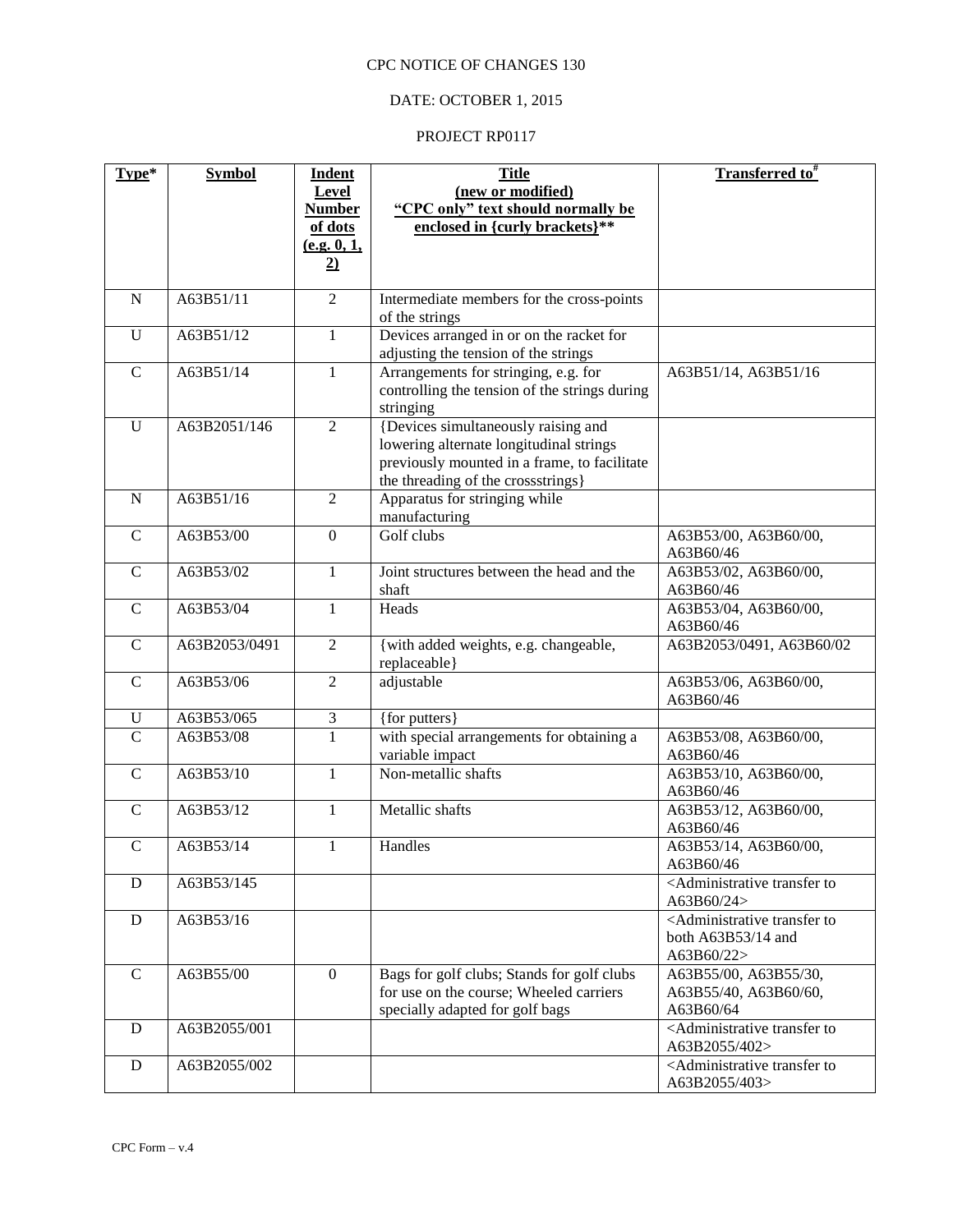# DATE: OCTOBER 1, 2015

| Type*       | <b>Symbol</b> | <b>Indent</b><br>Level   | <b>Title</b><br>(new or modified)                                    | Transferred to#                                                             |
|-------------|---------------|--------------------------|----------------------------------------------------------------------|-----------------------------------------------------------------------------|
|             |               | <b>Number</b><br>of dots | "CPC only" text should normally be<br>enclosed in {curly brackets}** |                                                                             |
|             |               | (e.g. 0, 1,              |                                                                      |                                                                             |
|             |               | $\overline{2}$           |                                                                      |                                                                             |
| D           | A63B55/004    |                          |                                                                      | <administrative td="" to<="" transfer=""></administrative>                  |
|             |               |                          |                                                                      | A63B55/404>                                                                 |
| D           | A63B55/005    |                          |                                                                      | <administrative td="" to<="" transfer=""></administrative>                  |
|             |               |                          |                                                                      | A63B55/406>                                                                 |
| D           | A63B55/007    |                          |                                                                      | <administrative td="" to<="" transfer=""></administrative>                  |
|             |               |                          |                                                                      | A63B60/62>                                                                  |
| D           | A63B55/008    |                          |                                                                      | <administrative to<br="" transfer="">A63B55/408&gt;</administrative>        |
| D           | A63B55/02     |                          |                                                                      | <administrative td="" to<="" transfer=""></administrative>                  |
|             |               |                          |                                                                      | A63B55/20>                                                                  |
| D           | A63B55/04     |                          |                                                                      | <administrative td="" to<="" transfer=""></administrative>                  |
|             |               |                          |                                                                      | A63B55/50>                                                                  |
| D           | A63B55/045    |                          |                                                                      | <administrative td="" to<="" transfer=""></administrative>                  |
| D           | A63B55/08     |                          |                                                                      | A63B55/53><br><administrative td="" to<="" transfer=""></administrative>    |
|             |               |                          |                                                                      | A63B55/60>                                                                  |
| D           | A63B2055/081  |                          |                                                                      | <administrative td="" to<="" transfer=""></administrative>                  |
|             |               |                          |                                                                      | A63B2055/601>                                                               |
| D           | A63B2055/082  |                          |                                                                      | <administrative td="" to<="" transfer=""></administrative>                  |
|             |               |                          |                                                                      | A63B2055/602>                                                               |
| D           | A63B2055/083  |                          |                                                                      | <administrative td="" to<="" transfer=""></administrative>                  |
| D           | A63B2055/085  |                          |                                                                      | A63B2055/603><br><administrative td="" to<="" transfer=""></administrative> |
|             |               |                          |                                                                      | A63B2055/604>                                                               |
| D           | A63B2055/086  |                          |                                                                      | <administrative td="" to<="" transfer=""></administrative>                  |
|             |               |                          |                                                                      | A63B2055/605>                                                               |
| D           | A63B55/087    |                          |                                                                      | <administrative td="" to<="" transfer=""></administrative>                  |
|             |               |                          |                                                                      | A63B55/61>                                                                  |
| D           | A63B2055/088  |                          |                                                                      | <administrative to<br="" transfer="">A63B2055/615&gt;</administrative>      |
| M           | A63B55/10     | $\mathbf{1}$             | Stands for golf clubs {, e.g.} for use on the                        |                                                                             |
|             |               |                          | course {; Golf club holders, racks or                                |                                                                             |
|             |               |                          | presses                                                              |                                                                             |
| ${\bf N}$   | A63B55/20     | $\mathbf{1}$             | with special receptacles for the balls                               |                                                                             |
| ${\bf N}$   | A63B55/30     | $\mathbf{1}$             | Bags with wheels                                                     |                                                                             |
| ${\bf N}$   | A63B55/40     | $\mathbf{1}$             | Bags with partitions or club holders                                 |                                                                             |
| ${\bf N}$   | A63B2055/402  | $\mathbf{1}$             | {Warning devices for indicating missing<br>golf clubs}               |                                                                             |
| $\mathbf N$ | A63B2055/403  | 1                        | {Security means for locking golf clubs in                            |                                                                             |
|             |               |                          | the bag}                                                             |                                                                             |
| N           | A63B55/404    | 1                        | {Covers or hoods for golfbags}                                       |                                                                             |
| ${\bf N}$   | A63B55/406    | $\overline{2}$           | {releasably attached}                                                |                                                                             |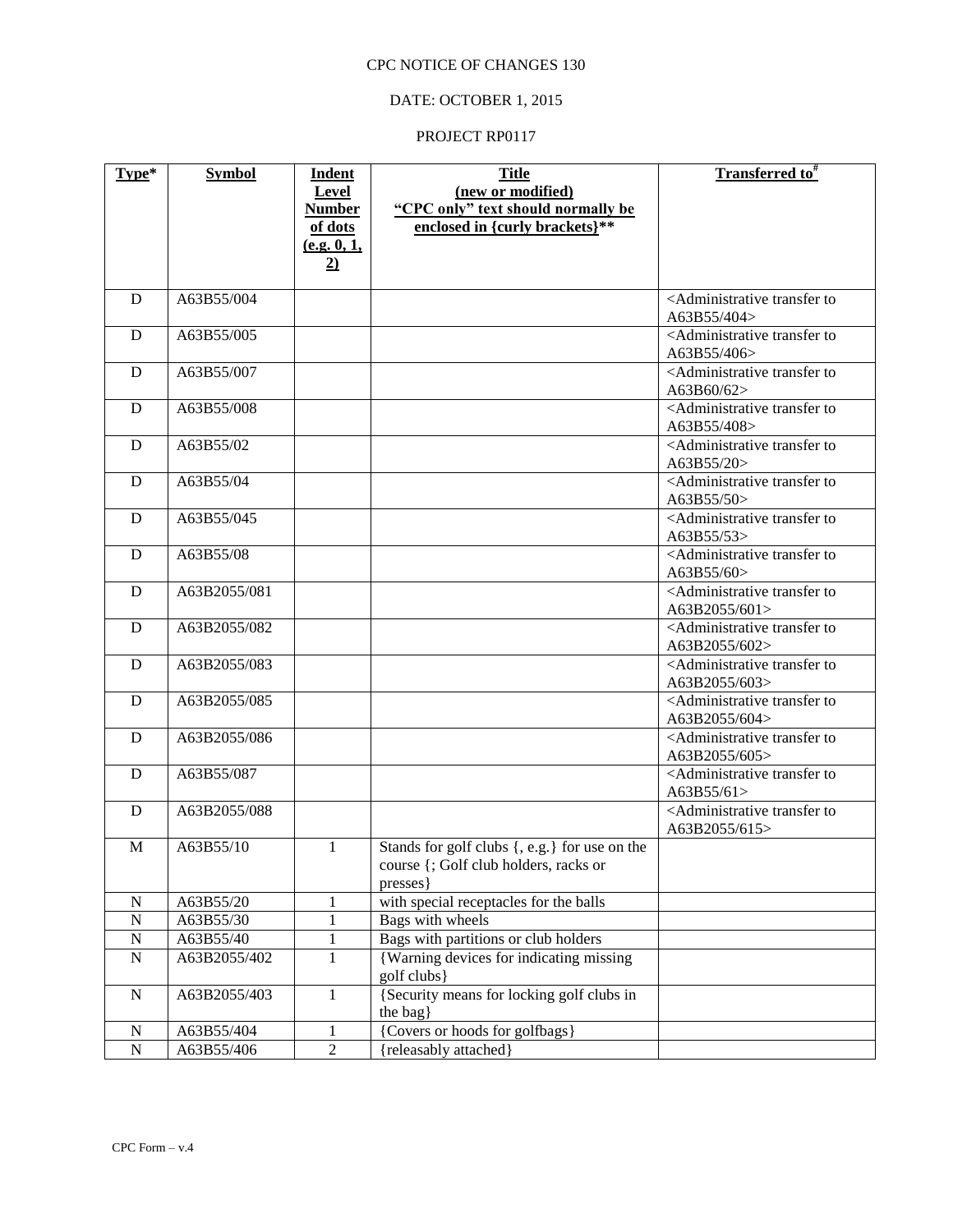# DATE: OCTOBER 1, 2015

| Type*            | <b>Symbol</b> | <b>Indent</b>                    | <b>Title</b>                                               | <b>Transferred to</b> <sup>#</sup>                                       |
|------------------|---------------|----------------------------------|------------------------------------------------------------|--------------------------------------------------------------------------|
|                  |               | <b>Level</b>                     | (new or modified)                                          |                                                                          |
|                  |               | <b>Number</b>                    | "CPC only" text should normally be                         |                                                                          |
|                  |               | of dots                          | enclosed in {curly brackets}**                             |                                                                          |
|                  |               | (e.g. 0, 1,                      |                                                            |                                                                          |
|                  |               | $\overline{2}$                   |                                                            |                                                                          |
| $\mathbf N$      | A63B55/408    | 1                                | {Releasably mounted accessories fitted                     |                                                                          |
|                  |               |                                  | outside the bag, e.g. straps or holders (                  |                                                                          |
|                  |               |                                  | A63B55/20 and A63B55/50 take                               |                                                                          |
|                  |               |                                  | precedence) }                                              |                                                                          |
| Q                | A63B55/50     | 1                                | Supports, e.g. with devices for anchoring<br>to the ground | A63B55/50<br>A63B55/57                                                   |
| Q                | A63B55/53     | $\overline{2}$                   | with legs opening automatically upon                       | A63B55/53                                                                |
|                  |               |                                  | putting the bag on the ground                              | A63B55/57                                                                |
| $\mathbf N$      | A63B55/57     | $\sqrt{2}$                       | Bags with tripod or like set-up stands                     |                                                                          |
| Q                | A63B55/60     | $\mathbf{1}$                     | Wheeled carriers specially adapted for golf                | A63B55/57                                                                |
|                  |               |                                  | bags                                                       | A63B55/60                                                                |
| $\mathbf N$      | A63B2055/601  | $\sqrt{2}$                       | {Caddies fitted with means for sitting}                    |                                                                          |
| $\mathbf N$      | A63B2055/602  | $\overline{2}$                   | {Means for mounting weather shields, e.g.                  |                                                                          |
|                  |               |                                  | umbrellas, on caddies}                                     |                                                                          |
| $\mathbf N$      | A63B2055/603  | $\overline{2}$                   | { with means for trailing the caddy other<br>than by hand} |                                                                          |
| N                | A63B2055/604  | $\mathfrak{Z}$                   | {by mechanical links attached to the golf                  |                                                                          |
|                  | A63B2055/605  |                                  | players }<br>{by remote control}                           |                                                                          |
| $\mathbf N$<br>Q | A63B55/61     | $\mathfrak{Z}$<br>$\overline{2}$ | {motorised}                                                | A63B55/57                                                                |
|                  |               |                                  |                                                            | A63B55/61                                                                |
| $\mathbf N$      | A63B2055/615  | $\mathfrak{Z}$                   | {Units for converting manually-driven golf                 |                                                                          |
|                  |               |                                  | carts into motorised ones}                                 |                                                                          |
| $\mathsf{C}$     | A63B57/00     | $\boldsymbol{0}$                 | Golfing accessories                                        | A63B57/00, A63B57/12,                                                    |
|                  |               |                                  |                                                            | A63B57/16, A63B57/20,                                                    |
|                  |               |                                  |                                                            | A63B57/30, A63B57/35                                                     |
| $\mathbf U$      | A63B57/0006   | 1                                | {Automatic teeing devices( devices for                     |                                                                          |
|                  |               |                                  | automatically dispensing balls in general<br>A63B47/002)}  |                                                                          |
| $\mathbf U$      | A63B57/0012   | $\mathbf{1}$                     | {Devices for forming the tees}                             |                                                                          |
| $\mathbf D$      | A63B57/0018   |                                  |                                                            | <administrative td="" to<="" transfer=""></administrative>               |
|                  |               |                                  |                                                            | A63B57/10>                                                               |
| ${\bf D}$        | A63B2057/0025 |                                  |                                                            | <administrative td="" to<="" transfer=""></administrative>               |
| D                | A63B57/0031   |                                  |                                                            | A63B57/15><br><administrative td="" to<="" transfer=""></administrative> |
|                  |               |                                  |                                                            | both A63B57/0032 and                                                     |
|                  |               |                                  |                                                            | A63B57/203>                                                              |
| Q                | A63B57/0032   | $\mathbf{1}$                     | {Tee-gauges; Tee-repairing devices}                        | A63B57/0032                                                              |
|                  |               |                                  |                                                            | A63B57/203                                                               |
| M                | A63B57/0037   | 1                                | {Devices for inserting or extracting tees}                 |                                                                          |
| D                | A63B57/0043   |                                  |                                                            | <administrative td="" to<="" transfer=""></administrative>               |
|                  |               |                                  |                                                            | A63B57/16>                                                               |
| ${\bf D}$        | A63B57/005    |                                  |                                                            | <administrative td="" to<="" transfer=""></administrative>               |
|                  |               |                                  |                                                            | A63B57/12>                                                               |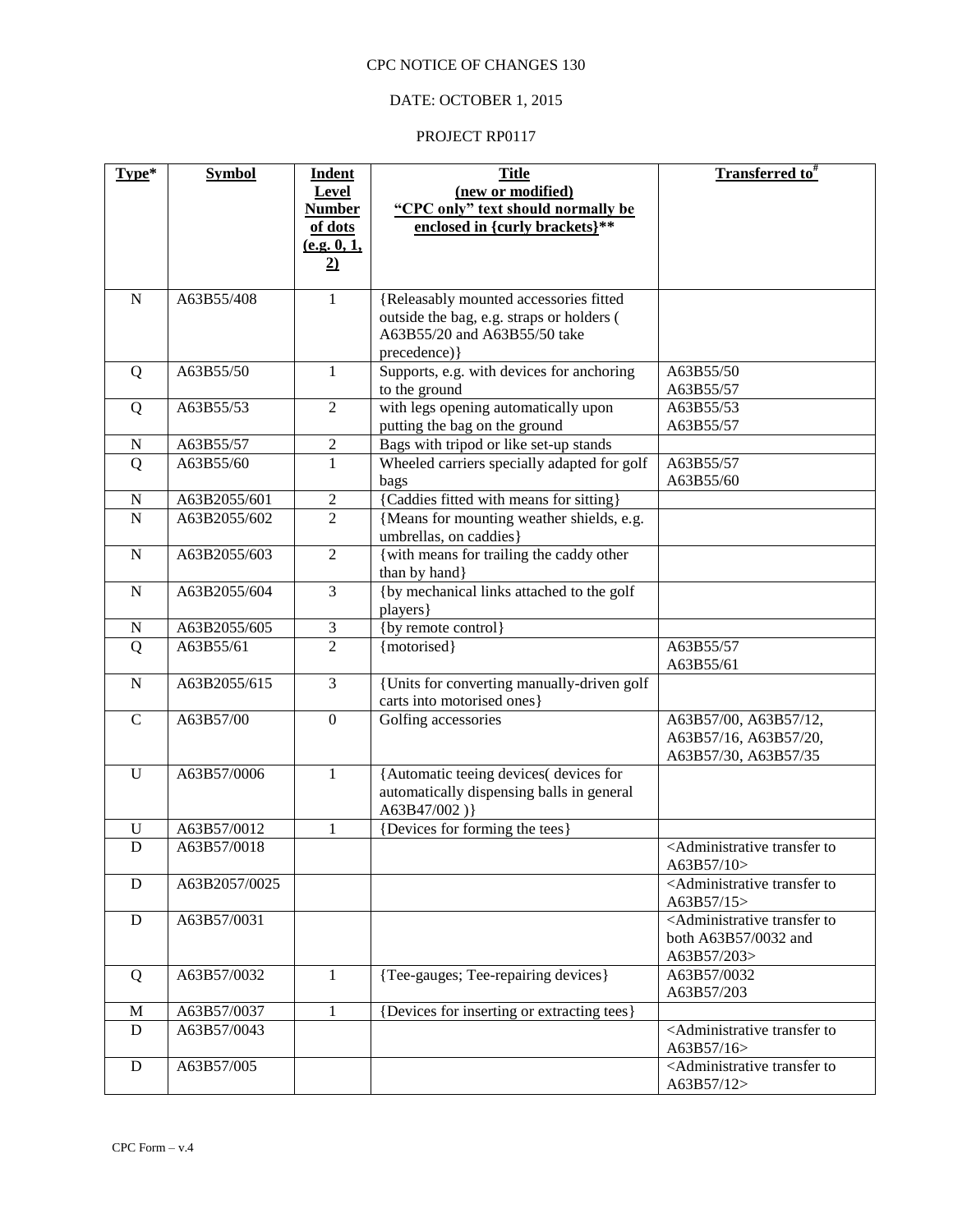# DATE: OCTOBER 1, 2015

| Type*            | <b>Symbol</b>           | <b>Indent</b>                      | <b>Title</b>                                                                         | Transferred to <sup>#</sup>                                               |
|------------------|-------------------------|------------------------------------|--------------------------------------------------------------------------------------|---------------------------------------------------------------------------|
|                  |                         | Level                              | (new or modified)                                                                    |                                                                           |
|                  |                         | <b>Number</b>                      | "CPC only" text should normally be                                                   |                                                                           |
|                  |                         | of dots                            | enclosed in {curly brackets}**                                                       |                                                                           |
|                  |                         | (e.g. 0, 1,                        |                                                                                      |                                                                           |
|                  |                         | $\overline{2}$                     |                                                                                      |                                                                           |
| $\mathbf D$      | A63B57/0056             |                                    |                                                                                      | <administrative td="" to<="" transfer=""></administrative>                |
|                  |                         |                                    |                                                                                      | both A63B57/357 and                                                       |
|                  |                         |                                    |                                                                                      | A63B57/40>                                                                |
| D                | A63B57/0062             |                                    |                                                                                      | <administrative td="" to<="" transfer=""></administrative>                |
|                  |                         |                                    |                                                                                      | A63B57/405>                                                               |
| D                | A63B57/0068             |                                    |                                                                                      | <administrative td="" to<="" transfer=""></administrative>                |
|                  |                         |                                    |                                                                                      | A63B57/50>                                                                |
| D                | A63B57/0075             |                                    |                                                                                      | <administrative td="" to<="" transfer=""></administrative>                |
|                  |                         |                                    |                                                                                      | both A63B57/207 and                                                       |
|                  | A63B57/0081             |                                    |                                                                                      | A63B57/353><br><administrative td="" to<="" transfer=""></administrative> |
| D                |                         |                                    |                                                                                      | A63B57/505>                                                               |
| D                | A63B57/0087             |                                    |                                                                                      | <administrative td="" to<="" transfer=""></administrative>                |
|                  |                         |                                    |                                                                                      | A63B57/60>                                                                |
| D                | A63B2057/0093           |                                    |                                                                                      | <administrative td="" to<="" transfer=""></administrative>                |
|                  |                         |                                    |                                                                                      | A63B2057/605>                                                             |
| Q                | A63B57/10               | 1                                  | Golf tees                                                                            | A63B57/10, A63B57/12,                                                     |
|                  |                         |                                    |                                                                                      | A63B57/13, A63B57/16,                                                     |
|                  |                         |                                    |                                                                                      | A63B57/18, A63B57/19                                                      |
| ${\bf N}$        | A63B57/12               | $\overline{c}$                     | attached to straps                                                                   |                                                                           |
| ${\bf N}$        | A63B57/13               | $\overline{2}$                     | foldable or separable                                                                |                                                                           |
| $\overline{N}$   | A63B57/15               | $\overline{2}$                     | height-adjustable                                                                    |                                                                           |
| $\overline{N}$   | A63B57/16               | $\overline{2}$                     | Brush-type tees                                                                      |                                                                           |
| $\overline{N}$   | A63B57/18               | $\overline{2}$                     | with writing means                                                                   |                                                                           |
| ${\bf N}$        | A63B57/19               | $\overline{2}$                     | with direction indicators                                                            |                                                                           |
| ${\bf N}$        | A63B57/20               | $\mathbf{1}$                       | Holders, e.g. of tees or of balls                                                    |                                                                           |
| Q                | A63B57/203              | $\overline{2}$                     | {Tee holders (to be fitted on golf bags or                                           | A63B57/10, A63B57/12,                                                     |
|                  |                         |                                    | caddies A63B55/408)}                                                                 | A63B57/13, A63B57/16,                                                     |
|                  |                         |                                    |                                                                                      | A63B57/18, A63B57/19                                                      |
| 0                | A63B57/207              | 2                                  | {Golf ball position marker holders}                                                  | A63B57/207, A63B57/353                                                    |
| $\mathbf N$      | A63B57/30               | $\mathbf{1}$                       | Markers                                                                              |                                                                           |
| ${\bf N}$        | A63B57/35               | $\overline{c}$                     | with magnets<br>{Golf ball position markers}                                         |                                                                           |
| $\overline{Q}$   | A63B57/353              | $\overline{c}$<br>$\boldsymbol{2}$ |                                                                                      | A63B57/207, A63B57/353                                                    |
| Q<br>$\mathbf Q$ | A63B57/357              | $\mathbf{1}$                       | {for golf cups or holes, e.g. flags}<br>Golf cups or holes                           | A63B57/357, A63B57/40                                                     |
| ${\bf N}$        | A63B57/40               | $\overline{2}$                     |                                                                                      | A63B57/357, A63B57/40                                                     |
| ${\bf N}$        | A63B57/405<br>A63B57/50 | $\mathbf{1}$                       | {Cups with automatic ball ejector means}<br>specially adapted for course maintenance |                                                                           |
| ${\bf N}$        | A63B57/505              | $\mathbf 1$                        | {Hole information stands, e.g. tee-boxes}                                            |                                                                           |
| ${\bf N}$        | A63B57/60               | $\mathbf{1}$                       | Cleaning or maintenance of golf clubs,                                               |                                                                           |
|                  |                         |                                    | putters, shoes or other golf accessories (                                           |                                                                           |
|                  |                         |                                    | {cleaning balls A63B47/04 ;} devices for                                             |                                                                           |
|                  |                         |                                    | cleaning handles or grips of golf clubs or                                           |                                                                           |
|                  |                         |                                    | putters A63B60/36)                                                                   |                                                                           |
| N                | A63B2057/605            | $\overline{2}$                     | {Means for heating or drying golf clubs}                                             |                                                                           |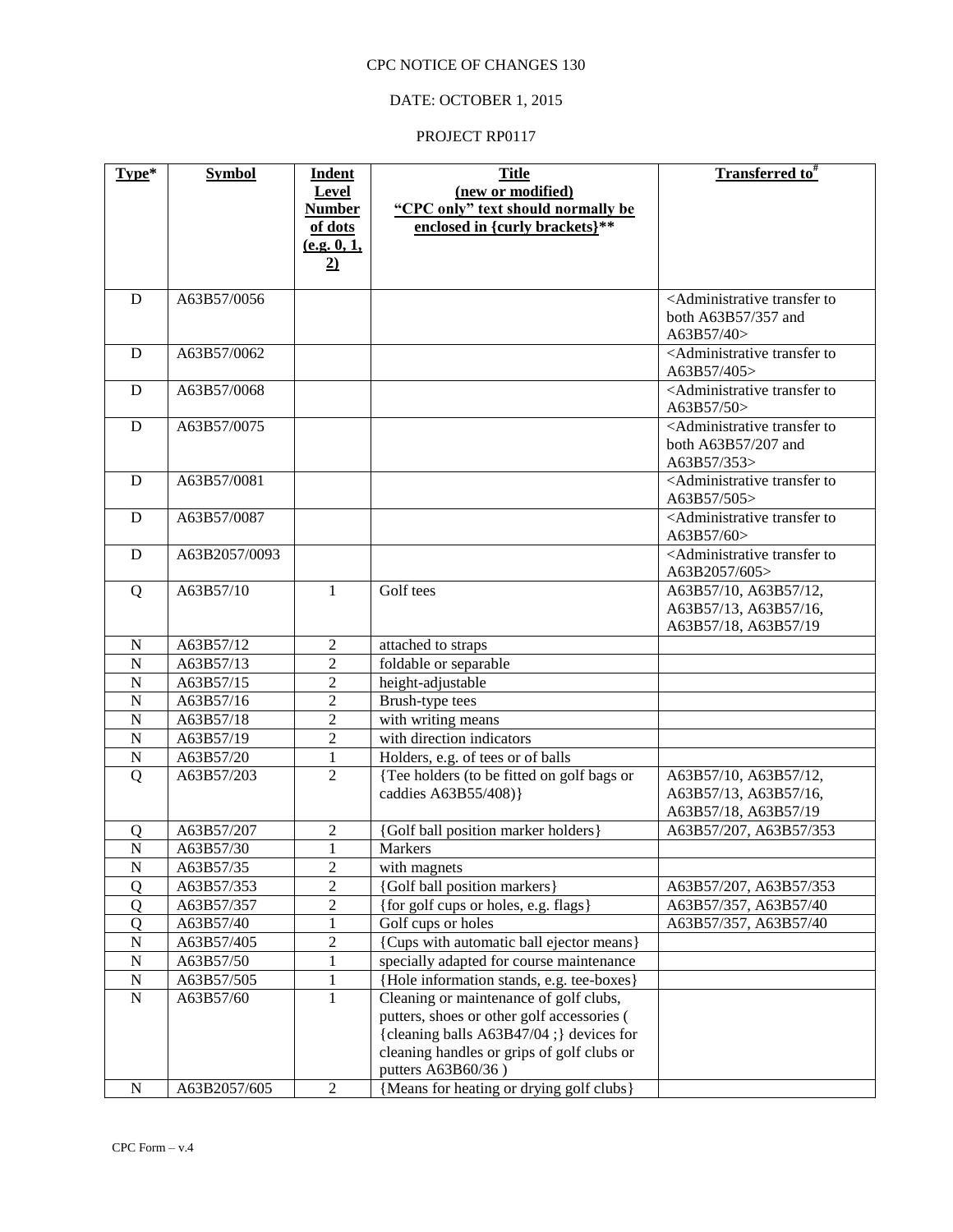# DATE: OCTOBER 1, 2015

| Type*         | <b>Symbol</b> | <b>Indent</b>  | <b>Title</b>                              | Transferred to <sup>#</sup>                                                 |
|---------------|---------------|----------------|-------------------------------------------|-----------------------------------------------------------------------------|
|               |               | Level          | (new or modified)                         |                                                                             |
|               |               | <b>Number</b>  | "CPC only" text should normally be        |                                                                             |
|               |               | of dots        | enclosed in {curly brackets}**            |                                                                             |
|               |               | (e.g. 0, 1,    |                                           |                                                                             |
|               |               | $\overline{2}$ |                                           |                                                                             |
|               |               |                |                                           |                                                                             |
| $\mathcal{C}$ | A63B59/00     | $\mathbf{0}$   | Bats, rackets or the like, not covered by | A63B59/00, A63B60/00,                                                       |
|               |               |                | groups A63B49/00 - A63B57/00 (details     | A63B60/46, A63B2102/00,                                                     |
|               |               |                | A63B60/00)                                | A63B2102/10, A63B2102/12,                                                   |
|               |               |                |                                           | A63B2102/26, A63B2102/28,                                                   |
|               |               |                |                                           | A63B2102/30, A63B2102/38                                                    |
| D             | A63B2059/0003 |                |                                           | <administrative td="" to<="" transfer=""></administrative>                  |
|               | A63B2059/0007 |                |                                           | A63B2060/002><br><administrative td="" to<="" transfer=""></administrative> |
| D             |               |                |                                           | A63B2060/004>                                                               |
| D             | A63B2059/0011 |                |                                           | <administrative td="" to<="" transfer=""></administrative>                  |
|               |               |                |                                           | A63B2060/006>                                                               |
| D             | A63B59/0014   |                |                                           | <administrative td="" to<="" transfer=""></administrative>                  |
|               |               |                |                                           | A63B60/06                                                                   |
| D             | A63B2059/0018 |                |                                           | <administrative td="" to<="" transfer=""></administrative>                  |
|               |               |                |                                           | A63B2060/462>                                                               |
| D             | A63B2059/0022 |                |                                           | <administrative td="" to<="" transfer=""></administrative>                  |
|               |               |                |                                           | A63B2060/464>                                                               |
| D             | A63B59/0025   |                |                                           | <administrative td="" to<="" transfer=""></administrative>                  |
|               |               |                |                                           | A63B60/12>                                                                  |
| D             | A63B59/0029   |                |                                           | <administrative td="" to<="" transfer=""></administrative>                  |
|               |               |                |                                           | A63B60/14>                                                                  |
| D             | A63B59/0033   |                |                                           | <administrative td="" to<="" transfer=""></administrative>                  |
|               |               |                |                                           | A63B60/16>                                                                  |
| D             | A63B59/0037   |                |                                           | <administrative td="" to<="" transfer=""></administrative>                  |
|               |               |                |                                           | A63B60/18>                                                                  |
| D             | A63B59/004    |                |                                           | <administrative td="" to<="" transfer=""></administrative>                  |
|               |               |                |                                           | A63B60/20>                                                                  |
| D             | A63B59/0044   |                |                                           | <administrative td="" to<="" transfer=""></administrative>                  |
|               |               |                |                                           | A63B60/28>                                                                  |
| D             | A63B59/0048   |                |                                           | <administrative to<br="" transfer="">A63B60/30&gt;</administrative>         |
| D             | A63B59/0051   |                |                                           | <administrative td="" to<="" transfer=""></administrative>                  |
|               |               |                |                                           | A63B60/32>                                                                  |
| D             | A63B59/0055   |                |                                           | <administrative td="" to<="" transfer=""></administrative>                  |
|               |               |                |                                           | A63B60/34>                                                                  |
| D             | A63B59/0059   |                |                                           | <administrative td="" to<="" transfer=""></administrative>                  |
|               |               |                |                                           | A63B60/26>                                                                  |
| D             | A63B59/0062   |                |                                           | <administrative td="" to<="" transfer=""></administrative>                  |
|               |               |                |                                           | A63B60/36>                                                                  |
| D             | A63B59/0066   |                |                                           | <administrative td="" to<="" transfer=""></administrative>                  |
|               |               |                |                                           | A63B60/38>                                                                  |
| D             | A63B59/007    |                |                                           | <administrative td="" to<="" transfer=""></administrative>                  |
|               |               |                |                                           | A63B60/40>                                                                  |
| ${\bf D}$     | A63B59/0074   |                |                                           | <administrative td="" to<="" transfer=""></administrative>                  |
|               |               |                |                                           | A63B60/42>                                                                  |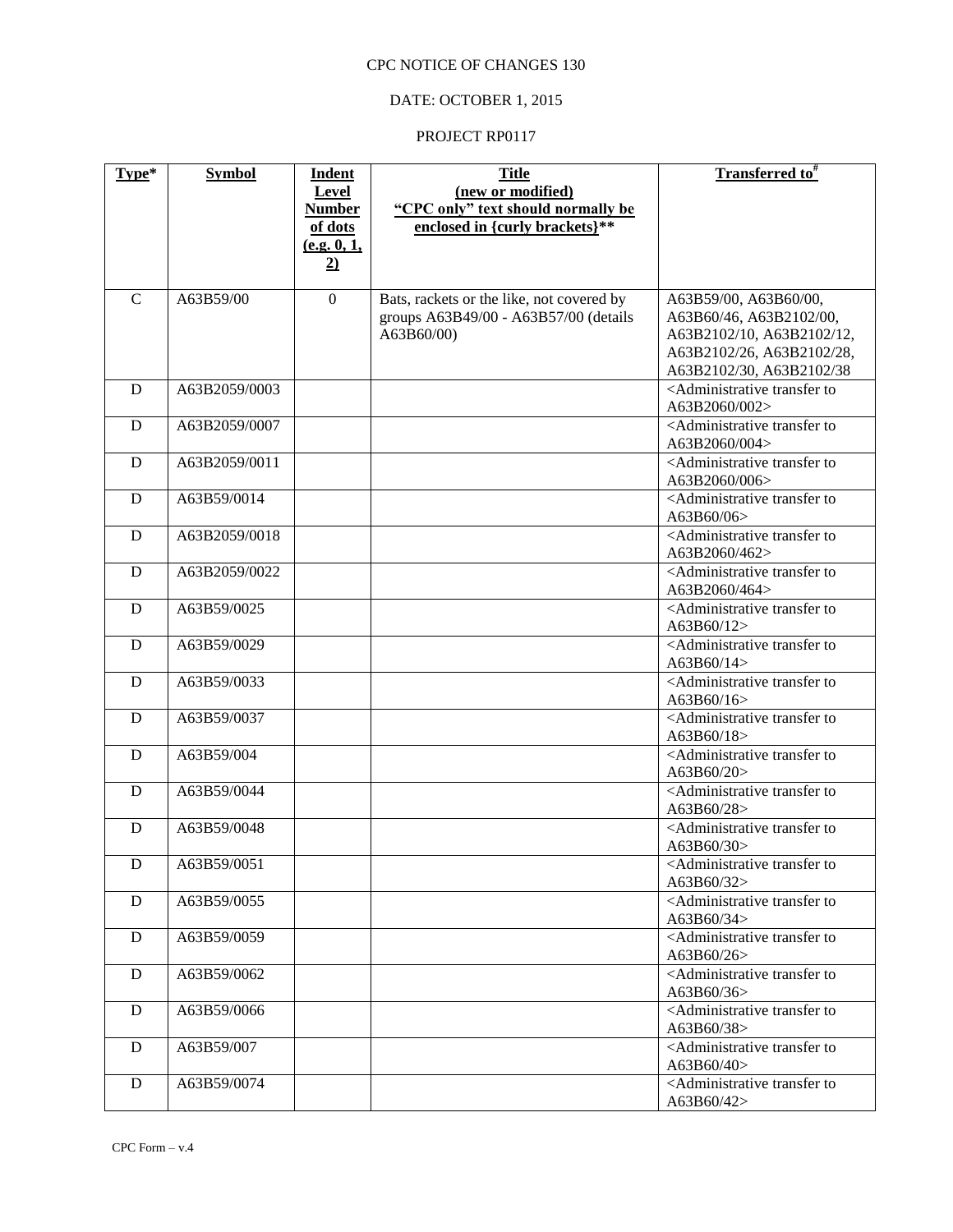# DATE: OCTOBER 1, 2015

| Type* | <b>Symbol</b> | <b>Indent</b>       | <b>Title</b>                       | Transferred to <sup>#</sup>                                                      |
|-------|---------------|---------------------|------------------------------------|----------------------------------------------------------------------------------|
|       |               | <b>Level</b>        | (new or modified)                  |                                                                                  |
|       |               | <b>Number</b>       | "CPC only" text should normally be |                                                                                  |
|       |               | of dots             | enclosed in {curly brackets}**     |                                                                                  |
|       |               | <u>(e.g. 0, 1, </u> |                                    |                                                                                  |
|       |               | $\overline{2}$      |                                    |                                                                                  |
| D     | A63B59/0077   |                     |                                    | <administrative td="" to<="" transfer=""></administrative>                       |
|       |               |                     |                                    | A63B60/48>                                                                       |
| D     | A63B2059/0081 |                     |                                    | <administrative td="" to<="" transfer=""></administrative>                       |
|       |               |                     |                                    | A63B2060/0081>                                                                   |
| D     | A63B2059/0085 |                     |                                    | <administrative td="" to<="" transfer=""></administrative>                       |
| D     | A63B59/0088   |                     |                                    | A63B2060/0085><br><administrative td="" to<="" transfer=""></administrative>     |
|       |               |                     |                                    | A63B60/50>                                                                       |
| D     | A63B59/0092   |                     |                                    | <administrative td="" to<="" transfer=""></administrative>                       |
|       |               |                     |                                    | A63B60/54>                                                                       |
| D     | A63B59/0096   |                     |                                    | <administrative td="" to<="" transfer=""></administrative>                       |
|       |               |                     |                                    | A63B60/04>                                                                       |
| D     | A63B59/02     |                     |                                    | <administrative td="" to<="" transfer=""></administrative>                       |
|       |               |                     |                                    | A63B59/20>                                                                       |
| D     | A63B59/025    |                     |                                    | <administrative td="" to<="" transfer=""></administrative>                       |
|       | A63B59/04     |                     |                                    | A63B59/30>                                                                       |
| D     |               |                     |                                    | <administrative to<br="" transfer=""><math>A63B59/40</math> and</administrative> |
|       |               |                     |                                    | A63B2102/16>                                                                     |
| D     | A63B59/06     |                     |                                    | <administrative td="" to<="" transfer=""></administrative>                       |
|       |               |                     |                                    | A63B59/50 and                                                                    |
|       |               |                     |                                    | A63B2102/18>                                                                     |
| D     | A63B2059/065  |                     |                                    | <administrative td="" to<="" transfer=""></administrative>                       |
|       |               |                     |                                    | A63B2059/581>                                                                    |
| D     | A63B59/08     |                     |                                    | <administrative td="" to<="" transfer=""></administrative>                       |
|       |               |                     |                                    | both A63B59/55 and                                                               |
| D     | A63B59/10     |                     |                                    | A63B2102/20>                                                                     |
|       |               |                     |                                    | <administrative to<br="" transfer="">both A63B59/60 and</administrative>         |
|       |               |                     |                                    | A63B2102/36>                                                                     |
| D     | A63B59/12     |                     |                                    | <administrative td="" to<="" transfer=""></administrative>                       |
|       |               |                     |                                    | both A63B59/70 and                                                               |
|       |               |                     |                                    | A63B2102/22>                                                                     |
| D     | A63B59/14     |                     |                                    | <administrative td="" to<="" transfer=""></administrative>                       |
|       |               |                     |                                    | both $A63B59/70$ and                                                             |
|       |               |                     |                                    | A63B2102/24>                                                                     |
| D     | A63B59/16     |                     |                                    | <administrative td="" to<="" transfer=""></administrative>                       |
|       |               |                     |                                    | both $A63B59/60$ and                                                             |
| D     | A63B59/18     |                     |                                    | A63B2102/34><br><administrative td="" to<="" transfer=""></administrative>       |
|       |               |                     |                                    | A63B59/80>                                                                       |
| D     | A63B59/185    |                     |                                    | <administrative td="" to<="" transfer=""></administrative>                       |
|       |               |                     |                                    | both $A63B59/48$ and                                                             |
|       |               |                     |                                    | A63B2102/08>                                                                     |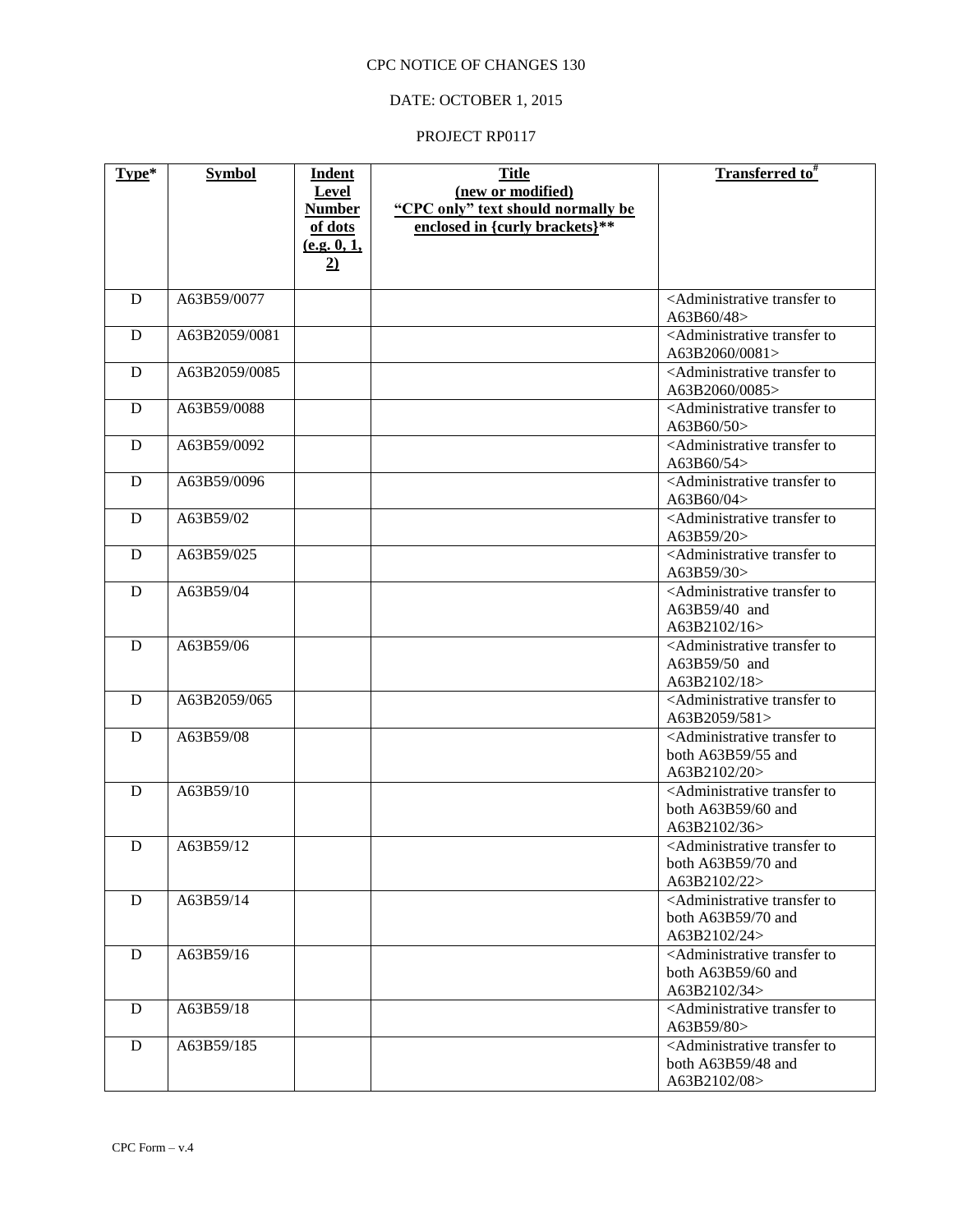# DATE: OCTOBER 1, 2015

| Type*            | <b>Symbol</b>             | <b>Indent</b>       | <b>Title</b>                                                                      | Transferred to <sup>#</sup> |
|------------------|---------------------------|---------------------|-----------------------------------------------------------------------------------|-----------------------------|
|                  |                           | <b>Level</b>        | (new or modified)                                                                 |                             |
|                  |                           | <b>Number</b>       | "CPC only" text should normally be                                                |                             |
|                  |                           | of dots             | enclosed in {curly brackets}**                                                    |                             |
|                  |                           | (e.g. 0, 1,         |                                                                                   |                             |
|                  |                           | $\overline{2)}$     |                                                                                   |                             |
| Q                | A63B59/20                 | $\mathbf{1}$        | having means, e.g. pockets, netting or                                            | A63B59/20, A63B60/00,       |
|                  |                           |                     | adhesive type surfaces, for catching or                                           | A63B60/46                   |
|                  |                           |                     | holding a ball, e.g. for lacrosse or pelota                                       |                             |
| $\mathbf N$      | A63B59/30                 | $\mathbf{1}$        | forming hand-held throwing or catching                                            |                             |
|                  |                           |                     | aids for use with rings, discs, wheels or                                         |                             |
|                  |                           |                     | cylindrical throwing-bodies, or for use                                           |                             |
|                  |                           |                     | with balls having a central bore                                                  |                             |
| Q                | A63B59/40                 | $\mathbf{1}$        | Rackets or the like with flat striking                                            | A63B59/40, A63B59/42,       |
|                  |                           |                     | surfaces for hitting a ball in the air, e.g. for                                  | A63B59/45, A63B60/00,       |
|                  |                           |                     | table tennis                                                                      | A63B60/46, A63B2102/16      |
| $\mathbf N$      | A63B59/42                 | $\overline{c}$      | with solid surfaces                                                               |                             |
| $\overline{N}$   | A63B59/45                 | $\overline{3}$      | Rubber parts thereof; characterised by                                            |                             |
|                  |                           |                     | bonding between a rubber part and the                                             |                             |
|                  |                           |                     | racket body                                                                       |                             |
| $\mathbf N$      | A63B59/48                 | $\sqrt{2}$          | with perforated surfaces                                                          |                             |
| $\overline{Q}$   | A63B59/50                 | $\overline{1}$      | Substantially rod-shaped bats for hitting a                                       | A63B59/50                   |
|                  |                           |                     | ball in the air, e.g. for baseball                                                | A63B59/51                   |
|                  |                           |                     |                                                                                   | A63B59/52                   |
|                  |                           |                     |                                                                                   | A63B59/54                   |
|                  |                           |                     |                                                                                   | A63B59/55                   |
|                  |                           |                     |                                                                                   | A63B59/56                   |
|                  |                           |                     |                                                                                   | A63B59/58                   |
|                  |                           |                     |                                                                                   | A63B2059/581                |
|                  |                           |                     |                                                                                   | A63B59/59<br>A63B59/60      |
|                  |                           |                     |                                                                                   | A63B59/70                   |
|                  |                           |                     |                                                                                   | A63B59/80                   |
|                  |                           |                     |                                                                                   | A63B60/00                   |
|                  |                           |                     |                                                                                   | A63B60/46                   |
|                  |                           |                     |                                                                                   | A63B2102/18                 |
|                  |                           |                     |                                                                                   | A63B2102/182                |
|                  |                           |                     |                                                                                   | A63B2102/184                |
| $\mathbf N$      | A63B59/51                 | $\overline{2}$      | made of metal                                                                     |                             |
| $\mathbf N$      | A63B59/52                 | $\overline{c}$      | made of wood or bamboo                                                            |                             |
| $\overline{N}$   | A63B59/54                 | $\overline{c}$      | made of plastic                                                                   |                             |
| $\overline{N}$   | A63B59/55                 | $\overline{c}$      | with non-circular cross-section                                                   |                             |
| $\mathbf N$      | A63B59/56                 | $\overline{2}$      | characterised by the head                                                         |                             |
| $\mathbf N$      | A63B59/58                 | $\overline{2}$      | characterised by the shape (A63B59/55,                                            |                             |
|                  |                           |                     | A63B59/56 take precedence)                                                        |                             |
| N<br>$\mathbf N$ | A63B2059/581<br>A63B59/59 | 3<br>$\overline{2}$ | {with a continuously tapered barrel}<br>with sound generators, e.g. with internal |                             |
|                  |                           |                     | movable members therefor                                                          |                             |
| Q                | A63B59/60                 | $\mathbf{1}$        | of mallet type, e.g. for croquet {or polo}                                        | A63B59/60, A63B60/00,       |
|                  |                           |                     |                                                                                   | A63B60/46, A63B2102/34,     |
|                  |                           |                     |                                                                                   | A63B2102/36                 |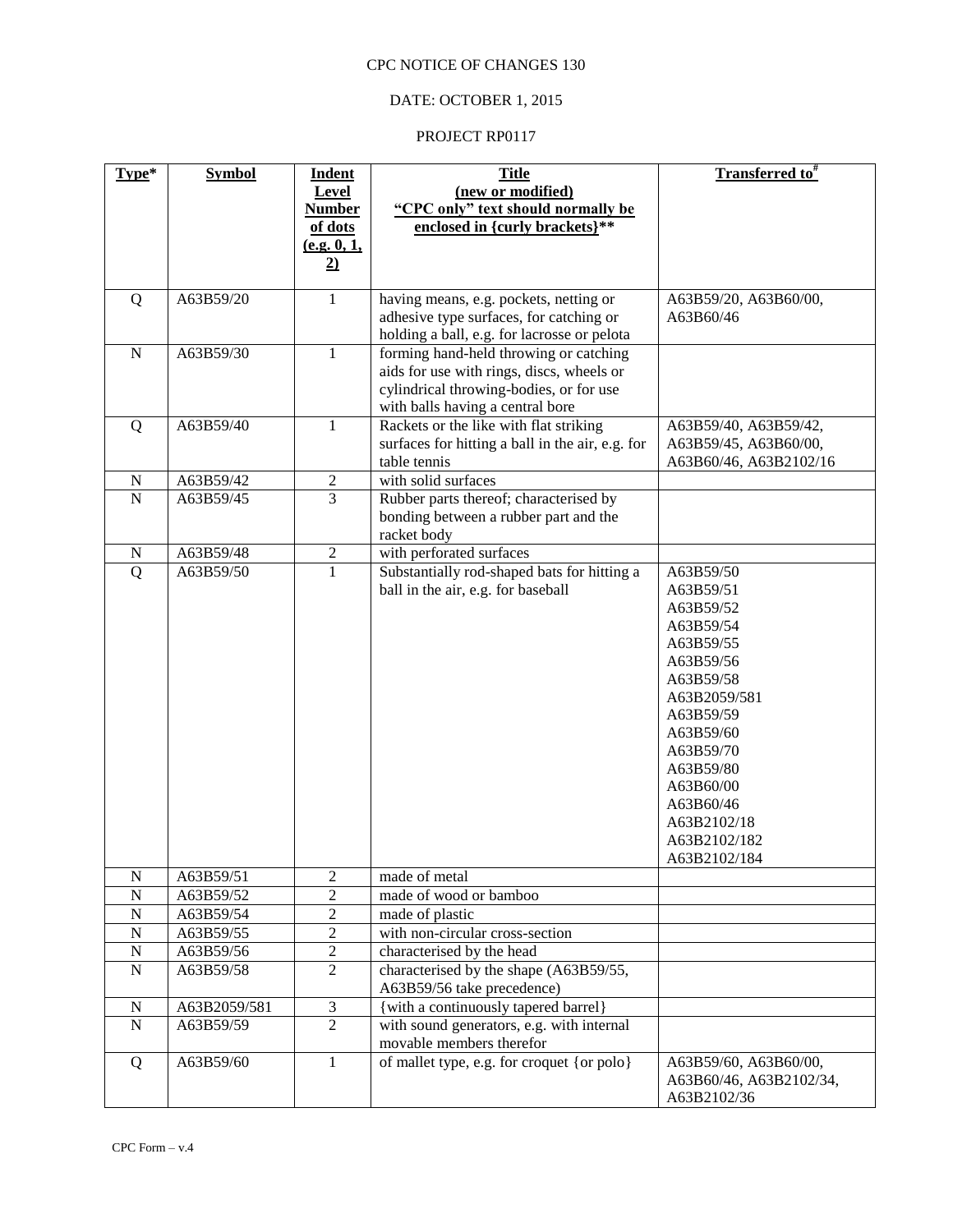# DATE: OCTOBER 1, 2015

| Type*                         | <b>Symbol</b>          | <b>Indent</b>                      | <b>Title</b><br>(new or modified)                                                   | <b>Transferred to</b> <sup>#</sup> |
|-------------------------------|------------------------|------------------------------------|-------------------------------------------------------------------------------------|------------------------------------|
|                               |                        | Level<br><b>Number</b>             | "CPC only" text should normally be                                                  |                                    |
|                               |                        | of dots                            | enclosed in {curly brackets}**                                                      |                                    |
|                               |                        | (e.g. 0, 1,                        |                                                                                     |                                    |
|                               |                        | $\overline{2}$                     |                                                                                     |                                    |
| Q                             | A63B59/70              | $\mathbf 1$                        | with bent or angled lower parts for hitting                                         | A63B59/70, A63B60/00,              |
|                               |                        |                                    | a ball on the ground, on an ice-covered                                             | A63B60/46, A63B2102/22.            |
|                               |                        |                                    | surface, or in the air, e.g. for hockey or<br>hurling                               | A63B2102/24                        |
| Q                             | A63B59/80              | 1                                  | Circular bats or paddles not provided for in<br>groups A63B59/20 - A63B59/70        | A63B59/80, A63B60/00,<br>A63B60/46 |
| $\mathbf N$                   | A63B60/00              | $\mathbf{0}$                       | Details or accessories of golf clubs, bats,<br>rackets or the like                  |                                    |
| $\mathbf N$                   | A63B2060/002           | $\mathbf{1}$                       | {Resonance frequency related                                                        |                                    |
|                               |                        |                                    | characteristics}                                                                    |                                    |
| ${\bf N}$                     | A63B2060/004           | $\mathbf{1}$                       | {striking surfaces coated with high-friction<br>abrasive material}                  |                                    |
| $\mathbf N$                   | A63B2060/006           | $\mathbf{1}$                       | {having special surfaces reducing air<br>resistance}                                |                                    |
| $\mathbf N$                   | A63B2060/0081          | $\mathbf{1}$                       | {Substantially flexible shafts, hinged                                              |                                    |
|                               |                        |                                    | shafts }                                                                            |                                    |
| N                             | A63B2060/0085          | $\mathbf{1}$                       | {Telescopic shafts}                                                                 |                                    |
| $\mathbf N$                   | A63B60/02              | $\overline{1}$                     | Ballast means for adjusting the centre of                                           |                                    |
|                               |                        |                                    | mass (A63B60/24, A63B60/54 take<br>precedence)                                      |                                    |
| $\mathbf N$                   | A63B60/04              | $\overline{2}$                     | Movable ballast means {(A63B15/005)                                                 |                                    |
|                               |                        |                                    | takes precedence) }                                                                 |                                    |
| Q                             | A63B60/06              | 1                                  | Handles (structurally associated with                                               | A63B60/06                          |
|                               |                        |                                    | frames of stringed rackets A63B49/08)                                               | A63B60/08                          |
|                               |                        |                                    |                                                                                     | A63B60/10                          |
| $\mathbf N$<br>$\overline{N}$ | A63B60/08<br>A63B60/10 | $\boldsymbol{2}$<br>$\overline{2}$ | characterised by the material                                                       |                                    |
|                               |                        |                                    | with means for indicating correct holding<br>positions (A63B60/12 takes precedence) |                                    |
| Q                             | A63B60/12              | $\overline{2}$                     | contoured according to the anatomy of the                                           | A63B60/08                          |
|                               |                        |                                    | user's hand                                                                         | A63B60/10                          |
|                               |                        |                                    |                                                                                     | A63B60/12                          |
| $\mathbf N$                   | A63B60/14              | $\mathfrak{2}$                     | Coverings specially adapted for handles,<br>e.g. sleeves or ribbons                 |                                    |
| $\mathbf N$                   | A63B60/16              | $\sqrt{2}$                         | Caps; Ferrules                                                                      |                                    |
| ${\bf N}$                     | A63B60/18              | $\overline{2}$                     | with means for cooling, ventilating or                                              |                                    |
|                               |                        |                                    | sweat-reduction, e.g. holes or powder                                               |                                    |
|                               |                        |                                    | dispensers                                                                          |                                    |
| $\mathbf N$<br>${\bf N}$      | A63B60/20<br>A63B60/22 | $\mathbf{2}$<br>$\boldsymbol{2}$   | with two handgrips<br>Adjustable handles                                            |                                    |
| ${\bf N}$                     | A63B60/24              | 3                                  | Weighted handles                                                                    |                                    |
| ${\bf N}$                     | A63B60/26              | $\overline{3}$                     | with adjustable stiffness                                                           |                                    |
| ${\bf N}$                     | A63B60/28              | $\overline{3}$                     | with adjustable length                                                              |                                    |
| ${\bf N}$                     | A63B60/30              | $\overline{3}$                     | with adjustable circumference                                                       |                                    |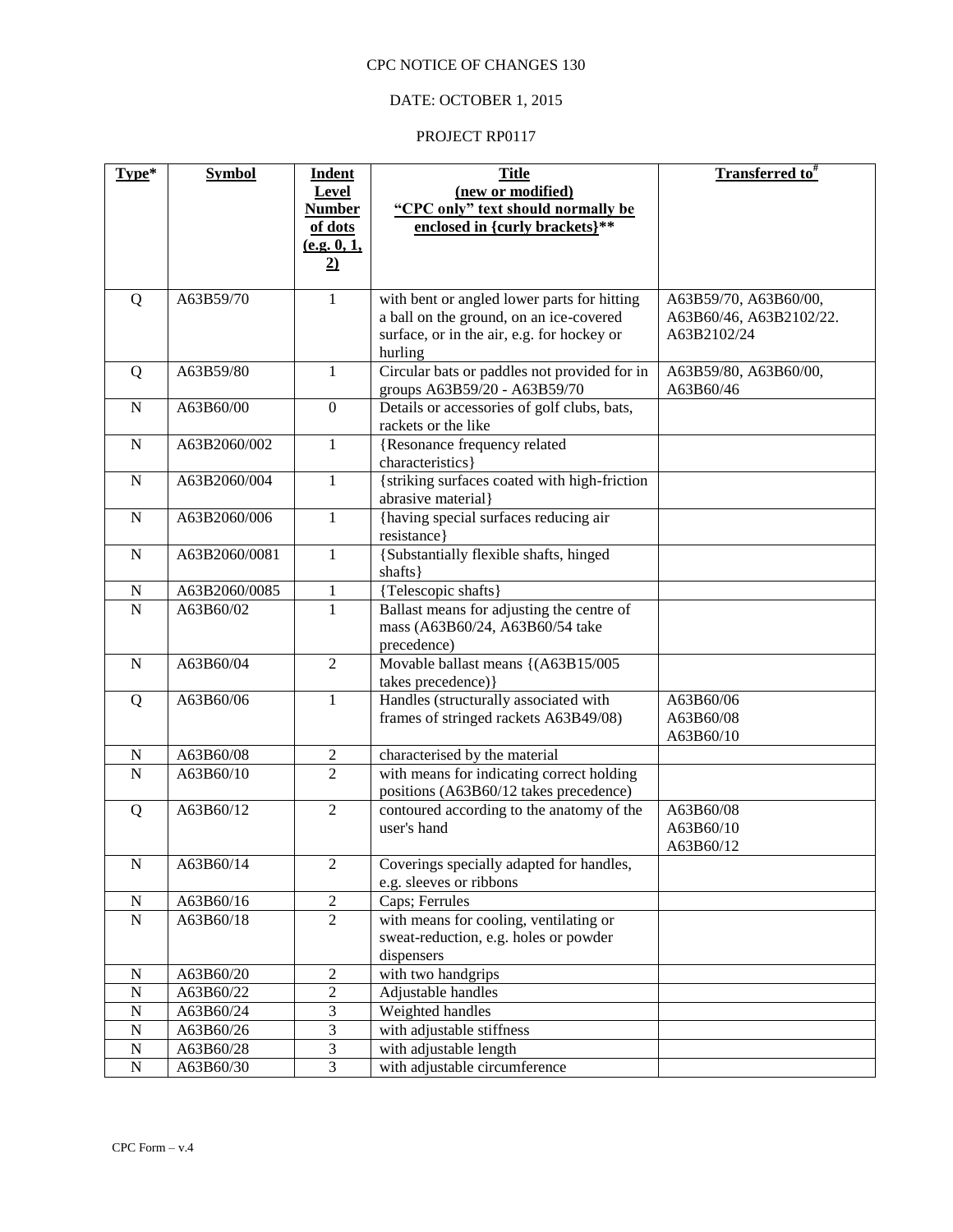# DATE: OCTOBER 1, 2015

| Type*       | <b>Symbol</b> | <b>Indent</b>  | <b>Title</b>                                                   | Transferred to <sup>#</sup> |
|-------------|---------------|----------------|----------------------------------------------------------------|-----------------------------|
|             |               | <b>Level</b>   | (new or modified)                                              |                             |
|             |               | <b>Number</b>  | "CPC only" text should normally be                             |                             |
|             |               | of dots        | enclosed in {curly brackets}**                                 |                             |
|             |               | (e.g. 0, 1,    |                                                                |                             |
|             |               | $\overline{2}$ |                                                                |                             |
|             |               |                |                                                                |                             |
| N           | A63B60/32     | $\overline{2}$ | with means for changing the angular                            |                             |
|             |               |                | position of the handle about its                               |                             |
|             |               | $\overline{2}$ | longitudinal axis<br>with the handle axis different from the   |                             |
| $\mathbf N$ | A63B60/34     |                | main axis of the implement                                     |                             |
| N           | A63B60/36     | $\mathbf{1}$   | Devices for cleaning handles or grips                          |                             |
| N           | A63B60/38     | $\mathbf{1}$   | Structurally associated means for storing                      |                             |
|             |               |                | and dispensing balls                                           |                             |
| ${\bf N}$   | A63B60/40     | $\mathbf 1$    | having holding means provided inside, on                       |                             |
|             |               |                | the edge or on the rear face of the striking                   |                             |
|             |               |                | surface                                                        |                             |
| Q           | A63B60/42     | 1              | Devices for measuring, verifying,                              | A63B60/02, A63B60/42        |
|             |               |                | correcting or customising the inherent                         |                             |
|             |               |                | characteristics of golf clubs, bats, rackets                   |                             |
|             |               |                | or the like, e.g. measuring the maximum                        |                             |
|             |               |                | torque a batting shaft can withstand                           |                             |
| N           | A63B60/44     | 2              | Presses for stringed rackets                                   |                             |
| $\mathbf N$ | A63B60/46     | $\mathbf{1}$   | Measurement devices associated with golf                       |                             |
|             |               |                | clubs, bats, rackets or the like for                           |                             |
|             |               |                | measuring physical parameters relating to                      |                             |
|             |               |                | sporting activity, e.g. baseball bats with                     |                             |
|             |               |                | impact indicators or bracelets for<br>measuring the golf swing |                             |
| $\mathbf N$ | A63B2060/462  | $\overline{2}$ | {Devices measuring hand characteristics to                     |                             |
|             |               |                | determine correct grip size}                                   |                             |
| $\mathbf N$ | A63B2060/464  | $\overline{2}$ | {Means for indicating or measuring the                         |                             |
|             |               |                | pressure on the grip}                                          |                             |
| N           | A63B60/48     | $\mathbf{1}$   | with corrugated cross-section                                  |                             |
| ${\bf N}$   | A63B60/50     | $\mathbf{1}$   | with through-holes (A63B60/18 takes                            |                             |
|             |               |                | precedence; for stringing purposes                             |                             |
|             |               |                | A63B49/00)                                                     |                             |
| N           | A63B60/52     | $\mathbf{I}$   | with slits                                                     |                             |
| $\mathbf N$ | A63B60/54     | 1              | with means for damping vibrations                              |                             |
| ${\bf N}$   | A63B60/56     | $\mathbf{1}$   | Devices for protection, storage or                             |                             |
|             |               |                | transport, e.g. stands or cases                                |                             |
| $\mathbf N$ | A63B60/58     | $\sqrt{2}$     | specially adapted for rackets                                  |                             |
| $\mathbf N$ | A63B60/60     | $\sqrt{2}$     | specially adapted for bats                                     |                             |
| ${\bf N}$   | A63B60/62     | $\overline{2}$ | specially adapted for clubs, e.g. head                         |                             |
|             |               |                | covers {, connector means therefor}                            |                             |
| N           | A63B60/64     | $\mathfrak{Z}$ | Sheaths for golf clubs                                         |                             |
| M           | A63B63/00     | $\overline{0}$ | Targets or goals for ball games (golf cups<br>A63B57/40)       |                             |
| M           | A63B63/08     | 1              | with{substantially}horizontal opening for                      |                             |
|             |               |                | ball, e.g. for basketball{(A63B57/40 and                       |                             |
|             |               |                | A63B63/06 take precedence) }                                   |                             |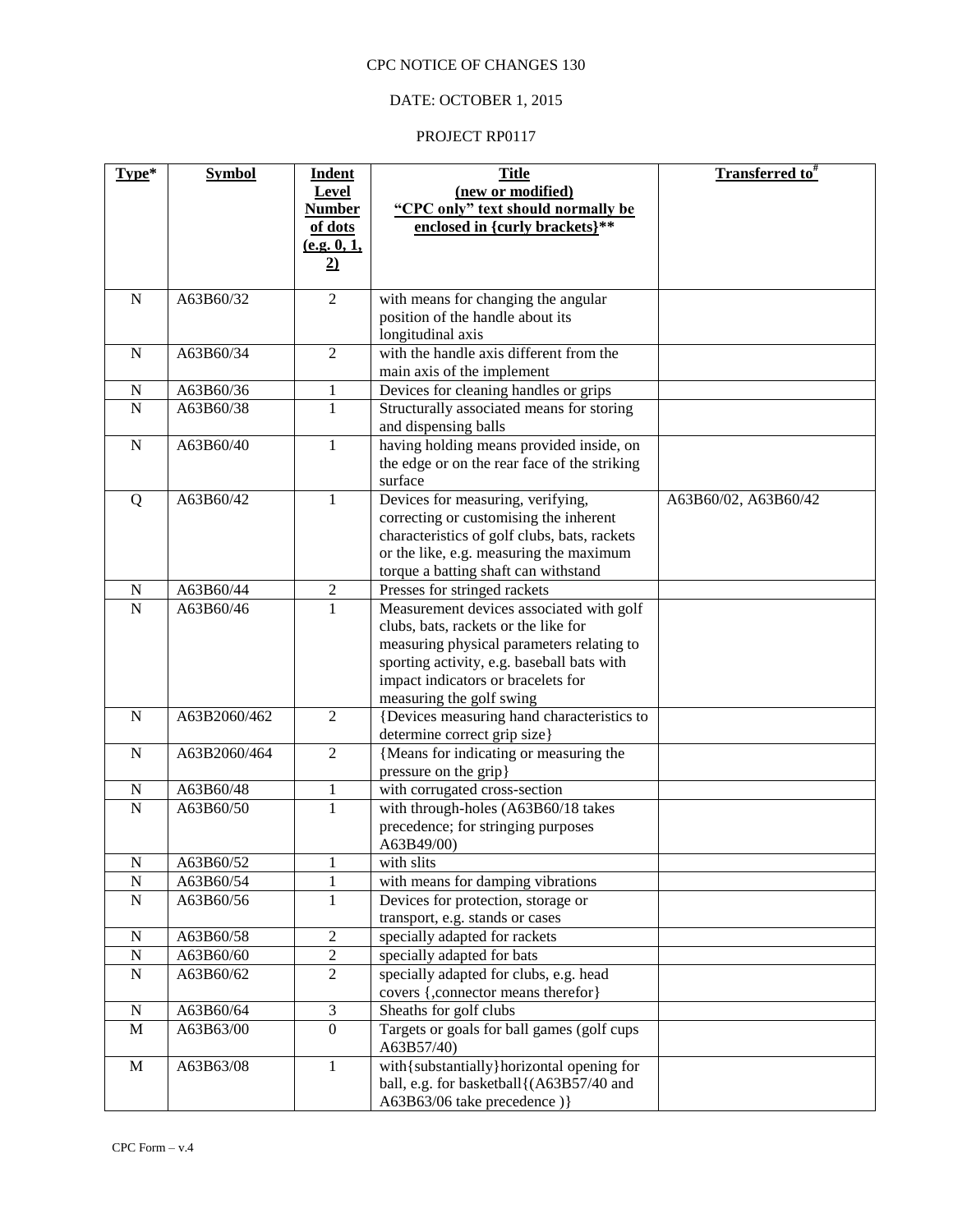# DATE: OCTOBER 1, 2015

| Type*          | <b>Symbol</b> | <b>Indent</b>                 | <b>Title</b>                                                                              | <b>Transferred to</b> <sup>#</sup> |
|----------------|---------------|-------------------------------|-------------------------------------------------------------------------------------------|------------------------------------|
|                |               | <b>Level</b><br><b>Number</b> | (new or modified)<br>"CPC only" text should normally be                                   |                                    |
|                |               | of dots                       | enclosed in {curly brackets}**                                                            |                                    |
|                |               | (e.g. 0, 1,                   |                                                                                           |                                    |
|                |               | $\overline{2)}$               |                                                                                           |                                    |
|                |               |                               |                                                                                           |                                    |
| M              | A63B65/12     | $\mathbf{1}$                  | Ball-throwing apparatus with or without                                                   |                                    |
|                |               |                               | catchers {(hand-held throwing or catching                                                 |                                    |
|                |               |                               | aids A63B59/20); Mechanical projectors,<br>e.g. using spring force}                       |                                    |
| M              | A63B69/0075   | $\overline{2}$                | {Means for releasably holding a ball in                                                   |                                    |
|                |               |                               | position prior to kicking, striking or the                                                |                                    |
|                |               |                               | like (golf tees $A63B57/10$ )                                                             |                                    |
| M              | A63B69/40     | $\mathbf{1}$                  | Stationarily-arranged devices for                                                         |                                    |
|                |               |                               | projecting balls { or other bodies } ({ball-                                              |                                    |
|                |               |                               | dispensing devices A63B47/002; golf cups                                                  |                                    |
|                |               |                               | with ball ejector means A63B57/405;                                                       |                                    |
|                |               |                               | targets with means for returning balls by                                                 |                                    |
|                |               |                               | gravity or mechanically A63B63/00; sling                                                  |                                    |
|                |               |                               | weapons F41B3/00;} traps for clay-pigeon                                                  |                                    |
| U              | A63B71/00     | $\overline{0}$                | targets F41J9/18)<br>Games or sports accessories not covered in                           |                                    |
|                |               |                               | groups A63B1/00 to A63B69/00 (starting                                                    |                                    |
|                |               |                               | appliances A63K3/02)                                                                      |                                    |
| $\mathbf C$    | A63B71/0036   | 1                             | {Accessories for stowing, putting away or                                                 | A63B60/56, A63B71/0036             |
|                |               |                               | transporting exercise apparatus or sports                                                 |                                    |
|                |               |                               | equipment (A63B47/00, A63B55/00,                                                          |                                    |
|                |               |                               | A63B60/56 take precedence)}                                                               |                                    |
| $\mathsf{C}$   | A63B71/0045   | $\overline{2}$                | {specially adapted for games played with                                                  | A63B60/60, A63B71/0045             |
|                |               |                               | rackets or bats (A63B60/56 takes                                                          |                                    |
|                |               |                               | precedence) }                                                                             |                                    |
| U              | A63B71/148    | 4                             | {Gloves for bowling and other ball games}                                                 |                                    |
| $\mathbf N$    | A63B2102/00   | $\overline{0}$                | Application of clubs, bats, rackets or the<br>like to the sporting activity {; particular |                                    |
|                |               |                               | sports involving the use of balls and clubs,                                              |                                    |
|                |               |                               | bats, rackets, or the like}                                                               |                                    |
| N              | A63B2102/02   | 1                             | Tennis                                                                                    |                                    |
| N              | A63B2102/04   | 1                             | <b>Badminton</b>                                                                          |                                    |
| $\overline{N}$ | A63B2102/06   | $\mathbf{1}$                  | Squash                                                                                    |                                    |
| ${\bf N}$      | A63B2102/065  | $\sqrt{2}$                    | {Racketball}                                                                              |                                    |
| ${\bf N}$      | A63B2102/08   | $\mathbf{1}$                  | Paddle tennis, padel tennis or platform                                                   |                                    |
|                |               |                               | tennis                                                                                    |                                    |
| $\mathbf N$    | A63B2102/10   | $\mathbf{1}$                  | <b>Battledore</b>                                                                         |                                    |
| ${\bf N}$      | A63B2102/12   | $\mathbf{1}$                  | Hanetsuki                                                                                 |                                    |
| ${\bf N}$      | A63B2102/14   | $\mathbf{1}$                  | Lacrosse                                                                                  |                                    |
| ${\bf N}$      | A63B2102/16   | $\mathbf{1}$                  | Table tennis                                                                              |                                    |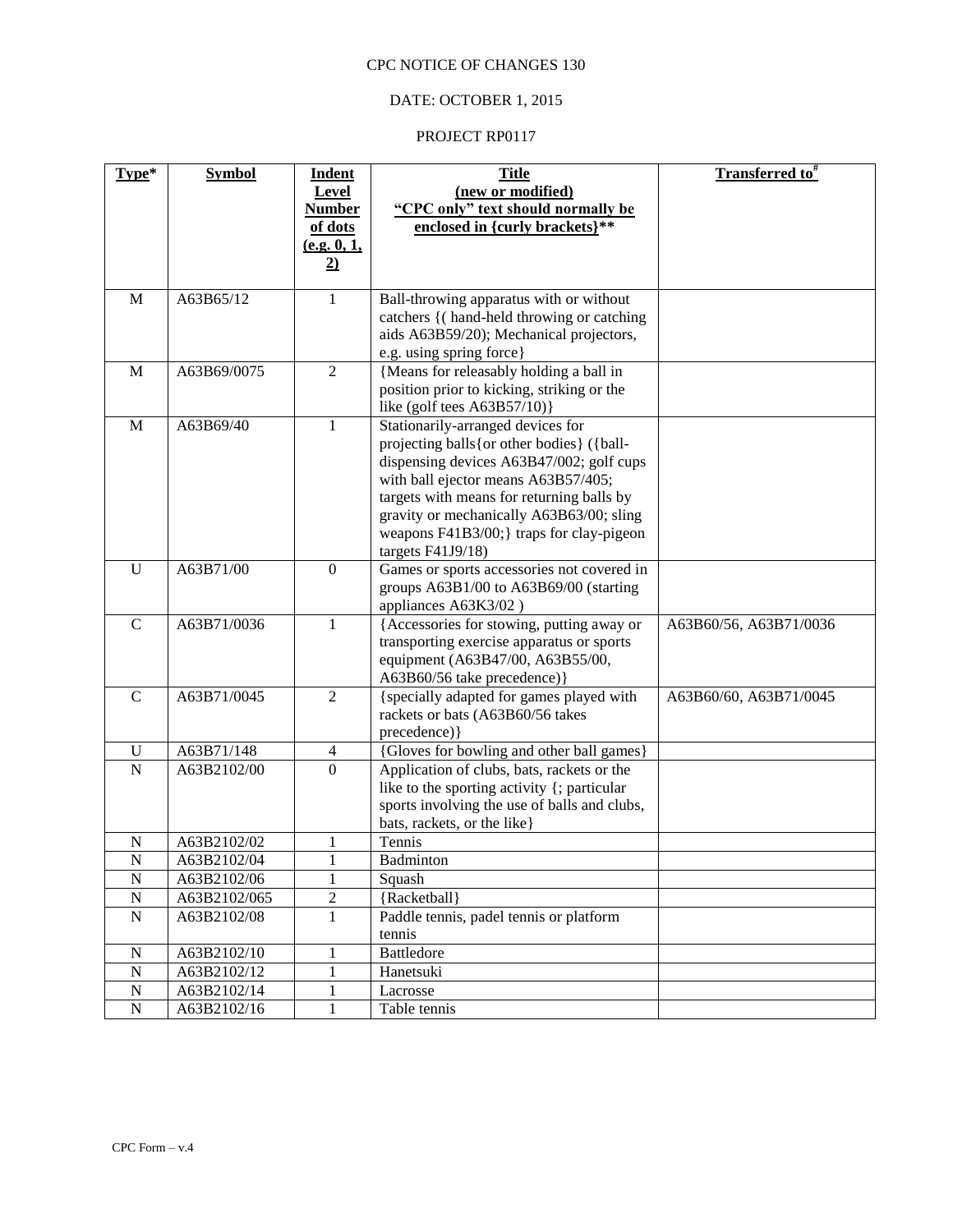# DATE: OCTOBER 1, 2015

| Type*            | <b>Symbol</b>              | <b>Indent</b>    | <b>Title</b>                                 | <b>Transferred to</b> #                                                |
|------------------|----------------------------|------------------|----------------------------------------------|------------------------------------------------------------------------|
|                  |                            | Level            | (new or modified)                            |                                                                        |
|                  |                            | <b>Number</b>    | "CPC only" text should normally be           |                                                                        |
|                  |                            | of dots          | enclosed in {curly brackets}**               |                                                                        |
|                  |                            | (e.g. 0, 1,      |                                              |                                                                        |
|                  |                            | 2)               |                                              |                                                                        |
|                  |                            |                  |                                              |                                                                        |
| Q                | A63B2102/18                | $\mathbf{1}$     | Baseball, rounders or similar games          | A63B59/50                                                              |
|                  |                            |                  |                                              | A63B59/51                                                              |
|                  |                            |                  |                                              | A63B59/52                                                              |
|                  |                            |                  |                                              | A63B59/54                                                              |
|                  |                            |                  |                                              | A63B59/55                                                              |
|                  |                            |                  |                                              | A63B59/56                                                              |
|                  |                            |                  |                                              | A63B59/58                                                              |
|                  |                            |                  |                                              | A63B2059/581                                                           |
|                  |                            |                  |                                              | A63B59/59                                                              |
|                  |                            |                  |                                              | A63B59/60                                                              |
|                  |                            |                  |                                              | A63B59/70                                                              |
|                  |                            |                  |                                              | A63B59/80                                                              |
|                  |                            |                  |                                              | A63B60/00                                                              |
|                  |                            |                  |                                              | A63B60/46                                                              |
|                  |                            |                  |                                              | A63B2102/18                                                            |
|                  |                            |                  |                                              | A63B2102/182                                                           |
|                  |                            |                  |                                              | A63B2102/184                                                           |
| N                | A63B2102/182               | 2                | {Softball}                                   |                                                                        |
| $\mathbf N$      | A63B2102/184               | $\overline{c}$   | {Rounders}                                   |                                                                        |
| $\mathbf N$      | A63B2102/20                | 1                | Cricket                                      |                                                                        |
| $\mathbf N$<br>N | A63B2102/22<br>A63B2102/24 | 1<br>1           | {Field} hockey                               |                                                                        |
| N                | A63B2102/26                | 1                | Ice hockey<br>Hurling                        |                                                                        |
| N                | A63B2102/28                | 1                | Bandy                                        |                                                                        |
| N                | A63B2102/30                | 1                | Floorball                                    |                                                                        |
| $\mathbf N$      | A63B2102/32                | 1                | Golf                                         |                                                                        |
| $\mathbf N$      | A63B2102/34                | 1                | Polo                                         |                                                                        |
| $\mathbf N$      | A63B2102/36                | 1                | Croquet                                      |                                                                        |
| $\mathbf N$      | A63B2102/38                | 1                | Gateball                                     |                                                                        |
| $\mathcal{C}$    | A63B2243/00                | $\boldsymbol{0}$ | Specific ball sports not provided for in     | A63B2102/00, A63B2243/00                                               |
|                  |                            |                  | A63B2102/00 - A63B2102/38                    |                                                                        |
| D                | A63B2243/0004              |                  |                                              | <administrative td="" to<="" transfer=""></administrative>             |
|                  |                            |                  |                                              | A63B2102/18>                                                           |
| D                | A63B2243/0008              |                  |                                              | <administrative to<br="" transfer="">A63B2102/182&gt;</administrative> |
| D                | A63B2243/0012              |                  |                                              | <administrative to<br="" transfer="">A63B2102/184&gt;</administrative> |
| D                | A63B2243/0016              |                  |                                              | <administrative to<br="" transfer="">A63B2102/20&gt;</administrative>  |
| U                | A63B2243/0025              | $\mathbf{1}$     | Football (American football<br>A63B2243/007) |                                                                        |
| D                | A63B2243/0029              |                  |                                              | <administrative to<br="" transfer="">A63B2102/32&gt;</administrative>  |
| $\mathbf U$      | A63B2243/0033              | $\mathbf{1}$     | Handball                                     |                                                                        |
| $\mathbf U$      | A63B2243/0037              | $\mathbf{1}$     | Basketball                                   |                                                                        |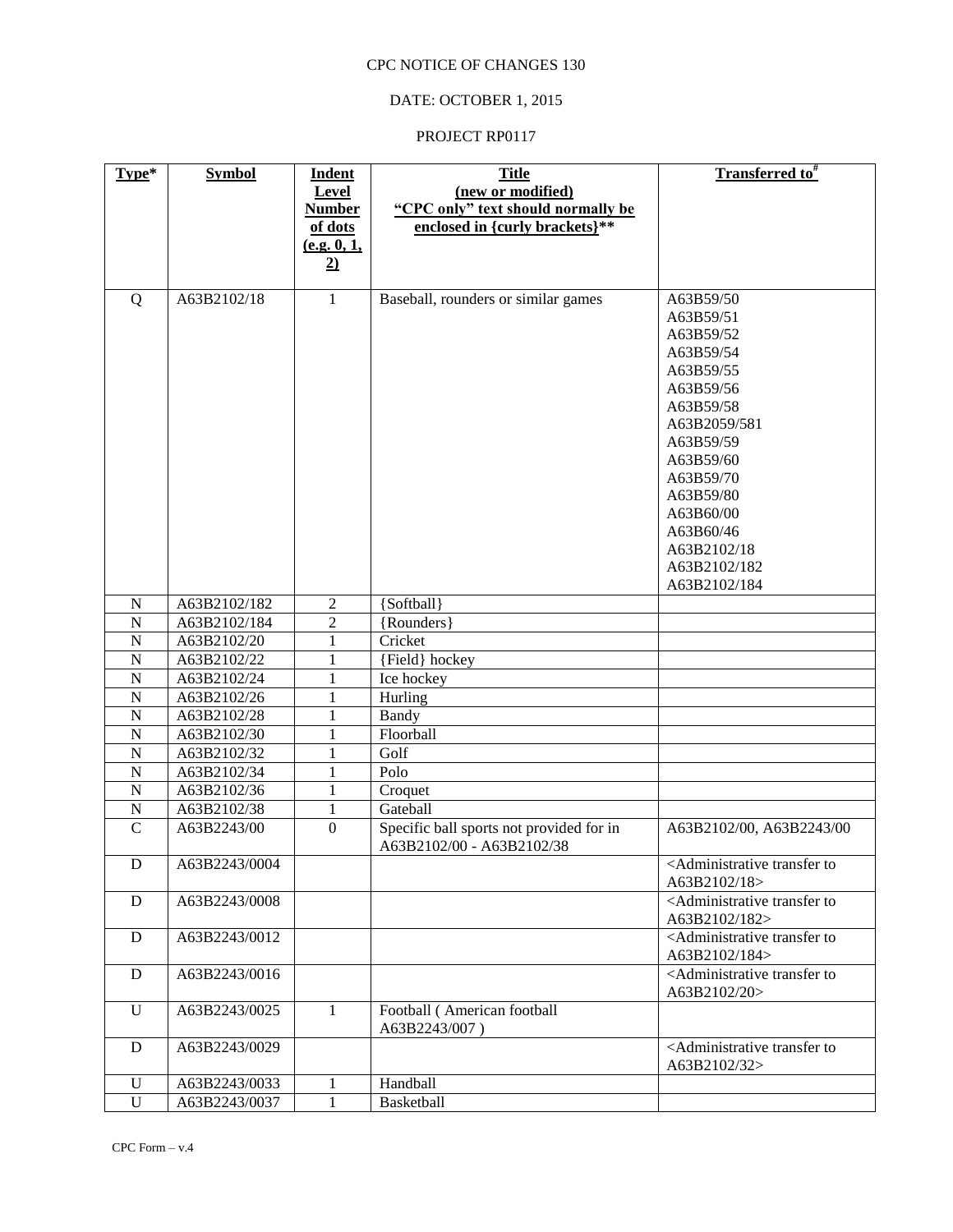#### DATE: OCTOBER 1, 2015

#### PROJECT RP0117

| $Type*$      | <b>Symbol</b> | Indent<br><b>Level</b><br><b>Number</b><br>of dots<br>(e.g. 0, 1,<br>$\overline{2)}$ | <b>Title</b><br>(new or modified)<br>"CPC only" text should normally be<br>enclosed in {curly brackets}** | <b>Transferred to</b> #                                                |
|--------------|---------------|--------------------------------------------------------------------------------------|-----------------------------------------------------------------------------------------------------------|------------------------------------------------------------------------|
| D            | A63B2243/0041 |                                                                                      |                                                                                                           | <administrative to<br="" transfer="">A63B2102/22&gt;</administrative>  |
| D            | A63B2243/0045 |                                                                                      |                                                                                                           | <administrative to<br="" transfer="">A63B2102/24&gt;</administrative>  |
| D            | A63B2243/005  |                                                                                      |                                                                                                           | <administrative to<br="" transfer="">A63B2102/14&gt;</administrative>  |
| $\mathbf{U}$ | A63B2243/007  | $\mathfrak{D}$                                                                       | American football                                                                                         |                                                                        |
| D            | A63B2243/0075 |                                                                                      |                                                                                                           | <administrative to<br="" transfer="">A63B2102/06&gt;</administrative>  |
| D            | A63B2243/0079 |                                                                                      |                                                                                                           | <administrative to<br="" transfer="">A63B2102/065&gt;</administrative> |
| D            | A63B2243/0083 |                                                                                      |                                                                                                           | <administrative to<br="" transfer="">A63B2102/02&gt;</administrative>  |
| D            | A63B2243/0087 |                                                                                      |                                                                                                           | <administrative to<br="" transfer="">A63B2102/04&gt;</administrative>  |
| D            | A63B2243/0091 |                                                                                      |                                                                                                           | <administrative to<br="" transfer="">A63B2102/16&gt;</administrative>  |

\*N = new entries where reclassification into entries is involved; C = entries with modified file scope where reclassification of documents from the entries is involved;  $Q =$  new entries which are firstly populated with documents via administrative transfers from deleted (D) entries. Afterwards, the transferred documents into the Q entry will either stay or be moved to more appropriate entries, as determined by intellectual reclassification; E= existing entries with enlarged file scope, which receive documents from C or D entries, e.g. when a limiting reference is removed from the entry title; M = entries with no change to the file scope (no reclassification);  $D =$  deleted entries;  $F =$  frozen entries will be deleted once reclassification of documents from the entries is completed;  $U =$  entries that are unchanged.

#### NOTES:

- \*\*No {curly brackets} are used for titles in CPC only subclasses, e.g. C12Y, A23Y; 2000 series symbol titles of groups found at the end of schemes (orthogonal codes); or the Y section titles. The {curly brackets} are used for 2000 series symbol titles found interspersed throughout the main trunk schemes (breakdown codes).
- For U groups, the minimum requirement is to include the U group located immediately prior to the N group or N group array, in order to show the N group hierarchy and improve the readability and understanding of the scheme. Always include the symbol, indent level and title of the U group in the table above.
- All entry types should be included in the scheme changes table above for better understanding of the overall scheme change picture. Symbol, indent level, and title are required for all types except "D" which requires only a symbol.
- #"Transferred to" column must be completed for all C, D, F, and Q type entries. F groups will be deleted once reclassification is completed.
- When multiple symbols are included in the "Transferred to" column, avoid using ranges of symbols in order to be as precise as possible.
- For administrative transfer of documents, the following text should be used: " $\alpha$  administrative transfer to XX $>$ " or "<administrative transfer to XX and YY simultaneously>" when administrative transfer of the same documents is to more than one place.
- Administrative transfer to main trunk groups is assumed to be "invention information", unless otherwise indicated, and to 2000 series groups is assumed to be "additional information".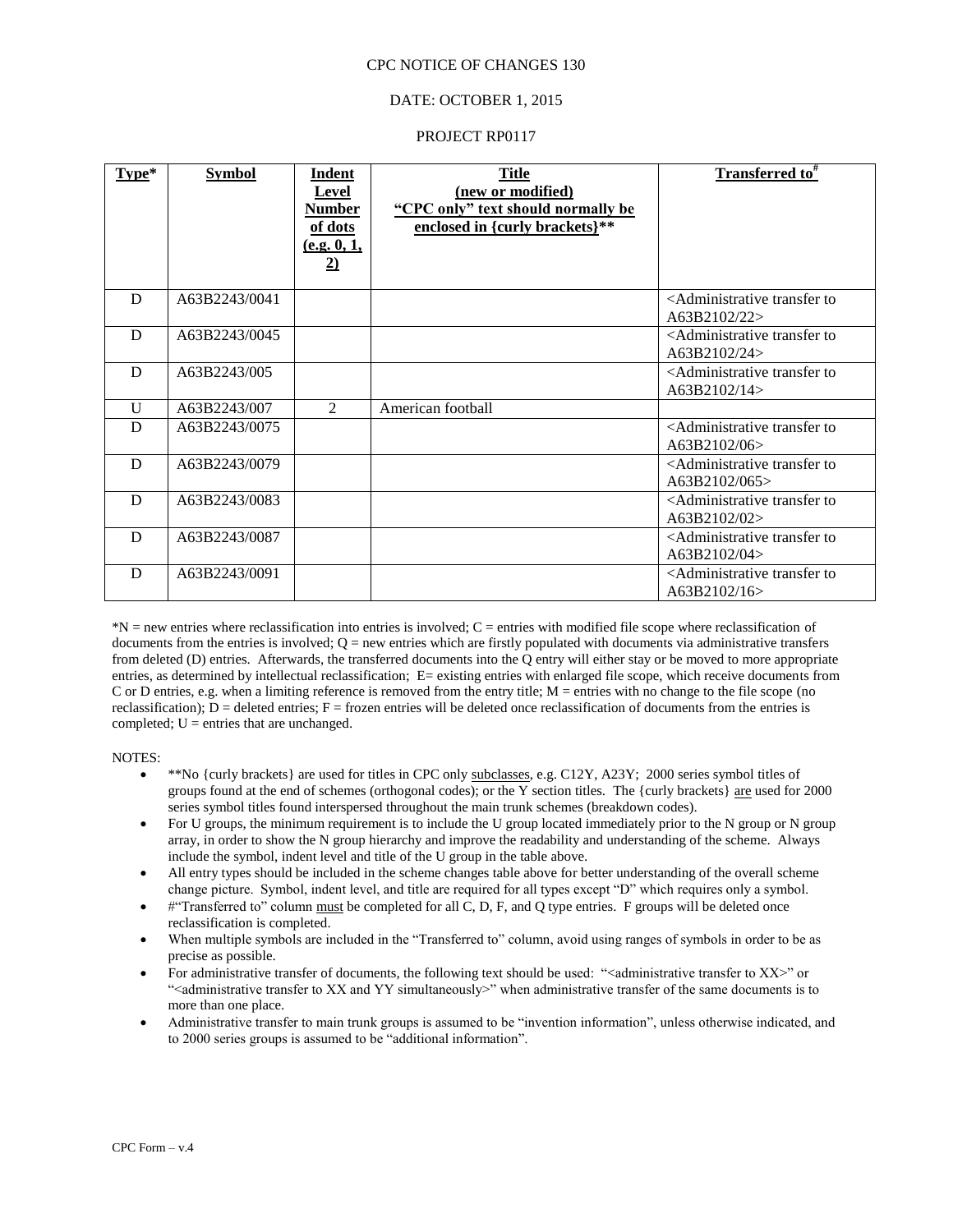## DATE: OCTOBER 1, 2015

#### PROJECT RP0117

# B. New, Modified or Deleted Warning notice(s)

#### **SUBCLASS A63B - APPARATUS FOR PHYSICAL TRAINING, GYMNASTICS, SWIMMING, CLIMBING, OR FENCING; BALL GAMES; TRAINING EQUIPMENT**

| Type*          | Location    | <b>Old Warning notice</b>                                                                                                                     | <b>New/Modified Warning notice</b>                                                                                                                                                               |
|----------------|-------------|-----------------------------------------------------------------------------------------------------------------------------------------------|--------------------------------------------------------------------------------------------------------------------------------------------------------------------------------------------------|
| M              | A63B        | A63B49/06 covered by A63B49/02<br>A63B51/16 covered by A63B51/14<br>A63B55/06 covered by A63B55/04                                            | Delete the 3 lines from the warning.                                                                                                                                                             |
| D              | A63B49/00   | Group A63B49/007, A63B49/06 are<br>not complete pending a reclassification.<br>See also this group, its subgroups and<br>other groups of A63B | Delete                                                                                                                                                                                           |
| D              | A63B57/0043 | Not complete, pending the<br>reclassification; see also other<br>subgroups of A63B57/00                                                       | Delete                                                                                                                                                                                           |
| D              | A63B57/005  | Not complete, pending the<br>reclassification; see also other<br>subgroups of A63B57/00                                                       | Delete                                                                                                                                                                                           |
| D              | A63B59/0025 | Not complete, pending the completion<br>of a reclassification                                                                                 | Delete                                                                                                                                                                                           |
| $\mathbf D$    | A63B59/0029 | Not complete, pending the completion<br>of a reclassification                                                                                 | Delete                                                                                                                                                                                           |
| D              | A63B59/0033 | Not complete, pending the completion<br>of a reclassification                                                                                 | Delete                                                                                                                                                                                           |
| D              | A63B59/0037 | Not complete, pending the completion<br>of a reclassification                                                                                 | Delete                                                                                                                                                                                           |
| ${\bf D}$      | A63B59/004  | Not complete, pending the completion<br>of a reclassification                                                                                 | Delete                                                                                                                                                                                           |
| D              | A63B59/0044 | Not complete, pending the completion<br>of a reclassification                                                                                 | Delete                                                                                                                                                                                           |
| $\overline{D}$ | A63B59/0048 | Not complete, pending the completion<br>of a reclassification                                                                                 | Delete                                                                                                                                                                                           |
| D              | A63B59/0051 | Not complete, pending the completion<br>of a reclassification                                                                                 | Delete                                                                                                                                                                                           |
| D              | A63B59/0055 | Not complete, pending the completion<br>of a reclassification                                                                                 | Delete                                                                                                                                                                                           |
| D              | A63B59/0059 | Not complete, pending the completion<br>of a reclassification                                                                                 | Delete                                                                                                                                                                                           |
| D              | A63B59/0077 | Not complete, pending the completion<br>of a reclassification                                                                                 | Delete                                                                                                                                                                                           |
| ${\bf N}$      | A63B15/005  |                                                                                                                                               | <b>WARNING</b><br>Group A63B15/005 is impacted by<br>reclassification into group<br>A63B60/04. Groups A63B15/005 and<br>A63B60/04 should be considered in<br>order to perform a complete search. |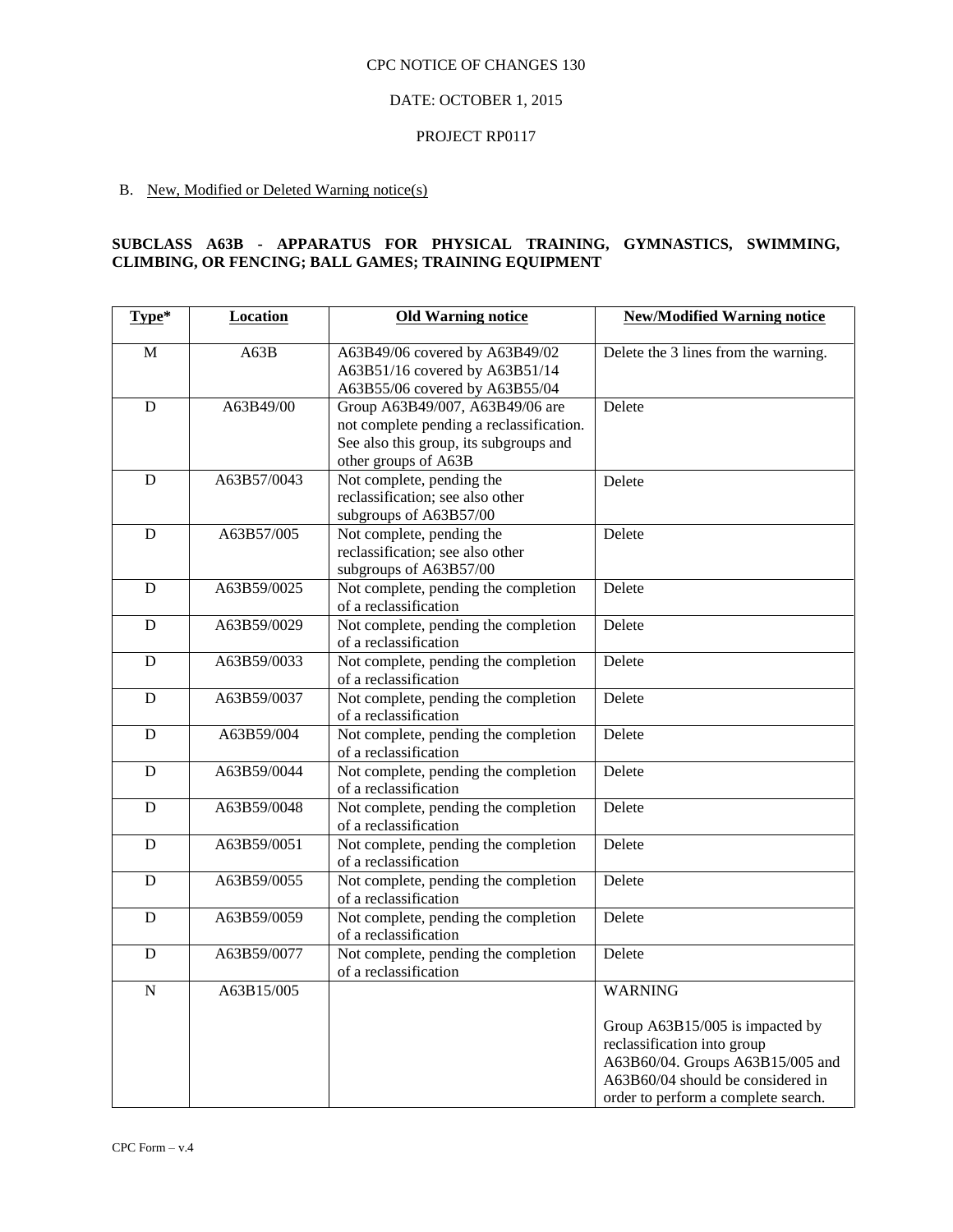# DATE: OCTOBER 1, 2015

| Type*       | <b>Location</b> | <b>Old Warning notice</b> | <b>New/Modified Warning notice</b>                                                                                                                                                                                                                                                            |
|-------------|-----------------|---------------------------|-----------------------------------------------------------------------------------------------------------------------------------------------------------------------------------------------------------------------------------------------------------------------------------------------|
| ${\bf N}$   | A63B47/00       |                           | <b>WARNING</b>                                                                                                                                                                                                                                                                                |
|             |                 |                           | Group A63B47/00 is impacted by<br>reclassification into group<br>A63B57/20. Groups A63B47/00 and<br>A63B57/20 should be considered in<br>order to perform a complete search.                                                                                                                  |
| $\mathbf N$ | A63B47/001      |                           | <b>WARNING</b>                                                                                                                                                                                                                                                                                |
|             |                 |                           | Group A63B47/001 is impacted by<br>reclassification into groups<br>A63B57/20. Groups A63B47/001 and<br>A63B57/20 should be considered in<br>order to perform a complete search.                                                                                                               |
| ${\bf N}$   | A63B49/00       |                           | Group A63B49/00 is impacted by                                                                                                                                                                                                                                                                |
|             |                 |                           | reclassification into groups<br>A63B51/00, A63B60/00, A63B60/46,<br>A63B2102/00, A63B2102/10,<br>A63B2102/12, A63B2102/26,<br>A63B2102/28, A63B2102/30, and<br>A63B2102/38. All groups listed in this<br>Warning should be considered in<br>order to perform a complete search.               |
| $\mathbf N$ | A63B49/02       |                           | <b>WARNING</b>                                                                                                                                                                                                                                                                                |
|             |                 |                           | Group A63B49/02 is impacted by<br>reclassification into groups<br>A63B49/022, A63B49/025,<br>A63B49/028, A63B49/03,<br>A63B49/032, A63B49/035,<br>A63B49/038, A63B60/00 and<br>A63B60/46. All groups listed in this<br>Warning should be considered in<br>order to perform a complete search. |
| $\mathbf N$ | A63B2049/0217   |                           | <b>WARNING</b><br>Groups A63B49/022 - A63B49/038<br>are incomplete pending<br>reclassification of documents from<br>group A63B49/02. All groups listed in<br>this Warning should be considered in<br>order to perform a complete search.                                                      |
| $\mathbf N$ | A63B49/08       |                           | <b>WARNING</b>                                                                                                                                                                                                                                                                                |
|             |                 |                           | Group A63B49/08 is impacted by<br>reclassification into groups<br>A63B60/00 and A63B60/46. Groups<br>A63B49/08, A63B60/00, and<br>A63B60/46 should be considered in<br>order to perform a complete search.                                                                                    |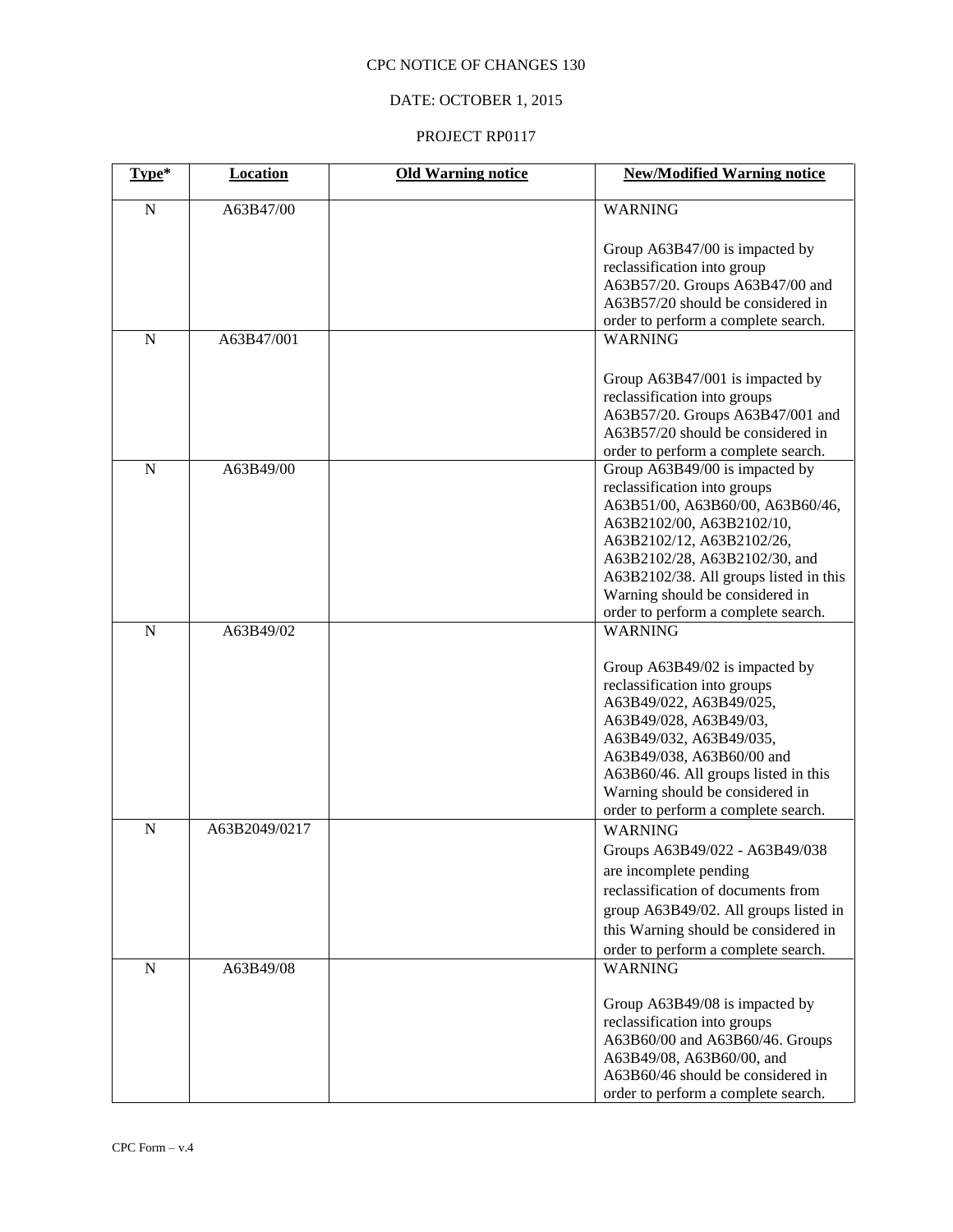# DATE: OCTOBER 1, 2015

| Type*       | Location  | <b>Old Warning notice</b> | <b>New/Modified Warning notice</b>                                                                                                                                                                                           |
|-------------|-----------|---------------------------|------------------------------------------------------------------------------------------------------------------------------------------------------------------------------------------------------------------------------|
| $\mathbf N$ | A63B49/10 |                           | <b>WARNING</b>                                                                                                                                                                                                               |
|             |           |                           | Group A63B49/10 is impacted by<br>reclassification into groups<br>A63B49/11, A63B60/00, and<br>A63B60/46. All groups listed in this<br>Warning should be considered in<br>order to perform a complete search.                |
| $\mathbf N$ | A63B49/11 |                           | <b>WARNING</b>                                                                                                                                                                                                               |
|             |           |                           | Group A63B49/11 is incomplete<br>pending reclassification of documents<br>from group A63B49/10. Groups<br>A63B49/10 and A63B49/11 should be<br>considered in order to perform a<br>complete search.                          |
| $\mathbf N$ | A63B49/12 |                           | <b>WARNING</b>                                                                                                                                                                                                               |
|             |           |                           | Group A63B49/12 is impacted by<br>reclassification into groups<br>A63B60/00 and A63B60/46. Groups<br>A63B49/12, A63B60/00, and<br>A63B60/46 should be considered in<br>order to perform a complete search.                   |
| $\mathbf N$ | A63B49/14 |                           | <b>WARNING</b>                                                                                                                                                                                                               |
| $\mathbf N$ | A63B51/00 |                           | Group A63B49/14 is impacted by<br>reclassification into groups<br>A63B60/00 and A63B60/46. Groups<br>A63B49/14, A63B60/00, and<br>A63B60/46 should be considered in<br>order to perform a complete search.<br><b>WARNING</b> |
|             |           |                           | Group A63B51/00 is incomplete<br>pending reclassification of documents<br>from groupA63B49/00. Group<br>A63B49/00 and A63B51/00 should be<br>considered in order to perform a<br>complete search.                            |
| ${\bf N}$   | A63B51/14 |                           | <b>WARNING</b>                                                                                                                                                                                                               |
|             |           |                           | Group A63B51/14 is impacted by<br>reclassification into group<br>A63B51/16. Groups A63B51/14 and<br>A63B51/16 should be considered in<br>order to perform a complete search.                                                 |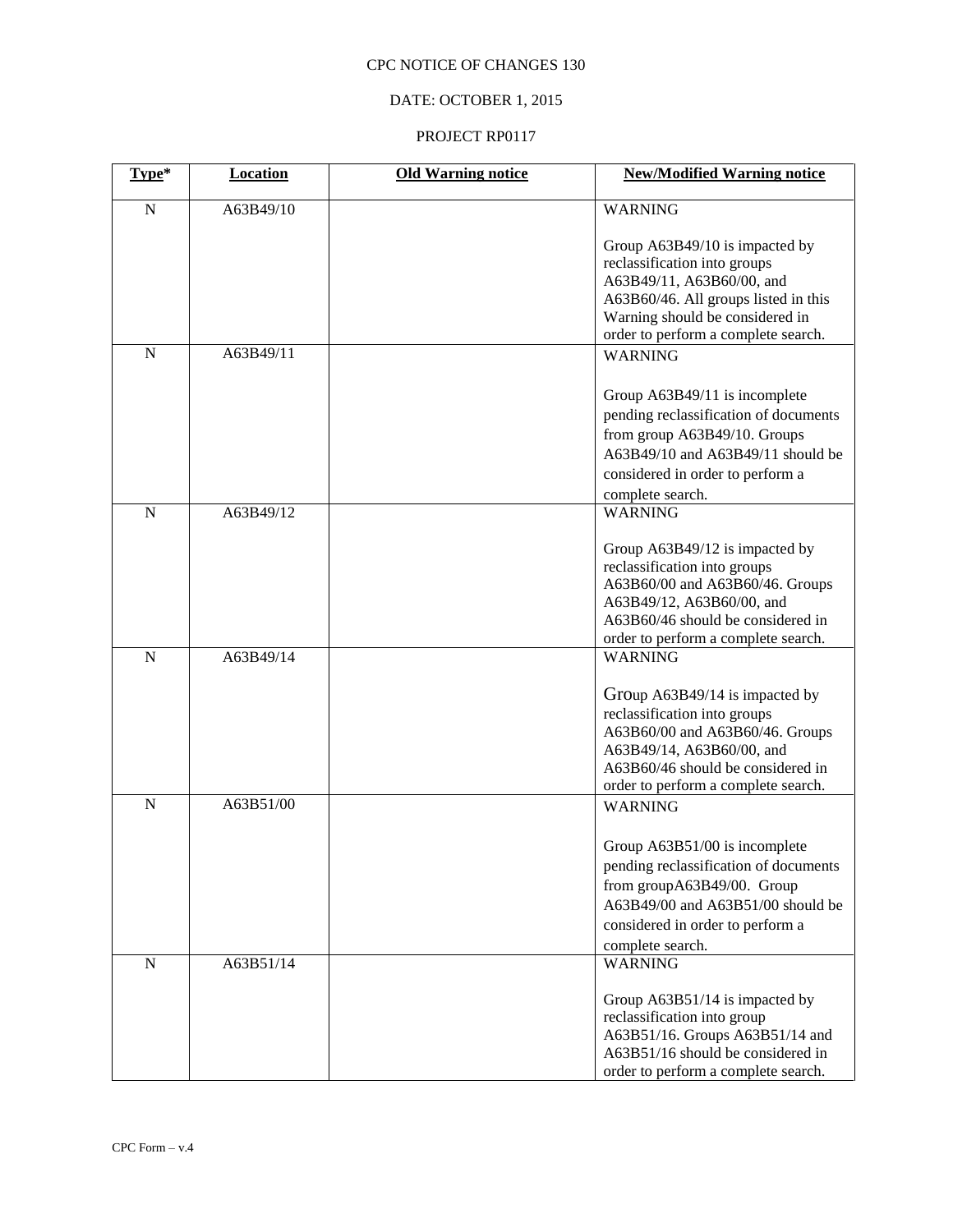# DATE: OCTOBER 1, 2015

| Type*       | <b>Location</b> | <b>Old Warning notice</b> | <b>New/Modified Warning notice</b>     |
|-------------|-----------------|---------------------------|----------------------------------------|
| ${\bf N}$   | A63B51/16       |                           | <b>WARNING</b>                         |
|             |                 |                           | Group A63B51/16 is incomplete          |
|             |                 |                           | pending reclassification of documents  |
|             |                 |                           | from group A63B51/14. Groups           |
|             |                 |                           | A63B51/14 and A63B51/16 should be      |
|             |                 |                           | considered in order to perform a       |
|             |                 |                           | complete search.                       |
| $\mathbf N$ | A63B53/00       |                           | <b>WARNING</b>                         |
|             |                 |                           | Group A63B53/00 is impacted by         |
|             |                 |                           | reclassification into groups           |
|             |                 |                           | A63B60/00 and A63B60/46. Groups        |
|             |                 |                           | A63B53/00 and A63B60/00,               |
|             |                 |                           | A63B60/46 should be considered in      |
|             |                 |                           | order to perform a complete search.    |
| ${\bf N}$   | A63B53/02       |                           | <b>WARNING</b>                         |
|             |                 |                           | Group A63B53/02 is impacted by         |
|             |                 |                           | reclassification into groups           |
|             |                 |                           | A63B60/00 and A63B60/46. Groups        |
|             |                 |                           | A63B53/02, A63B60/00, and              |
|             |                 |                           | A63B60/46 should be considered in      |
|             |                 |                           | order to perform a complete search.    |
| $\mathbf N$ | A63B53/04       |                           | <b>WARNING</b>                         |
|             |                 |                           | Group A63B53/04 is impacted by         |
|             |                 |                           | reclassification into groups           |
|             |                 |                           | A63B60/00 and A63B60/46. Groups        |
|             |                 |                           | A63B53/04, A63B60/00, and              |
|             |                 |                           | A63B60/46 should be considered in      |
|             |                 |                           | order to perform a complete search.    |
| $\mathbf N$ | A63B2053/0491   |                           | <b>WARNING</b>                         |
|             |                 |                           | Group A63B2053/0491 is impacted by     |
|             |                 |                           | reclassification into group            |
|             |                 |                           | A63B60/02. Groups A63B2053/0491        |
|             |                 |                           | and A63B60/02 should be considered     |
|             |                 |                           | in order to perform a complete search. |
| ${\bf N}$   | A63B53/06       |                           | <b>WARNING</b>                         |
|             |                 |                           | Group A63B53/06 is impacted by         |
|             |                 |                           | reclassification into groups           |
|             |                 |                           | A63B60/00 and A63B60/46. Groups        |
|             |                 |                           | A63B53/06, A63B60/00, and              |
|             |                 |                           | A63B60/46 should be considered in      |
|             |                 |                           | order to perform a complete search.    |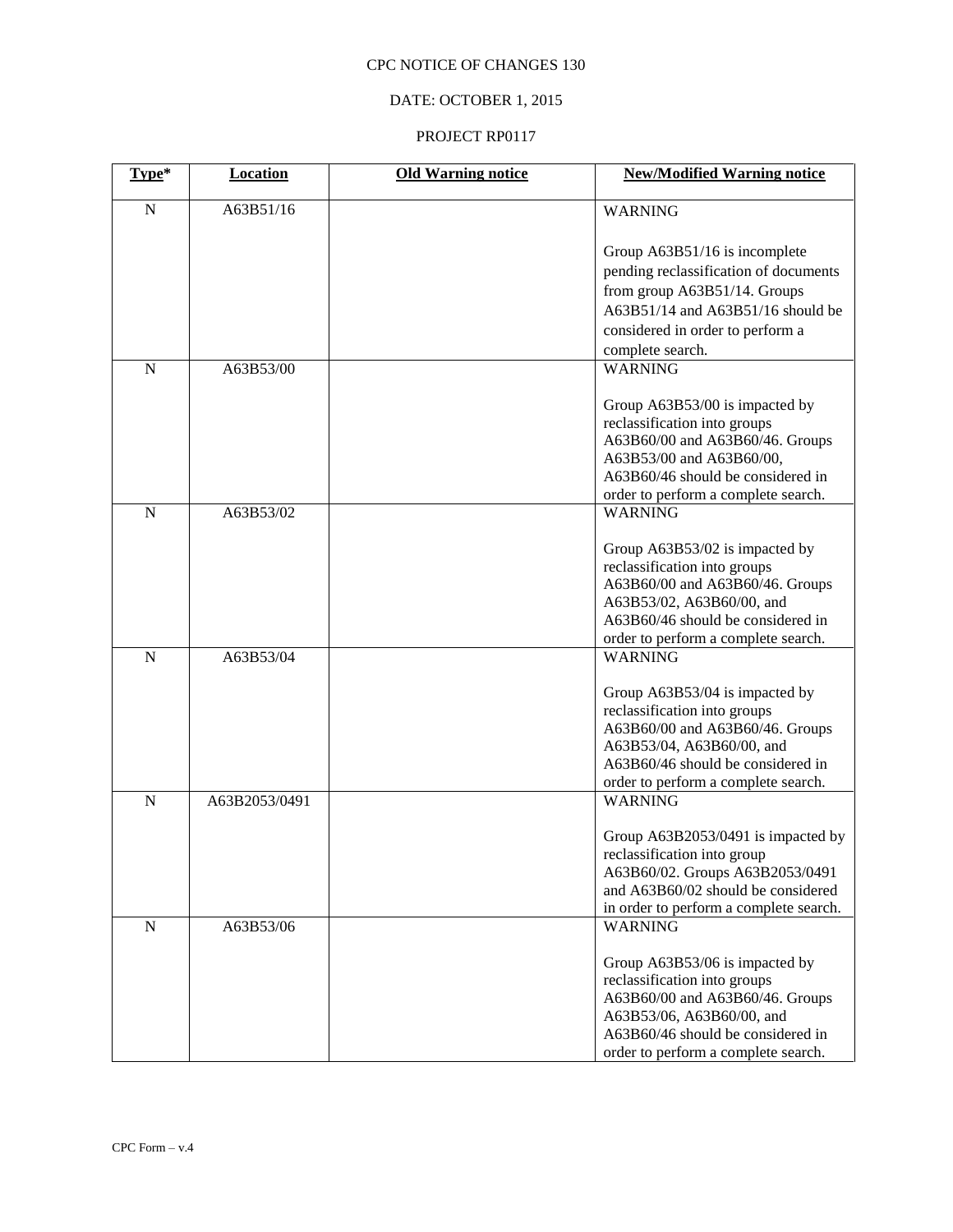# DATE: OCTOBER 1, 2015

| Type*       | Location  | <b>Old Warning notice</b> | <b>New/Modified Warning notice</b>                                                                                                                                                                                       |
|-------------|-----------|---------------------------|--------------------------------------------------------------------------------------------------------------------------------------------------------------------------------------------------------------------------|
| ${\bf N}$   | A63B53/08 |                           | <b>WARNING</b>                                                                                                                                                                                                           |
|             |           |                           | Group A63B53/08 is impacted by<br>reclassification into groups<br>A63B60/00, A63B60/46. Groups<br>A63B53/08 and A63B60/00,<br>A63B60/46 should be considered in<br>order to perform a complete search.                   |
| N           | A63B53/10 |                           | <b>WARNING</b>                                                                                                                                                                                                           |
|             |           |                           | Group A63B53/10 is impacted by<br>reclassification into groups<br>A63B60/00 and A63B60/46. Groups<br>A63B53/10, A63B60/00, and<br>A63B60/46 should be considered in<br>order to perform a complete search.               |
| $\mathbf N$ | A63B53/12 |                           | <b>WARNING</b>                                                                                                                                                                                                           |
|             |           |                           | Group A63B53/12 is impacted by<br>reclassification into groups<br>A63B60/00 and A63B60/46. Groups<br>A63B53/12, A63B60/00, and<br>A63B60/46 should be considered in<br>order to perform a complete search.               |
| ${\bf N}$   | A63B53/14 |                           | <b>WARNING</b>                                                                                                                                                                                                           |
|             |           |                           | Group A63B53/14 is impacted by<br>reclassification into groups<br>A63B60/00 and A63B60/46. Groups<br>A63B53/14, A63B60/00, and<br>A63B60/46 should be considered in<br>order to perform a complete search.               |
| $\mathbf N$ | A63B55/00 |                           | <b>WARNING</b>                                                                                                                                                                                                           |
|             |           |                           | Group A63B55/00 is impacted by<br>reclassification into groups<br>A63B55/30, A63B55/40, A63B60/60,<br>and A63B60/64. All groups listed in<br>this Warning should be considered in<br>order to perform a complete search. |
| ${\bf N}$   | A63B55/30 |                           | <b>WARNING</b><br>Group A63B55/30 is incomplete<br>pending reclassification of documents<br>from group A63B55/00. Group<br>A63B55/00 and A63B55/30 should be<br>considered in order to perform a<br>complete search.     |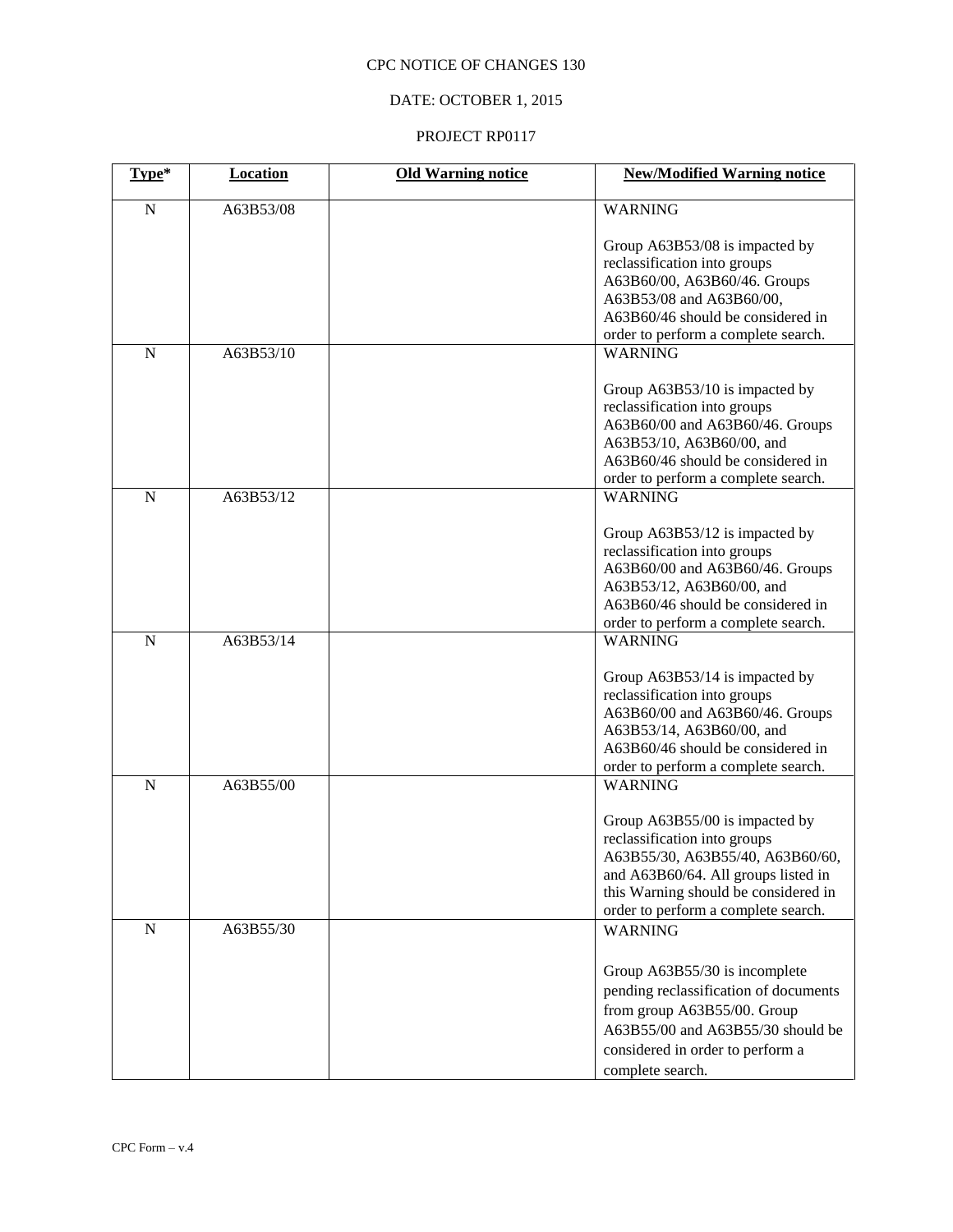# DATE: OCTOBER 1, 2015

| Type*       | <b>Location</b> | <b>Old Warning notice</b> | <b>New/Modified Warning notice</b>                            |
|-------------|-----------------|---------------------------|---------------------------------------------------------------|
| $\mathbf N$ | A63B55/40       |                           | <b>WARNING</b>                                                |
|             |                 |                           |                                                               |
|             |                 |                           | Group A63B55/40 is incomplete                                 |
|             |                 |                           | pending reclassification of documents                         |
|             |                 |                           | from group A63B55/00. Group                                   |
|             |                 |                           | A63B55/00 should be considered in                             |
|             |                 |                           | order to perform a complete search.                           |
| $\mathbf N$ | A63B55/50       |                           | <b>WARNING</b>                                                |
|             |                 |                           | Group A63B55/50 is impacted by                                |
|             |                 |                           | reclassification into group                                   |
|             |                 |                           | A63B55/57. Groups A63B55/50 and                               |
|             |                 |                           | A63B55/57 should be considered in                             |
|             |                 |                           | order to perform a complete search.                           |
| $\mathbf N$ | A63B55/53       |                           | <b>WARNING</b>                                                |
|             |                 |                           | Group A63B55/53 is impacted by                                |
|             |                 |                           | reclassification into group                                   |
|             |                 |                           | A63B55/57. Groups A63B55/53 and                               |
|             |                 |                           | A63B55/57 should be considered in                             |
|             |                 |                           | order to perform a complete search.                           |
| $\mathbf N$ | A63B55/57       |                           | <b>WARNING</b>                                                |
|             |                 |                           |                                                               |
|             |                 |                           | Group A63B55/57 is incomplete                                 |
|             |                 |                           | pending reclassification of documents                         |
|             |                 |                           | from groups A63B55/50, A63B55/53,                             |
|             |                 |                           | A63B55/60 and A63B55/61. All                                  |
|             |                 |                           | groups listed in this Warning should                          |
|             |                 |                           | be considered in order to perform a                           |
|             |                 |                           | complete search.                                              |
| $\mathbf N$ | A63B55/60       |                           | <b>WARNING</b>                                                |
|             |                 |                           | Group A63B55/60 is impacted by                                |
|             |                 |                           | reclassification into group                                   |
|             |                 |                           | A63B55/57. Groups A63B55/60 and                               |
|             |                 |                           | A63B55/57 should be considered in                             |
|             |                 |                           | order to perform a complete search.                           |
| ${\bf N}$   | A63B55/61       |                           | <b>WARNING</b>                                                |
|             |                 |                           |                                                               |
|             |                 |                           | Group A63B55/61 is impacted by<br>reclassification into group |
|             |                 |                           | A63B55/57. Groups A63B55/61 and                               |
|             |                 |                           | A63B55/57 should be considered in                             |
|             |                 |                           | order to perform a complete search.                           |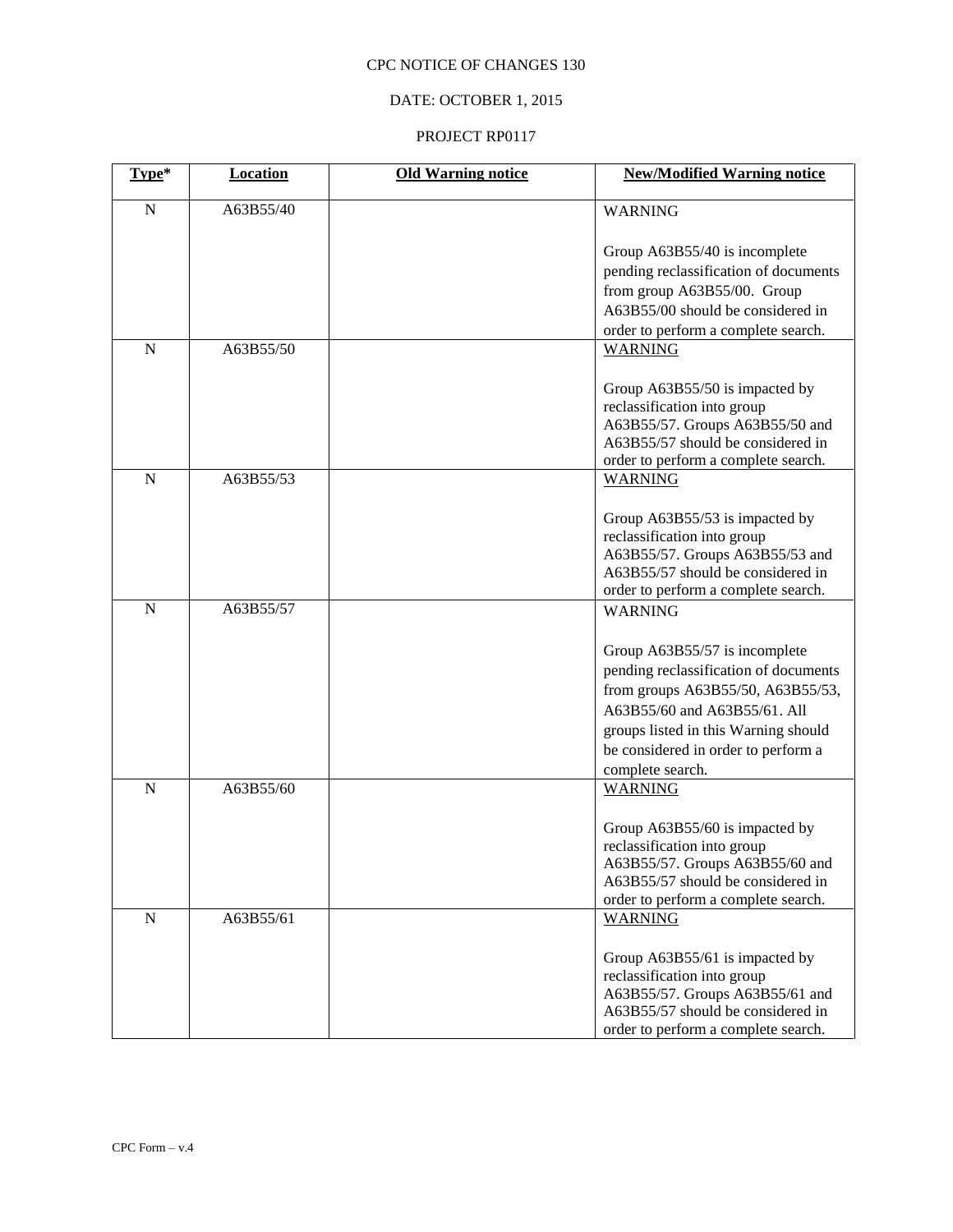# DATE: OCTOBER 1, 2015

| Type*       | Location    | <b>Old Warning notice</b> | <b>New/Modified Warning notice</b>                                                                                                                                                                                                     |
|-------------|-------------|---------------------------|----------------------------------------------------------------------------------------------------------------------------------------------------------------------------------------------------------------------------------------|
| ${\bf N}$   | A63B57/00   |                           | <b>WARNING</b>                                                                                                                                                                                                                         |
|             |             |                           | Group A63B57/00 is impacted by<br>reclassification into groups<br>A63B57/12, A63B57/16, A63B57/20,<br>A63B57/30, and A63B57/35. All<br>groups listed in this Warning should<br>be considered in order to perform a<br>complete search. |
| $\mathbf N$ | A63B57/0032 |                           | <b>WARNING</b>                                                                                                                                                                                                                         |
|             |             |                           | Group A63B57/0032 is impacted by<br>reclassification into group<br>A63B57/203. Groups A63B57/0032<br>and A63B57/203 should be considered<br>in order to perform a complete search.                                                     |
| $\mathbf N$ | A63B57/10   |                           | <b>WARNING</b>                                                                                                                                                                                                                         |
|             |             |                           | Group A63B57/10 is impacted by<br>reclassification into groups<br>A63B57/12, A63B57/13, A63B57/16,<br>A63B57/18 and A63B57/19. All<br>groups listed in this Warning should<br>be considered in order to perform a<br>complete search.  |
| $\mathbf N$ | A63B57/12   |                           | <b>WARNING</b>                                                                                                                                                                                                                         |
|             |             |                           | Groups A63B57/12 is incomplete<br>pending reclassification of documents<br>from groups A63B57/00 and<br>A63B57/10. All groups listed in this<br>Warning should be considered in<br>order to perform a complete search.                 |
| $\mathbf N$ | A63B57/13   |                           | <b>WARNING</b>                                                                                                                                                                                                                         |
|             |             |                           | Group A63B57/13 is incomplete<br>pending reclassification of documents<br>from group A63B57/10. Groups<br>A63B57/13 and A63B57/10 should<br>also be considered in order to perform<br>a complete search.                               |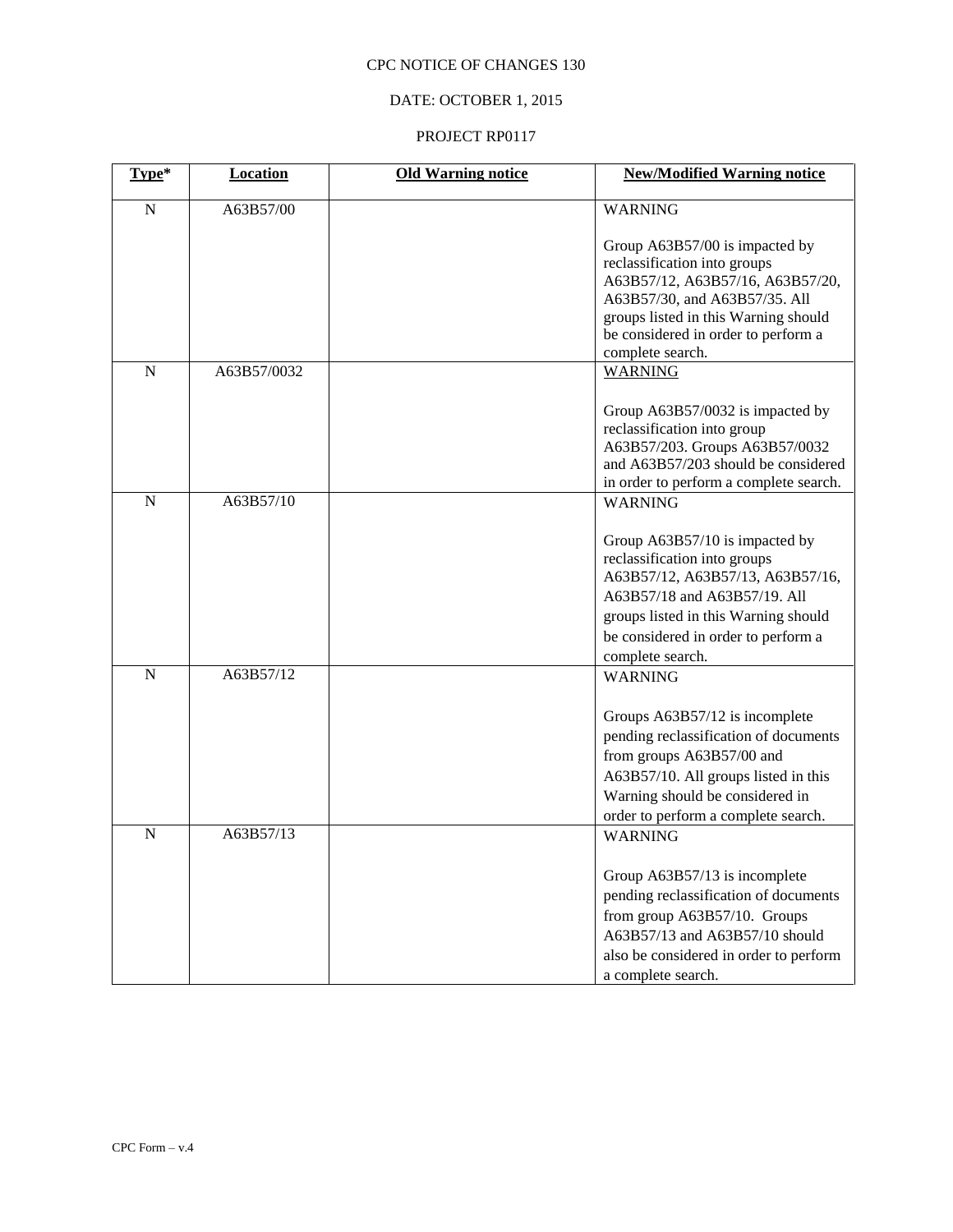# DATE: OCTOBER 1, 2015

| Type*       | <b>Location</b> | <b>Old Warning notice</b> | <b>New/Modified Warning notice</b>                                                                                                                                                                                                                                   |
|-------------|-----------------|---------------------------|----------------------------------------------------------------------------------------------------------------------------------------------------------------------------------------------------------------------------------------------------------------------|
| $\mathbf N$ | A63B57/16       |                           | <b>WARNING</b>                                                                                                                                                                                                                                                       |
|             |                 |                           | Group A63B57/16 is incomplete<br>pending reclassification of documents<br>from groups A63B57/00 and<br>A63B57/10. All groups listed in this<br>Warning should be considered in<br>order to perform a complete search.                                                |
| $\mathbf N$ | A63B57/18       |                           | <b>WARNING</b>                                                                                                                                                                                                                                                       |
|             |                 |                           | Groups A63B57/18 is incomplete<br>pending reclassification of documents<br>from group A63B57/10. All groups<br>listed in this Warning should be<br>considered in order to perform a<br>complete search.                                                              |
| $\mathbf N$ | A63B57/19       |                           | <b>WARNING</b>                                                                                                                                                                                                                                                       |
|             |                 |                           | Group A63B57/19 is incomplete<br>pending reclassification of documents<br>from group A63B57/10. All groups<br>listed in this Warning should be<br>considered in order to perform a<br>complete search.                                                               |
| $\mathbf N$ | A63B57/20       |                           | <b>WARNING</b>                                                                                                                                                                                                                                                       |
|             |                 |                           | Group A63B57/20 is incomplete<br>pending reclassification of documents<br>from groups A63B47/00,<br>A63B47/001, and A63B57/00. All<br>groups listed in this Warning should<br>be considered in order to perform a<br>complete search.                                |
| N           | A63B57/203      |                           | <b>WARNING</b><br>Group A63B57/203 is impacted by<br>reclassification into groups<br>A63B57/10, A63B57/12, A63B57/13,<br>A63B57/16, A63B57/18, and<br>A63B57/19. All groups listed in this<br>Warning should be considered in<br>order to perform a complete search. |
| N           | A63B57/207      |                           | <b>WARNING</b><br>Group A63B57/207 is impacted by<br>reclassification into group<br>A63B57/353. Groups A63B57/207<br>and A63B57/353 should be considered<br>in order to perform a complete search.                                                                   |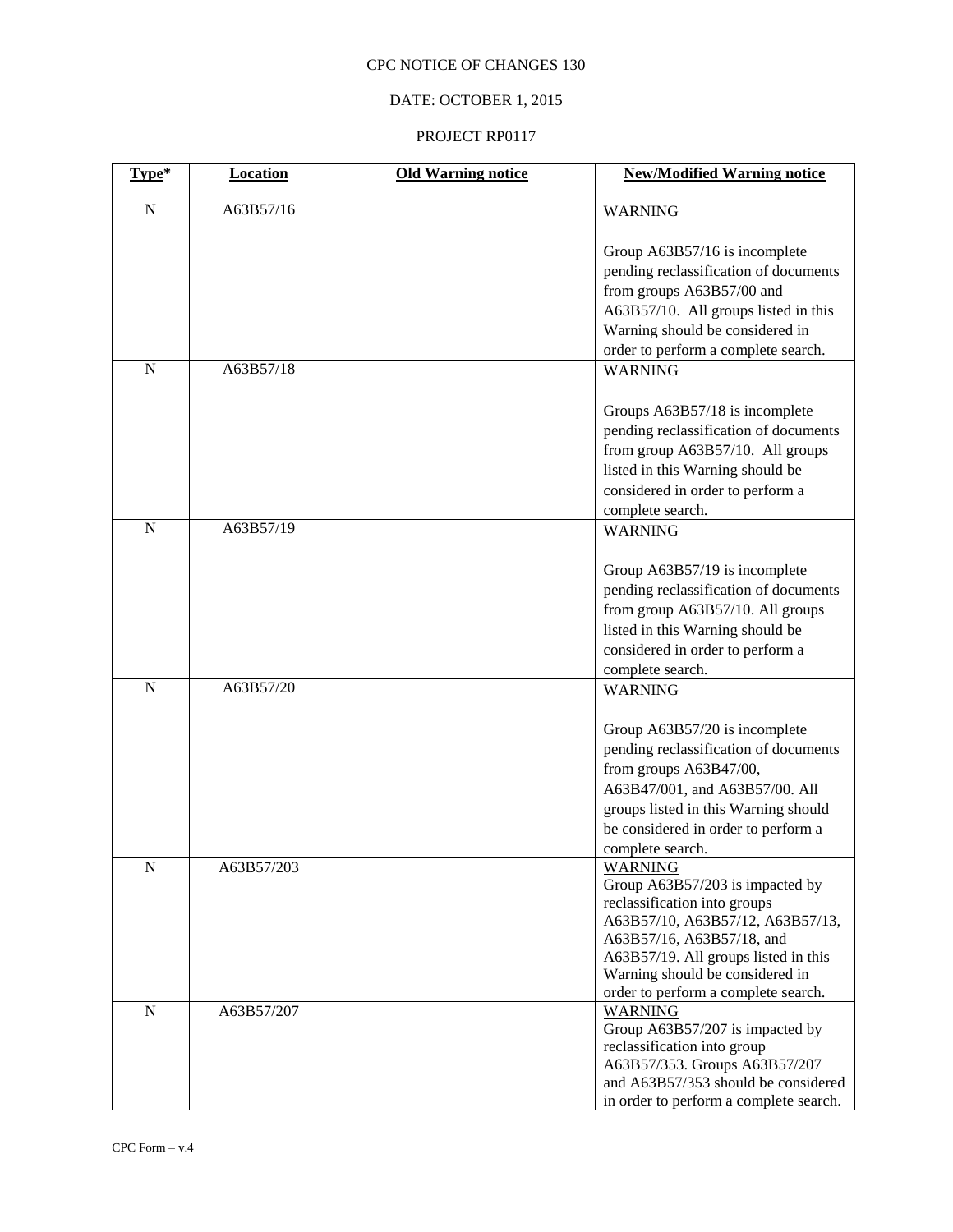# DATE: OCTOBER 1, 2015

| Type*       | <b>Location</b> | <b>Old Warning notice</b> | <b>New/Modified Warning notice</b>                                                                                                                                                                                                                                                                                       |
|-------------|-----------------|---------------------------|--------------------------------------------------------------------------------------------------------------------------------------------------------------------------------------------------------------------------------------------------------------------------------------------------------------------------|
| ${\bf N}$   | A63B57/30       |                           | <b>WARNING</b><br>Groups A63B57/30 and A63B57/35<br>are incomplete pending<br>reclassification of documents from<br>group A63B57/00. All groups listed in<br>this Warning should be considered in<br>order to perform a complete search.                                                                                 |
| $\mathbf N$ | A63B57/353      |                           | <b>WARNING</b><br>Group A63B57/353 is impacted by<br>reclassification into group(s)<br>A63B57/207. Groups A63B57/353<br>and A63B57/207 should be considered<br>in order to perform a complete search.                                                                                                                    |
| $\mathbf N$ | A63B57/357      |                           | <b>WARNING</b><br>Group A63B57/357 is impacted by<br>reclassification into group(s)<br>A63B57/40. Groups A63B57/357 and<br>A63B57/40 should be considered in<br>order to perform a complete search.                                                                                                                      |
| $\mathbf N$ | A63B57/40       |                           | <b>WARNING</b><br>Group A63B57/40 is impacted by<br>reclassification into group(s)<br>A63B57/357. Groups A63B57/40 and<br>A63B57/357 should be considered in<br>order to perform a complete search.                                                                                                                      |
| $\mathbf N$ | A63B59/00       |                           | <b>WARNING</b><br>Group A63B59/00 is impacted by<br>reclassification into groups<br>A63B60/00, A63B60/46,<br>A63B2102/00, A63B2102/10,<br>A63B2102/12, A63B2102/26,<br>A63B2102/28, A63B2102/30, and<br>A63B2102/38. All groups listed in this<br>Warning should be considered in<br>order to perform a complete search. |
| ${\bf N}$   | A63B59/20       |                           | <b>WARNING</b><br>Group A63B59/20 is impacted by<br>reclassification into group(s)<br>A63B60/00, A63B60/46. All groups<br>listed in this Warning should be<br>considered in order to perform a<br>complete search.                                                                                                       |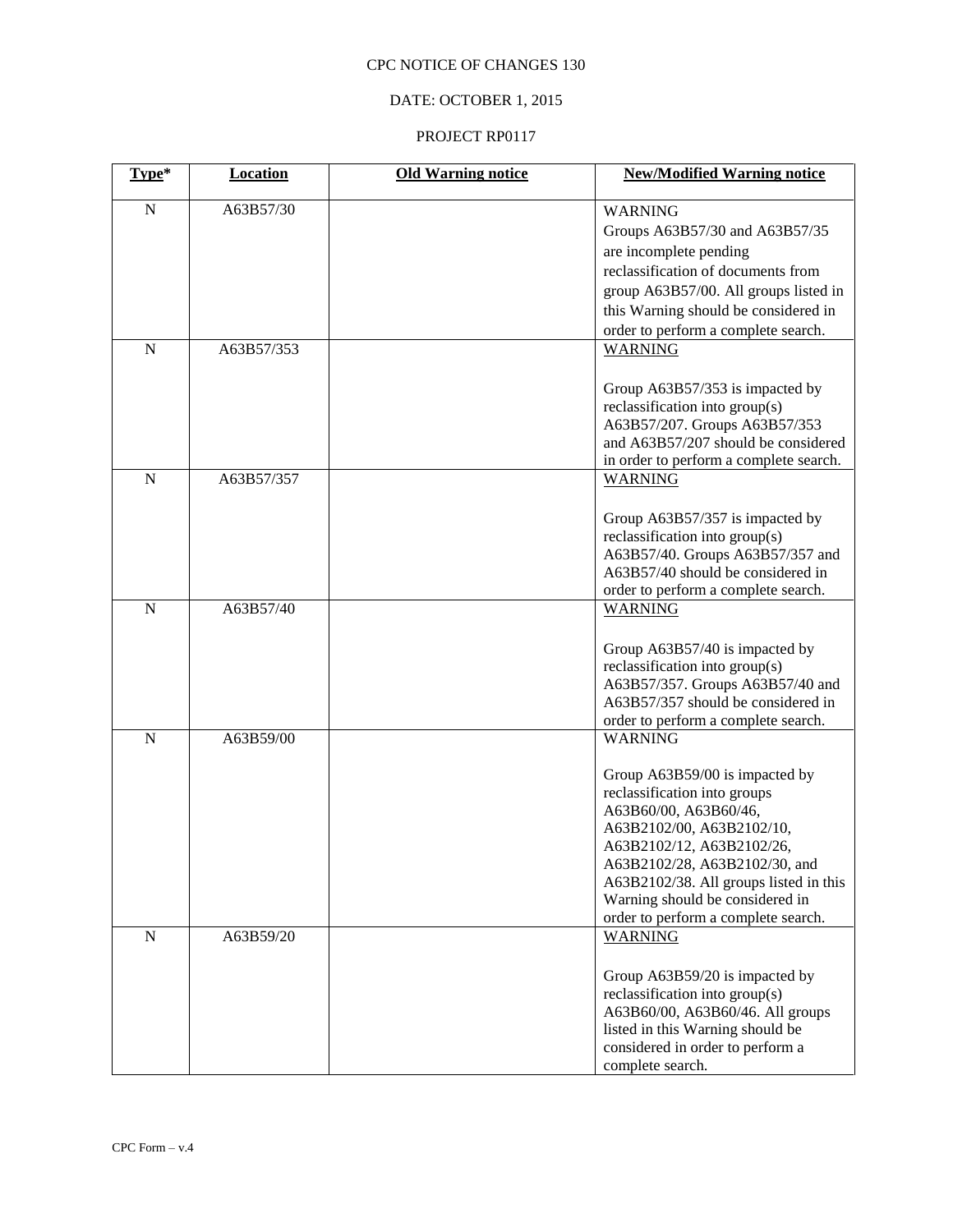# DATE: OCTOBER 1, 2015

| Type*       | <b>Location</b> | <b>Old Warning notice</b> | <b>New/Modified Warning notice</b>                                                                                                                                                                                                                                                                                                                                                     |
|-------------|-----------------|---------------------------|----------------------------------------------------------------------------------------------------------------------------------------------------------------------------------------------------------------------------------------------------------------------------------------------------------------------------------------------------------------------------------------|
| $\mathbf N$ | A63B59/40       |                           | <b>WARNING</b>                                                                                                                                                                                                                                                                                                                                                                         |
| $\mathbf N$ | A63B59/50       |                           | Group A63B59/40 is impacted by<br>reclassification into groups<br>A63B59/42, A63B59/45, A63B60/00,<br>A63B60/46, and A63B2102/16. All<br>groups listed in this Warning should<br>be considered in order to perform a<br>complete search.<br><b>WARNING</b>                                                                                                                             |
|             |                 |                           | Group A63B59/50 is impacted by<br>reclassification into groups<br>A63B59/51, A63B59/52, A63B59/54,<br>A63B59/55, A63B59/56, A63B59/58,<br>A63B2059/581, A63B59/59,<br>A63B59/60, A63B59/70, A63B59/80,<br>A63B60/00, A63B60/46,<br>A63B2102/18, A63B2102/182, and<br>A63B2102/184. All groups listed in<br>this Warning should be considered in<br>order to perform a complete search. |
| $\mathbf N$ | A63B59/60       |                           | <b>WARNING</b><br>Group A63B59/60 is impacted by<br>reclassification into groups<br>A63B60/00, A63B60/46,<br>A63B2102/34, and A63B2102/36. All<br>groups listed in this Warning should<br>be considered in order to perform a<br>complete search.                                                                                                                                      |
| $\mathbf N$ | A63B59/70       |                           | <b>WARNING</b><br>Group A63B59/70 is impacted by<br>reclassification into group<br>A63B60/00, A63B60/46,<br>A63B2102/22, and A63B2102/24. All<br>groups listed in this Warning should<br>be considered in order to perform a<br>complete search.                                                                                                                                       |
| $\mathbf N$ | A63B59/80       |                           | <b>WARNING</b><br>Group A63B59/80 is impacted by<br>reclassification into groups<br>A63B60/00, and A63B60/46. All<br>groups listed in this Warning should<br>be considered in order to perform a<br>complete search.                                                                                                                                                                   |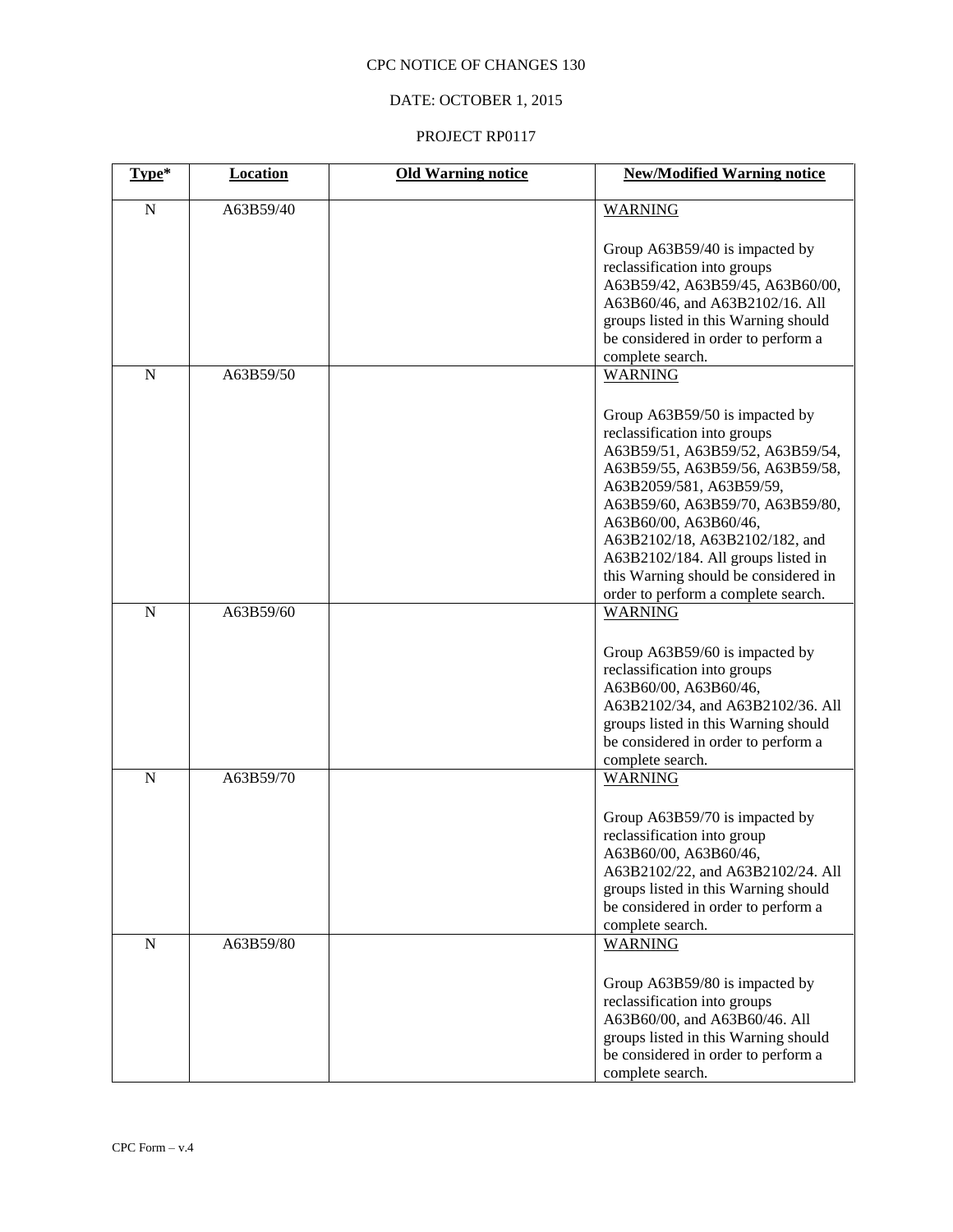# DATE: OCTOBER 1, 2015

| Type*       | <b>Location</b> | <b>Old Warning notice</b> | <b>New/Modified Warning notice</b>                                                                                                                                                                                                                                                                             |
|-------------|-----------------|---------------------------|----------------------------------------------------------------------------------------------------------------------------------------------------------------------------------------------------------------------------------------------------------------------------------------------------------------|
| $\mathbf N$ | A63B60/00       |                           | <b>WARNING</b>                                                                                                                                                                                                                                                                                                 |
|             |                 |                           | Group A63B60/00 is incomplete<br>pending reclassification of documents<br>from groups A63B49/00 -<br>A63B49/14, A63B53/00 -<br>A63B53/14, A63B59/00, A63B59/20,<br>A63B59/40 and A63B59/60 -<br>A63B59/80. All groups listed in this<br>Warning should be considered in<br>order to perform a complete search. |
| $\mathbf N$ | A63B60/02       |                           | <b>WARNING</b><br>Group A63B60/02 is incomplete<br>pending reclassification of documents<br>from group A63B60/42 and<br>A63B2053/0491. All groups listed in<br>this Warning should be considered in                                                                                                            |
| $\mathbf N$ |                 |                           | order to perform a complete search.                                                                                                                                                                                                                                                                            |
|             | A63B60/04       |                           | <b>WARNING</b><br>Group A63B60/04 is incomplete<br>pending reclassification of documents<br>from group A63B15/005. Groups<br>A63B15/005 and A63B60/04 should<br>be considered in order to perform a<br>complete search.                                                                                        |
| $\mathbf N$ | A63B60/06       |                           | <b>WARNING</b><br>Group A63B60/06 is impacted by<br>reclassification into groups<br>A63B60/08 and A63B60/10. All<br>groups listed in this Warning should<br>be considered in order to perform a<br>complete search.                                                                                            |
| ${\bf N}$   | A63B60/12       |                           | <b>WARNING</b><br>Group A63B60/12 is impacted by<br>reclassification into groups<br>A63B60/08 and A63B60/10. All<br>groups listed in this Warning should<br>be considered in order to perform a<br>complete search.                                                                                            |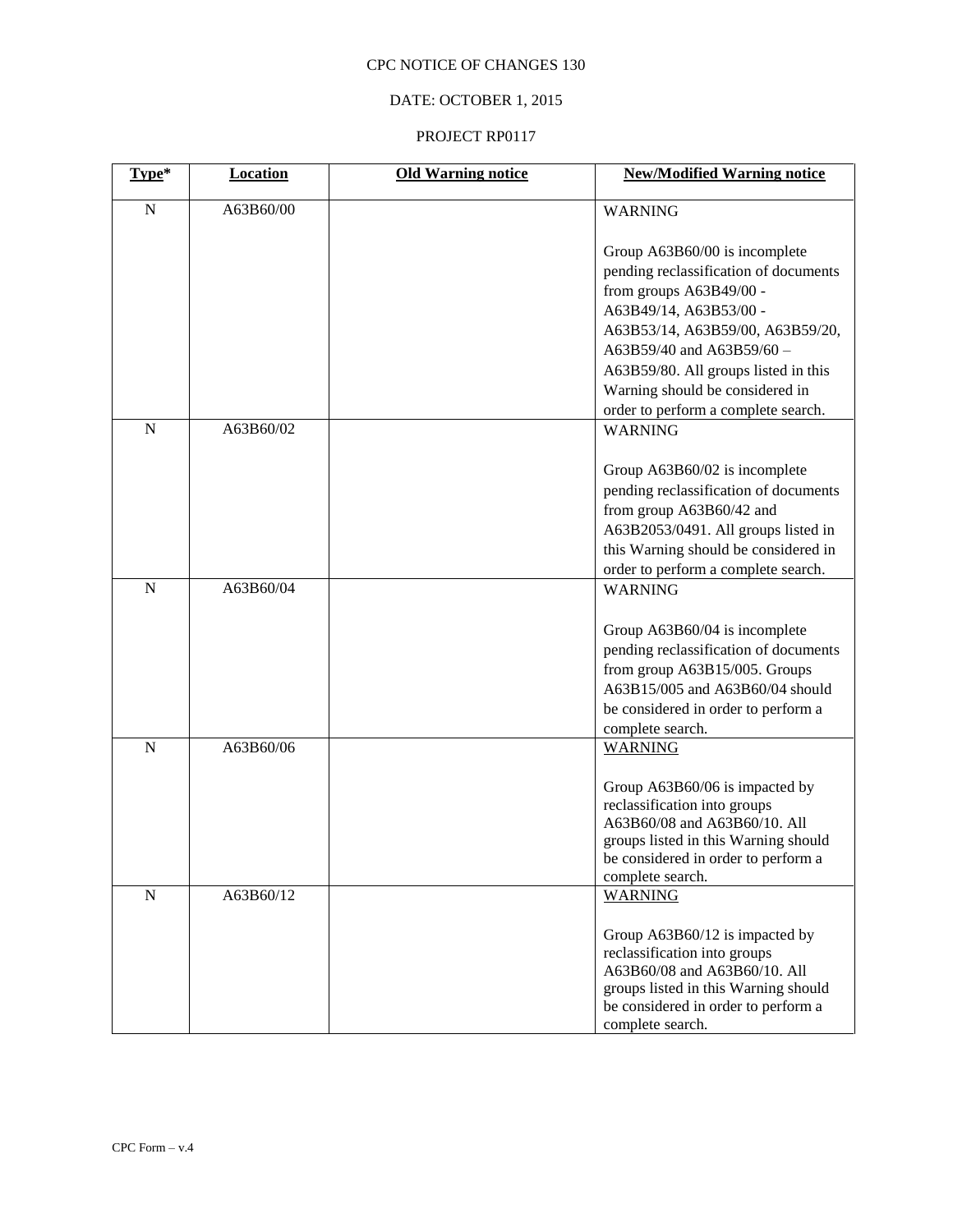# DATE: OCTOBER 1, 2015

| Type*       | <b>Location</b> | <b>Old Warning notice</b> | <b>New/Modified Warning notice</b>                                                                                                                                                                                                                                                                  |
|-------------|-----------------|---------------------------|-----------------------------------------------------------------------------------------------------------------------------------------------------------------------------------------------------------------------------------------------------------------------------------------------------|
| $\mathbf N$ | A63B60/42       |                           | <b>WARNING</b>                                                                                                                                                                                                                                                                                      |
|             |                 |                           | Group A63B60/42 is impacted by<br>reclassification into group<br>A63B60/02. Groups A63B60/42 and<br>A63B60/02 should be considered in<br>order to perform a complete search.                                                                                                                        |
| $\mathbf N$ | A63B60/46       |                           | <b>WARNING</b>                                                                                                                                                                                                                                                                                      |
|             |                 |                           | Group A63B60/46 is incomplete<br>pending reclassification of documents<br>from groups A63B49/00 -<br>A63B49/14, A63B53/00 -<br>A63B53/14, A63B59/20, A63B59/40<br>and A63B59/60 - A63B59/80. All<br>groups listed in this Warning should<br>be considered in order to perform a<br>complete search. |
| $\mathbf N$ | A63B60/56       |                           | <b>WARNING</b>                                                                                                                                                                                                                                                                                      |
|             |                 |                           | Group A63B60/56 is incomplete<br>pending reclassification of documents<br>from group A63B71/0036. Groups<br>A63B71/0036 and A63B60/56 should<br>be considered in order to perform a<br>complete search.                                                                                             |
| $\mathbf N$ | A63B60/60       |                           | <b>WARNING</b>                                                                                                                                                                                                                                                                                      |
|             |                 |                           | Group A63B60/60 is incomplete<br>pending reclassification of documents<br>from groups A63B55/00 and<br>A63B71/0045. All groups listed in this<br>Warning should be considered in<br>order to perform a complete search.                                                                             |
| $\mathbf N$ | A63B60/64       |                           | <b>WARNING</b>                                                                                                                                                                                                                                                                                      |
|             |                 |                           | Group A63B60/64 is incomplete<br>pending reclassification of documents<br>from group A63B55/00. Groups<br>A63B55/00 and A63B60/64 should be<br>considered in order to perform a<br>complete search.                                                                                                 |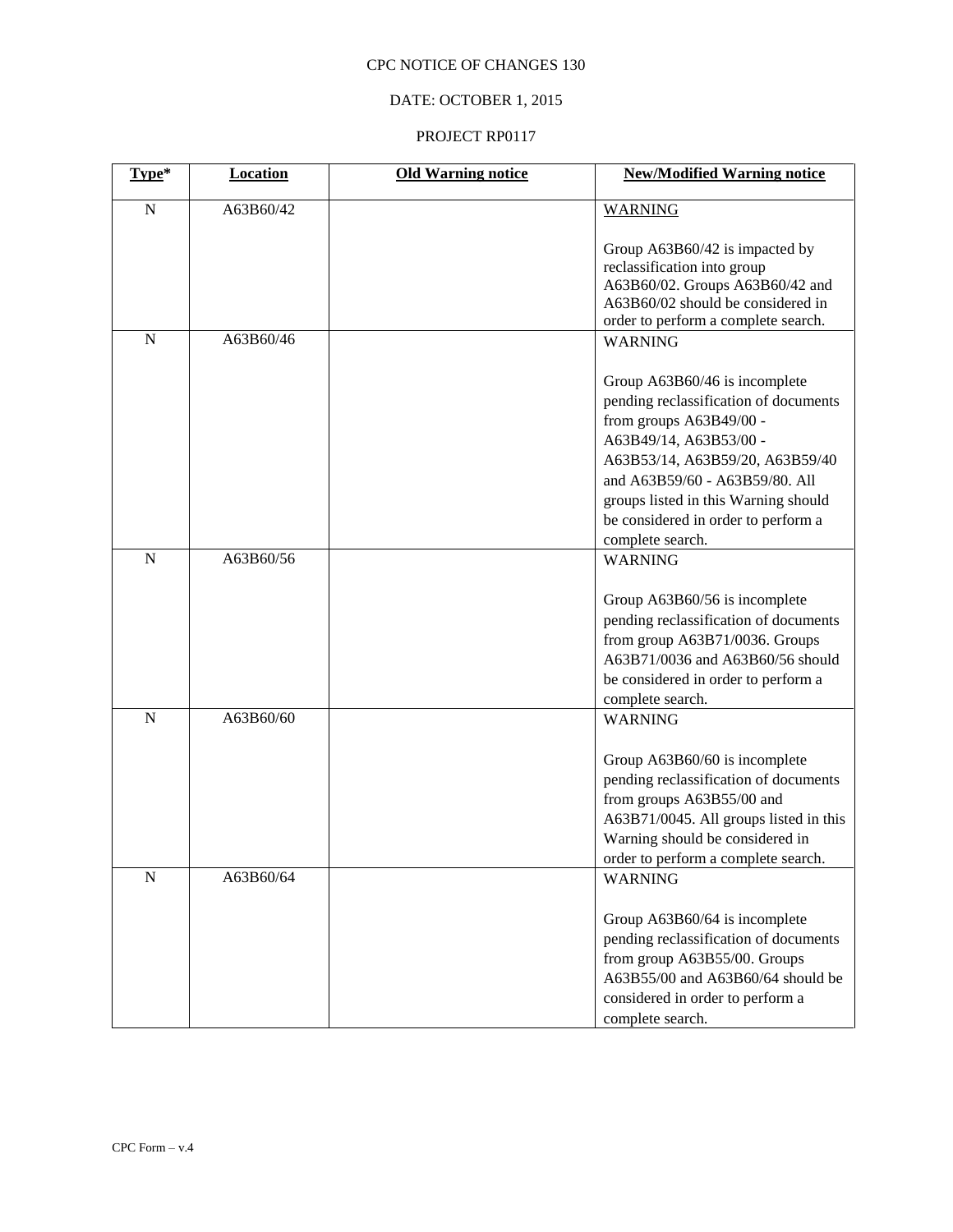# DATE: OCTOBER 1, 2015

| Type*          | <b>Location</b> | <b>Old Warning notice</b> | <b>New/Modified Warning notice</b>                       |
|----------------|-----------------|---------------------------|----------------------------------------------------------|
| $\mathbf N$    | A63B71/0036     |                           | <b>WARNING</b>                                           |
|                |                 |                           |                                                          |
|                |                 |                           | Group A63B71/0036 is impacted by                         |
|                |                 |                           | reclassification into group                              |
|                |                 |                           | A63B60/56. Groups A63B71/0036                            |
|                |                 |                           | and A63B60/56 should be considered                       |
| $\overline{N}$ | A63B71/0045     |                           | in order to perform a complete search.<br><b>WARNING</b> |
|                |                 |                           |                                                          |
|                |                 |                           | Group A63B71/0045 is impacted by                         |
|                |                 |                           | reclassification into group                              |
|                |                 |                           | A63B60/60. Groups A63B71/0045                            |
|                |                 |                           | and A63B60/60 should be considered                       |
|                |                 |                           | in order to perform a complete search.                   |
| $\mathbf N$    | A63B2102/00     |                           | <b>WARNING</b>                                           |
|                |                 |                           |                                                          |
|                |                 |                           | Group A63B2102/00 is incomplete                          |
|                |                 |                           | pending reclassification of documents                    |
|                |                 |                           | from groups A63B49/00, A63B59/00,                        |
|                |                 |                           | and A63B2243/00. All groups listed                       |
|                |                 |                           | in this Warning should be considered                     |
|                |                 |                           | in order to perform a complete search.                   |
| N              | A63B2102/10     |                           | <b>WARNING</b>                                           |
|                |                 |                           |                                                          |
|                |                 |                           | Group A63B2102/10 is incomplete                          |
|                |                 |                           | pending reclassification of documents                    |
|                |                 |                           | from groups A63B49/00 and                                |
|                |                 |                           | A63B59/00. All groups listed in this                     |
|                |                 |                           | Warning should be considered in                          |
|                |                 |                           | order to perform a complete search.                      |
| $\mathbf N$    | A63B2102/12     |                           | <b>WARNING</b>                                           |
|                |                 |                           |                                                          |
|                |                 |                           | Group A63B2102/12 is incomplete                          |
|                |                 |                           | pending reclassification of documents                    |
|                |                 |                           | from groups A63B49/00 and                                |
|                |                 |                           | A63B59/00. All groups listed in this                     |
|                |                 |                           | Warning should be considered in                          |
|                |                 |                           | order to perform a complete search.                      |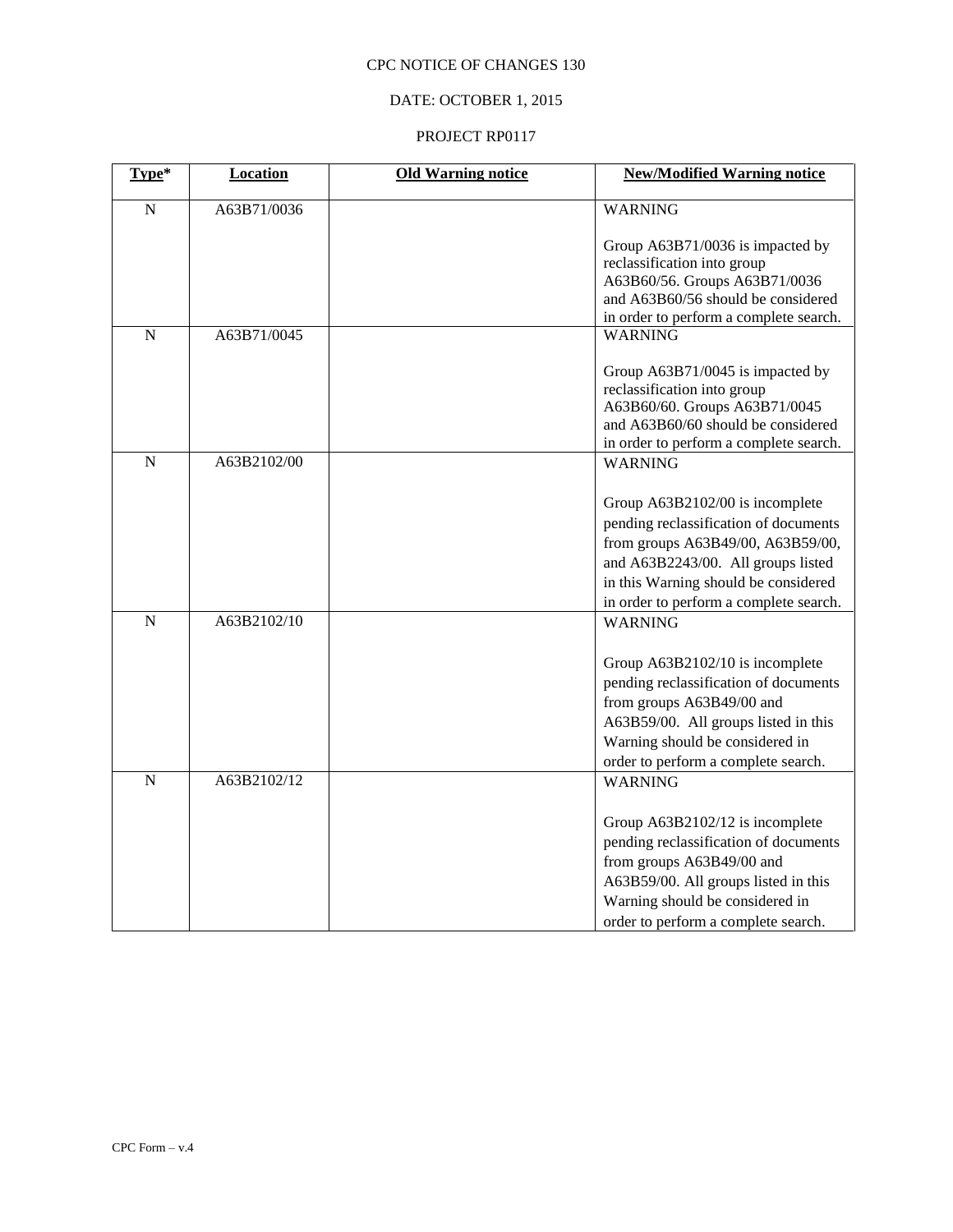# DATE: OCTOBER 1, 2015

| Type*       | Location    | <b>Old Warning notice</b> | <b>New/Modified Warning notice</b>                                                                                                                                                                                                                                                |
|-------------|-------------|---------------------------|-----------------------------------------------------------------------------------------------------------------------------------------------------------------------------------------------------------------------------------------------------------------------------------|
| ${\bf N}$   | A63B2102/18 |                           | <b>WARNING</b>                                                                                                                                                                                                                                                                    |
|             |             |                           | Group A63B2102/18 is impacted by<br>reclassification into group(s)<br>A63B59/50, A63B59/51, A63B59/52,<br>A63B59/54, A63B59/55, A63B59/56,<br>A63B59/58, A63B2059/581,<br>A63B59/59, A63B59/60, A63B59/70,<br>A63B59/80, A63B60/00, A63B60/46,<br>A63B2102/182, and A63B2102/184. |
|             |             |                           | All groups listed in this Warning<br>should be considered in order to                                                                                                                                                                                                             |
| $\mathbf N$ | A63B2102/26 |                           | perform a complete search.<br><b>WARNING</b><br>Group A63B2102/26 is incomplete<br>pending reclassification of documents<br>from groups A63B49/00 and<br>A63B59/00. All groups listed in this<br>Warning should be considered in                                                  |
| $\mathbf N$ | A63B2102/28 |                           | order to perform a complete search.<br><b>WARNING</b>                                                                                                                                                                                                                             |
|             |             |                           | Group A63B2102/28 is incomplete<br>pending reclassification of documents<br>from groups A63B49/00 and<br>A63B59/00. All groups listed in this<br>Warning should be considered in<br>order to perform a complete search.                                                           |
| ${\bf N}$   | A63B2102/30 |                           | <b>WARNING</b>                                                                                                                                                                                                                                                                    |
|             |             |                           | Group A63B2102/30 is incomplete<br>pending reclassification of documents<br>from groups A63B49/00 and<br>A63B59/00. All groups listed in this<br>Warning should be considered in<br>order to perform a complete search.                                                           |
| ${\bf N}$   | A63B2102/38 |                           | <b>WARNING</b><br>Group A63B2102/38 is incomplete<br>pending reclassification of documents<br>from groups A63B49/00 and<br>A63B59/00. All groups listed in this<br>Warning should be considered in<br>order to perform a complete search.                                         |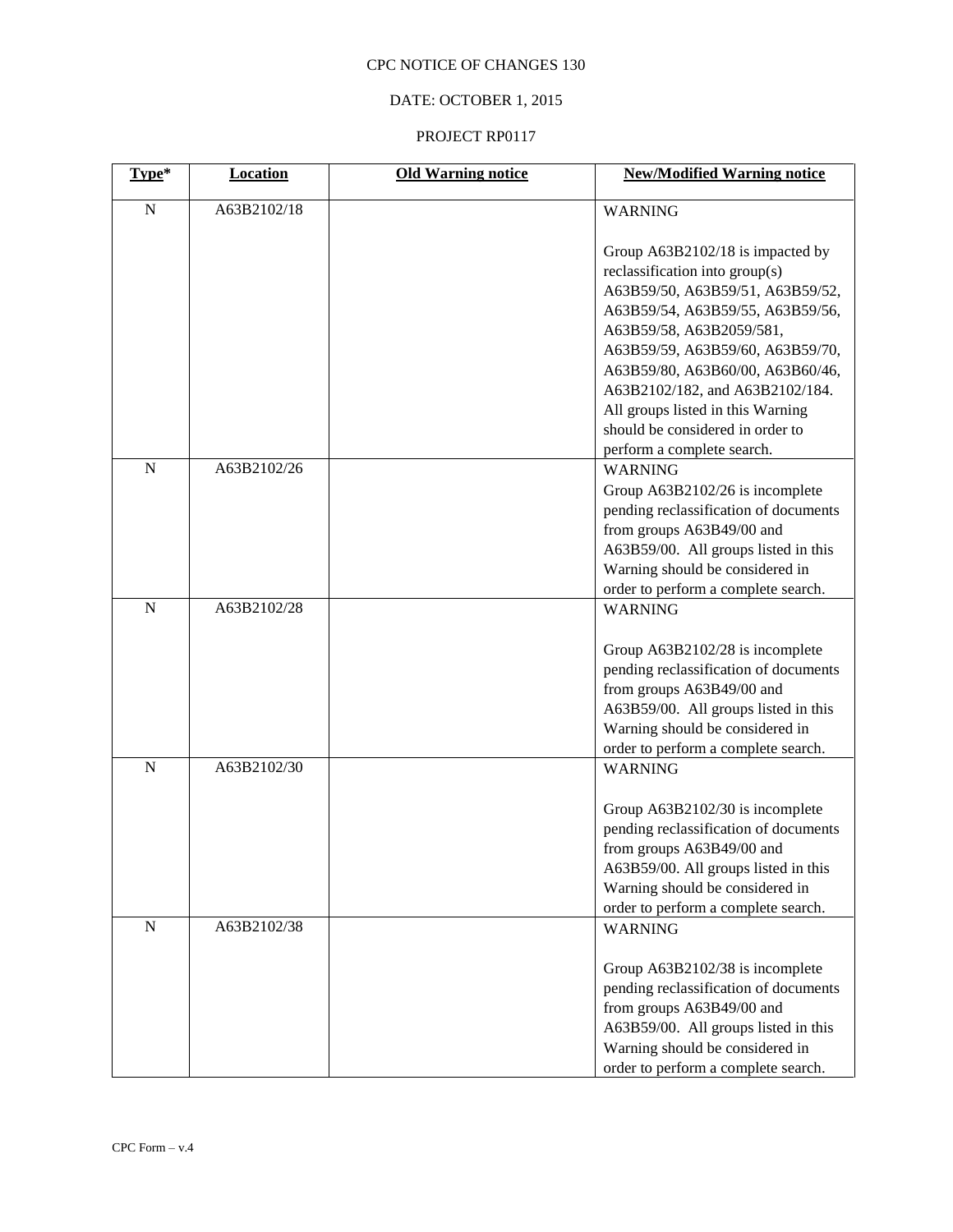# DATE: OCTOBER 1, 2015

#### PROJECT RP0117

| $Type*$ | Location    | <b>Old Warning notice</b> | <b>New/Modified Warning notice</b>                                                                                                                                                        |
|---------|-------------|---------------------------|-------------------------------------------------------------------------------------------------------------------------------------------------------------------------------------------|
| N       | A63B2243/00 |                           | <b>WARNING</b>                                                                                                                                                                            |
|         |             |                           | Group A63B2243/00 is impacted by<br>reclassification into group<br>A63B2102/00. Groups A63B2243/00<br>and $A63B2102/00$ should be<br>considered in order to perform a<br>complete search. |

 $N = new warning, M = modified warning, D = deleted warning$ 

NOTE: The "Location" column only requires the symbol PRIOR to the location of the warning. No further directions such as "before" or "after" are required.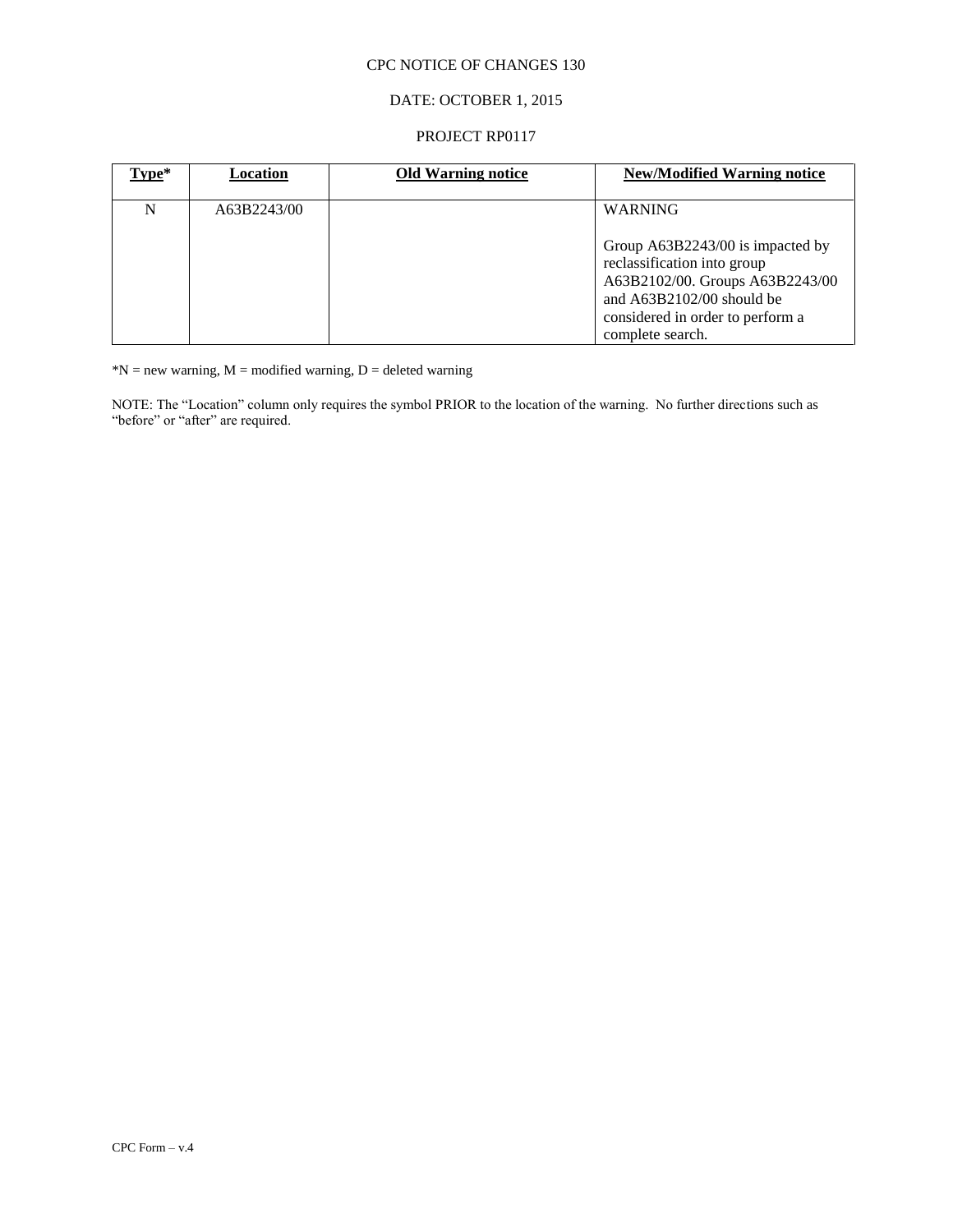#### DATE: OCTOBER 1, 2015

#### PROJECT RP0117

#### C. New, Modified or Deleted Note(s)

# **SUBCLASS A63B - APPARATUS FOR PHYSICAL TRAINING, GYMNASTICS, SWIMMING, CLIMBING, OR FENCING; BALL GAMES; TRAINING EQUIPMENT**

| Type*          | <b>Location</b> | <b>Old Note</b> | <b>New/Modified Note</b>                                                                                                                                                                                                                                                                                                                                                      |
|----------------|-----------------|-----------------|-------------------------------------------------------------------------------------------------------------------------------------------------------------------------------------------------------------------------------------------------------------------------------------------------------------------------------------------------------------------------------|
| $\mathbf N$    | A63B49/00       |                 | When classifying in groups<br>A63B49/00 - A63B60/00, it is<br>desirable to add the indexing codes<br>of group A63B2102/00.                                                                                                                                                                                                                                                    |
| N              | A63B49/00       |                 | When classifying in group<br>A63B49/00 and subgroups, subject<br>matter related to details or<br>accessories of golf clubs, bats,<br>rackets or the like are further<br>classified in group A63B60/00.                                                                                                                                                                        |
| $\mathbf N$    | A63B53/00       |                 | When classifying in group<br>A63B53/00 and subgroups, subject<br>matter related to details or<br>accessories of golf clubs, bats,<br>rackets or the like are further<br>classified in group A63B60/00.                                                                                                                                                                        |
| $\overline{N}$ | A63B59/00       |                 | 1. In this group, the following<br>term is used with the<br>meaning indicated:<br>-"ball" covers also pucks or<br>other objects to be hit<br>during the game.<br>2. When classifying in group<br>A63B59/00 and subgroups,<br>subject matter related to details<br>or accessories of golf clubs,<br>bats, rackets or the like are<br>further classified in group<br>A63B60/00. |
| $\overline{N}$ | A63B2102/00     |                 | A63B2102/00 corresponds to IPC<br>102/00. A63B2102/00 is an<br>indexing scheme for all applicable<br>areas of A63B.                                                                                                                                                                                                                                                           |

 $*N$  = new note,  $M$  = modified note,  $D$  = deleted note

NOTE: The "Location" column only requires the symbol PRIOR to the location of the note. No further directions such as "before" or "after" are required.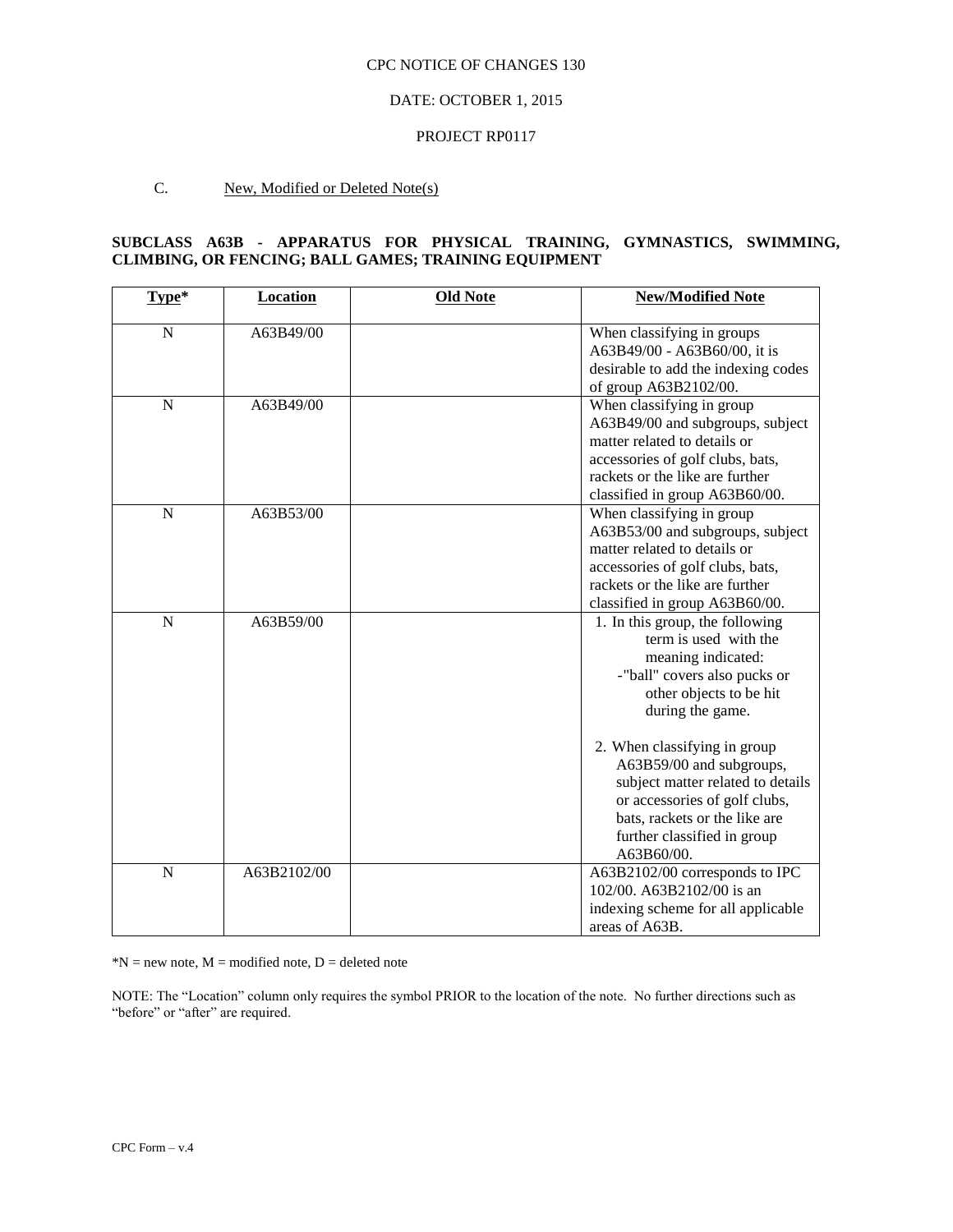DATE: OCTOBER 1, 2015

PROJECT RP0117

# **2. A. DEFINITIONS (i.e. new or modified)**

**Insert the following new definition.**

# **A63B15/005**

**{with a weight movable along the longitudinal axis of the club due to centrifugal forces}**

# **Informative references**

*Attention is drawn to the following places, which may be of interest for search:*

| Movable ballast means for adjusting the centre of mass of $\int$ A63B 60/04 |  |
|-----------------------------------------------------------------------------|--|
| golf clubs, bats, rackets or the like                                       |  |

# **A63B49/00**

**Insert the following new References relevant section**.

# **References relevant to classification in this group**

*This group does not cover:* 

| Strings for stringed rackets | A63B51/00 |
|------------------------------|-----------|

# **A63B51/00**

**Insert the following new Informative references section**.

# **Informative references**

*Attention is drawn to the following places, which may be of interest for search:*

| String guides on frames    | A63B49/022 |
|----------------------------|------------|
| Clamping strings on frames | A63B49/025 |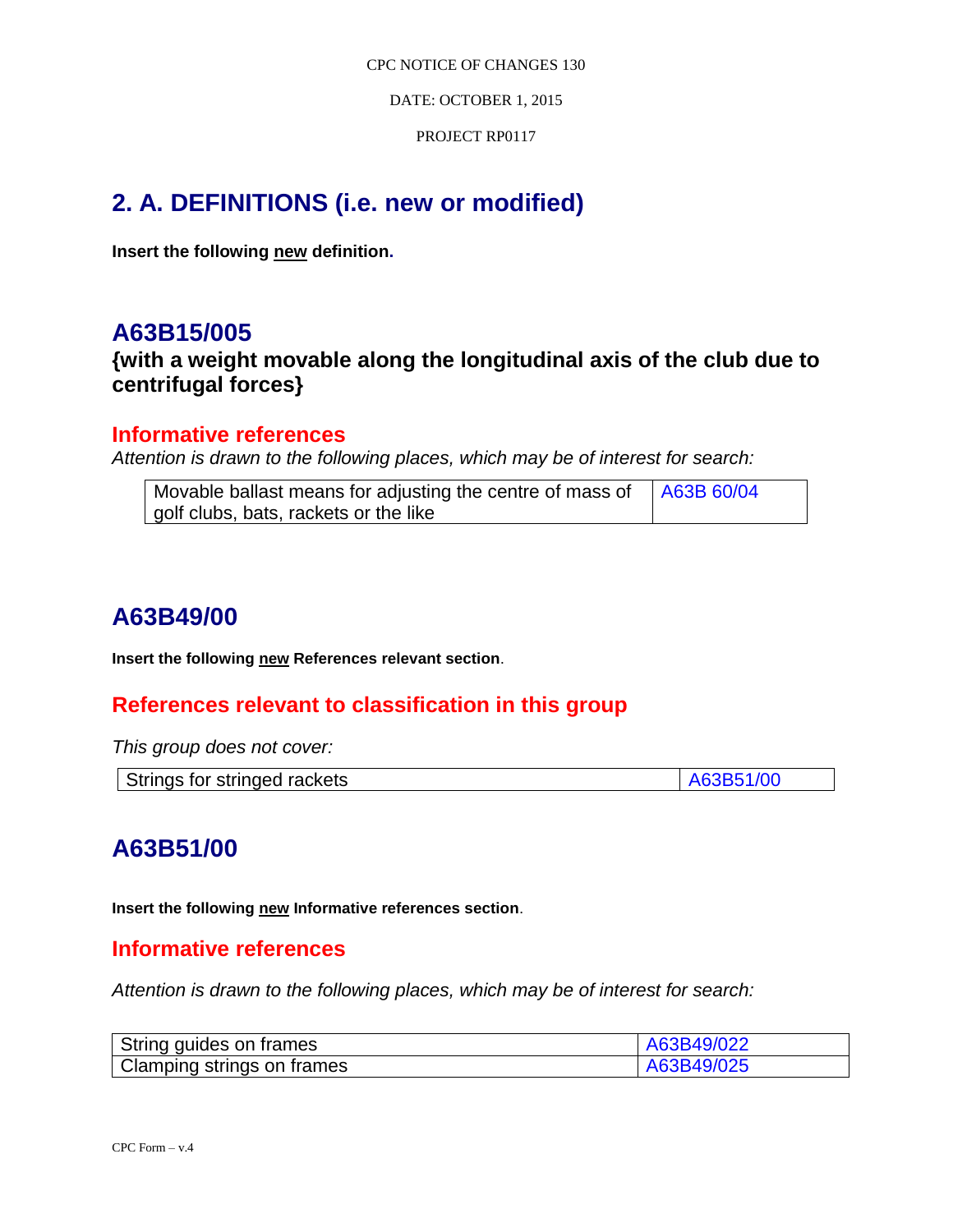## DATE: OCTOBER 1, 2015

PROJECT RP0117

# **A63B53/00**

# **Informative references**

# **Replace the Informative references table with the following:**

| Cleaning or maintenance of golf-clubs, putters, shoes or     | A63B57/60   |
|--------------------------------------------------------------|-------------|
| other golf accessories                                       |             |
| Bats, rackets or the like, not covered by groups A63B49/00 - | A63B59/00   |
| A63B57/00                                                    |             |
| Devices for measuring, verifying or correcting golf club     | A63B60/42   |
| characteristics                                              |             |
| Clubs or attachments on clubs for golf training              | A63B69/3632 |
| Clubs or attachments on clubs for putting                    | A63B69/3685 |

# **A63B53/10**

# **Definition statement**

**Replace the paragraph in the Definition statement section with the following two paragraphs:**

Shafts made of composite materials and other non-metallic materials.

Characteristics of a shaft whereby the material is not mentioned and/or is not important for the invention.

# **Special rules of classification within this group**

# **Replace the first two paragraphs in the Special rules of classification section with the following:**

Considering that all golf clubs have a shaft, classifying in this group is not required for documents mentioning a particular type of shaft, if the shaft itself is not important for the invention disclosed, and is well known per se; in such a case, classifying the invention alone in the relevant groups is considered sufficient.

This group is also not required for documents disclosing a golf club, in which the otherwise well-known shaft is chosen to provide a golf club with specific characteristics. For example, a golf club with a carefully selected resonant frequency based on the length and stiffness of the shaft and the mass of the club head should be classified in A63B53/00 and A63B2060/002, a set of such clubs should also be classified in A63B2053/005.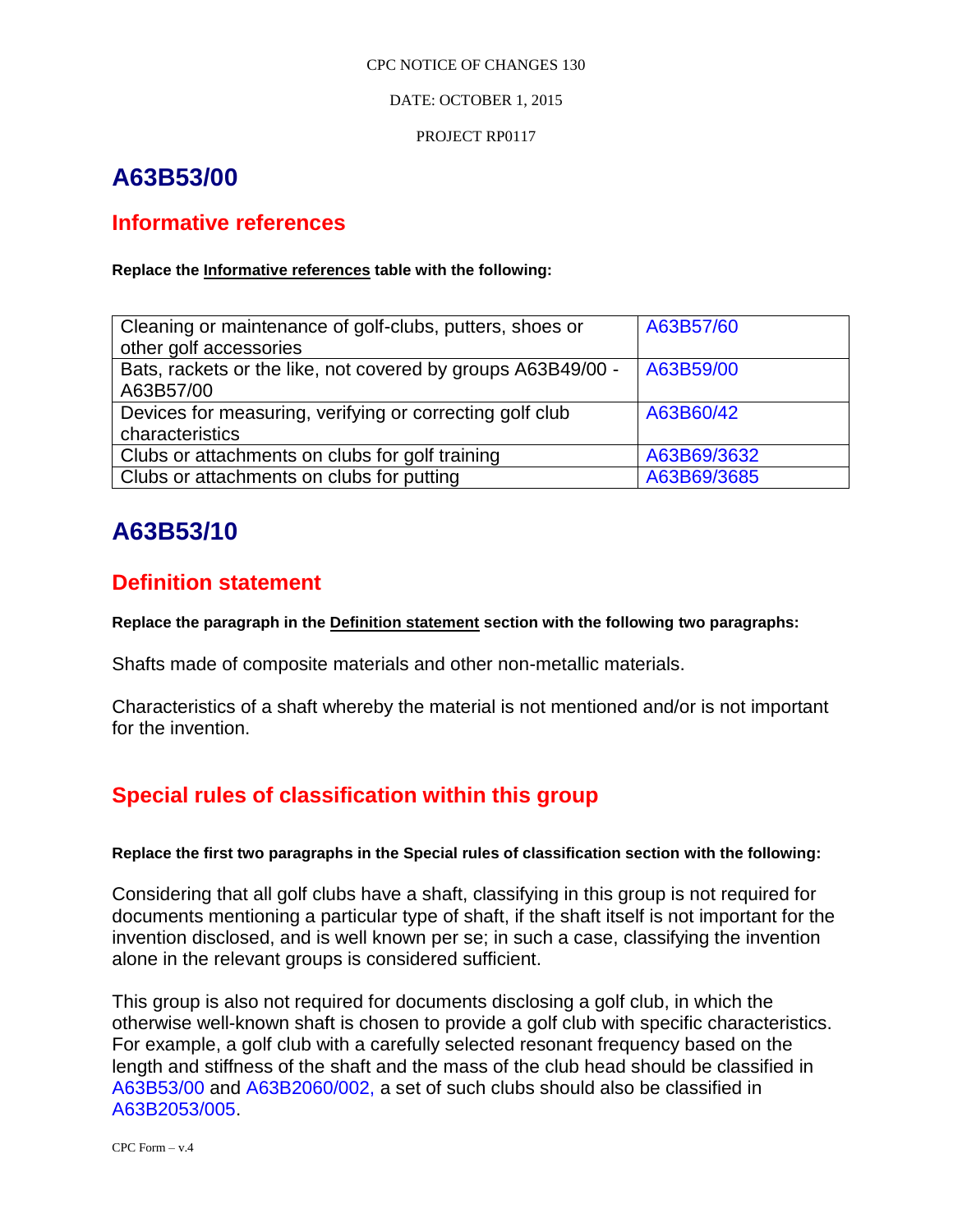# DATE: OCTOBER 1, 2015

## PROJECT RP0117

# 2. B. DEFINITIONS QUICK FIX

| <b>Symbol</b> | <b>Location of change</b>       | <b>Existing reference</b>      | <b>Action; New symbol;</b> |
|---------------|---------------------------------|--------------------------------|----------------------------|
|               | (e.g., section title)           | symbol or text                 | New text                   |
|               |                                 |                                |                            |
| A63B15/00     | Informative references          | A63B2059/0081                  | A63B2060/0081              |
| A63B15/00     | Informative references          | A63B2059/0085                  | A63B2060/0085              |
| A63B47/00     | Informative references          | A63B49/16 (first column of the | <b>DELETE</b> symbol       |
|               |                                 | table)                         | A63B49/16 only from the    |
|               |                                 |                                | first column.              |
| A63B47/00     | Informative references          | A63B49/18 (first column of the | <b>DELETE</b> symbol       |
|               |                                 | table)                         | A63B49/18 only from the    |
|               |                                 |                                | first column.              |
| A63B47/00     | Informative references          | A63B49/16 (second column)      | A63B60/44                  |
| A63B47/00     | Informative references          | A63B49/18 (second column)      | A63B60/58                  |
| A63B47/00     | Informative references          | A63B55/02                      | A63B55/20                  |
| A63B47/025    | References relevant to          | A63B57/0062                    | A63B57/405                 |
|               | classification in this group    |                                |                            |
| A63B49/00     | Informative references          | A63B2059/0003                  | A63B2060/002               |
| A63B49/00     | Special rules of classification | A63B59/00                      | A63B59/00, A63B 60/00,     |
|               | within this group               |                                | A63B2102/00                |
| A63B49/00     | Special rules of classification | A63B59/0092                    | A63B60/54                  |
|               | within this group               |                                |                            |
| A63B49/002    | symbol                          | A63B49/002                     | A63B49/022                 |
| A63B49/005    | symbol                          | A63B49/005                     | A63B49/025                 |
| A63B49/007    | symbol                          | A63B49/007                     | A63B49/028                 |
| A63B49/007    | Add:                            |                                | Add:                       |
|               | References relevant to          |                                | Devices for adjusting the  |
|               | classification in this group    |                                | tension of racket strings  |
|               |                                 |                                | A63B51/12                  |
| A63B49/02     | Informative references          | A63B2059/0003                  | A63B2060/002               |
| A63B49/027    | symbol                          | A63B49/027                     | A63B49/03                  |
| A63B49/0276   | symbol                          | A63B49/0276                    | A63B49/032                 |
| A63B49/0294   | symbol                          | A63B49/0294                    | A63B49/038                 |
| A63B49/0294   | Informative references          | A63B51/007                     | A63B51/01                  |
| A63B49/06     | symbol                          | A63B49/06                      | A63B60/52                  |
| A63B49/06     | References relevant to          | A63B49/002                     | A63B49/022                 |
|               | classification in this group    |                                |                            |
| A63B49/06     | References relevant to          | A63B59/0088                    | A63B60/50                  |
|               | classification in this group    |                                |                            |
| A63B49/06     | Example of through hole         | A63B59/0088                    | A63B60/50                  |
| A63B49/06     | Example of through hole         | A63B49/06                      | A63B60/52                  |
| A63B49/06     | Informative references          | A63B59/0077                    | A63B60/48                  |
| A63B49/06     | Informative references          | A63B59/0037                    | A63B60/18                  |
| A63B49/06     | Special rules of classification | A63B59/0037                    | A63B60/18                  |
|               | within this group               |                                |                            |
| A63B49/08     | Informative references          | A63B2049/0282                  | A63B2049/0325              |
| A63B49/08     | Informative references          | A63B59/0014                    | A63B60/06                  |
| A63B49/08     | <b>Special Rules</b>            | A63B59/0014                    | A63B60/06                  |
| A63B49/12     | Informative references          | A63B2059/0003                  | A63B2060/002               |
| A63B49/16     | symbol                          | A63B49/16                      | A63B60/44                  |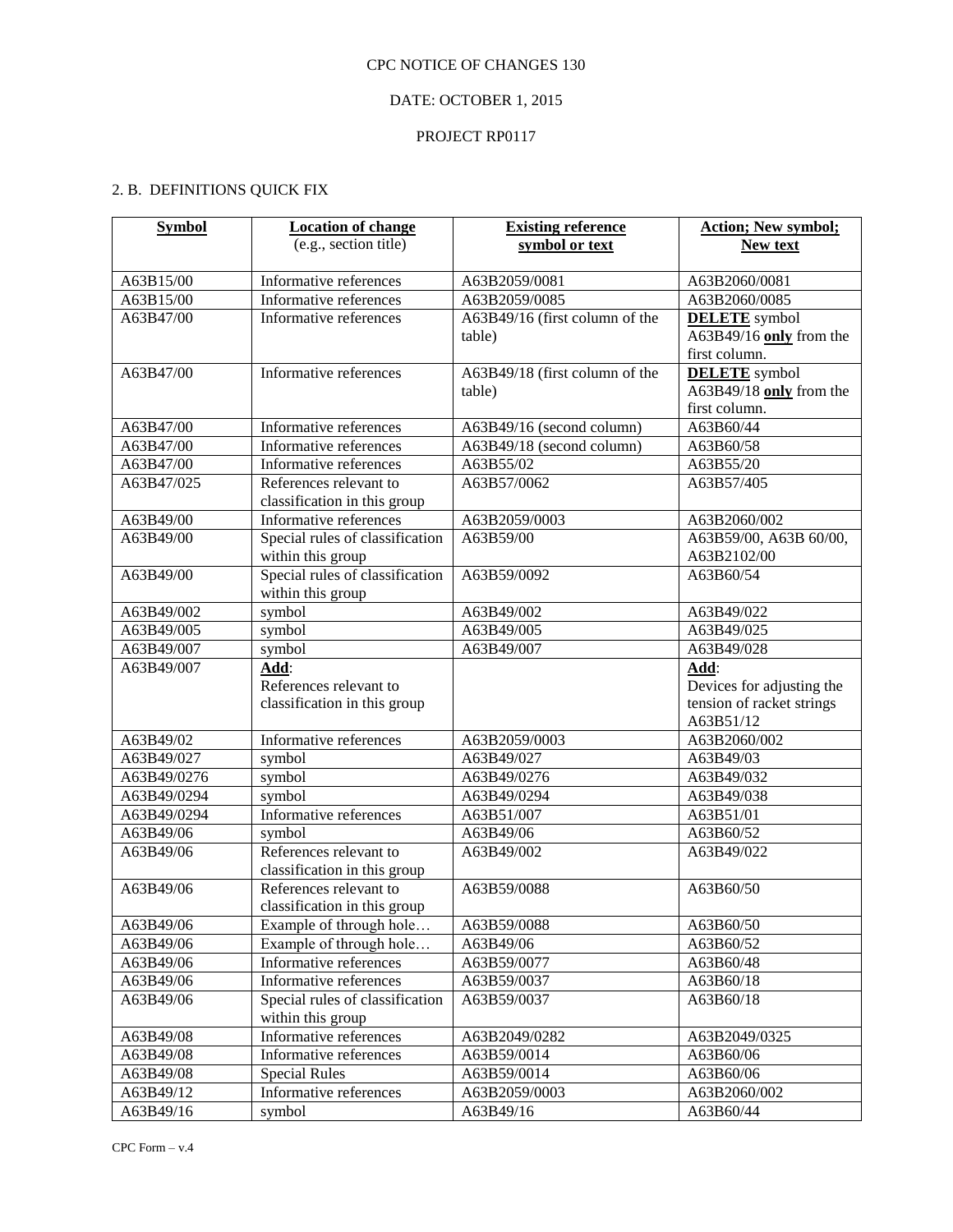# DATE: OCTOBER 1, 2015

| <b>Symbol</b> | <b>Location of change</b>                                 | <b>Existing reference</b>    | <b>Action; New symbol;</b>     |
|---------------|-----------------------------------------------------------|------------------------------|--------------------------------|
|               | (e.g., section title)                                     | symbol or text               | <b>New text</b>                |
|               |                                                           |                              |                                |
| A63B49/18     | symbol                                                    | A63B49/18                    | A63B60/58                      |
| A63B 51/00    | References relevant to                                    | A63B49/002                   | A63B49/022                     |
|               | classification in this group                              |                              |                                |
| A63B51/00     | References relevant to                                    | A63B49/005                   | A63B49/025                     |
|               | classification in this group                              |                              |                                |
| A63B51/005    | Informative references                                    | A63B51/14                    | A63B51/14, A63B51/16           |
| A63B51/007    | symbol                                                    | A63B51/007                   | A63B51/01                      |
| A63B51/007    | Special rules of classification                           | A63B49/0294                  | A63B49/038                     |
|               | within this group                                         |                              |                                |
| A63B53/00     | Relationship between large                                | A63B2059/0003                | A63B2060/002                   |
|               | subject matter areas                                      |                              |                                |
| A63B53/00     | References relevant to                                    | A63B59/0074                  | A63B60/42                      |
|               | classification in this group                              |                              |                                |
| A63B53/00     | References relevant to                                    | A63B57/0087                  | A63B57/60                      |
|               | classification in this group                              |                              |                                |
| A63B53/00     | Special rules of classification                           | A63B59/00                    | A63B59/00, A63B60/00           |
|               | within this group<br>Special rules of classification      |                              |                                |
| A63B53/00     |                                                           | A63B59/0092                  | A63B 60/54                     |
| A63B2053/021  | within this group<br>Informative references               | A63B59/0055                  | A63B60/34                      |
| A63B2053/023  |                                                           | A63B2059/0081                |                                |
| A63B53/04     | Informative references<br>Special rules of classification | A63B2053/0491                | A63B2060/0081<br>A63B2053/0491 |
|               | within this group                                         |                              | A63B60/02                      |
| A63B53/04     | Special rules of classification                           | A63B53/06                    | A63B53/06, A63B60/00,          |
|               | within this group                                         |                              | A63B60/46                      |
| A63B2053/0416 | Informative references                                    | A63B2059/0007                | A63B2060/004                   |
| A63B53/06     | Special rules of classification                           | A63B53/04                    | A63B53/04, A63B60/00,          |
|               | within this group                                         |                              | A63B60/46                      |
| A63B53/06     | Special rules of classification                           | A63B2053/0491                | A63B2053/0491                  |
|               | within this group                                         |                              | A63B60/02                      |
| A63B53/065    | Special rules of classification                           | A63B2053/0491                | A63B2053/0491                  |
|               | within this group                                         |                              | A63B60/02                      |
|               |                                                           |                              |                                |
|               |                                                           |                              |                                |
| A63B53/08     | Informative references                                    | A63B2059/0007                | A63B2060/004                   |
| A63B53/10     | Informative references                                    | A63B59/0092                  | A63B60/54                      |
| A63B53/10     | Informative references                                    | A63B53/145                   | A63B60/24                      |
| A63B53/10     | Informative references                                    | A63B2059/0003                | A63B2060/002                   |
| A63B53/10     | Informative references                                    | A63B2059/0081                | A63B2060/0081                  |
| A63B53/10     | Informative references                                    | A63B2059/0085                | A63B2060/0085                  |
| A63B53/10     | Special rules of classification                           | A63B2059/0003                | A63B2060/002                   |
|               | within this group                                         |                              |                                |
| A63B53/12     | References relevant to                                    | A63B53/10                    | A63B53/10, A63B60/00,          |
|               | classification in this group                              |                              | A63B60/46                      |
| A63B53/12     | Special rules of classification                           | A63B2059/0003                | A63B2060/002                   |
|               | within this group                                         |                              |                                |
| A63B53/14     | Informative references                                    | Handles for bats A63B59/0014 | Handles for bats, golf         |
|               |                                                           |                              | clubs, and rackets             |
|               |                                                           |                              | A63B60/06                      |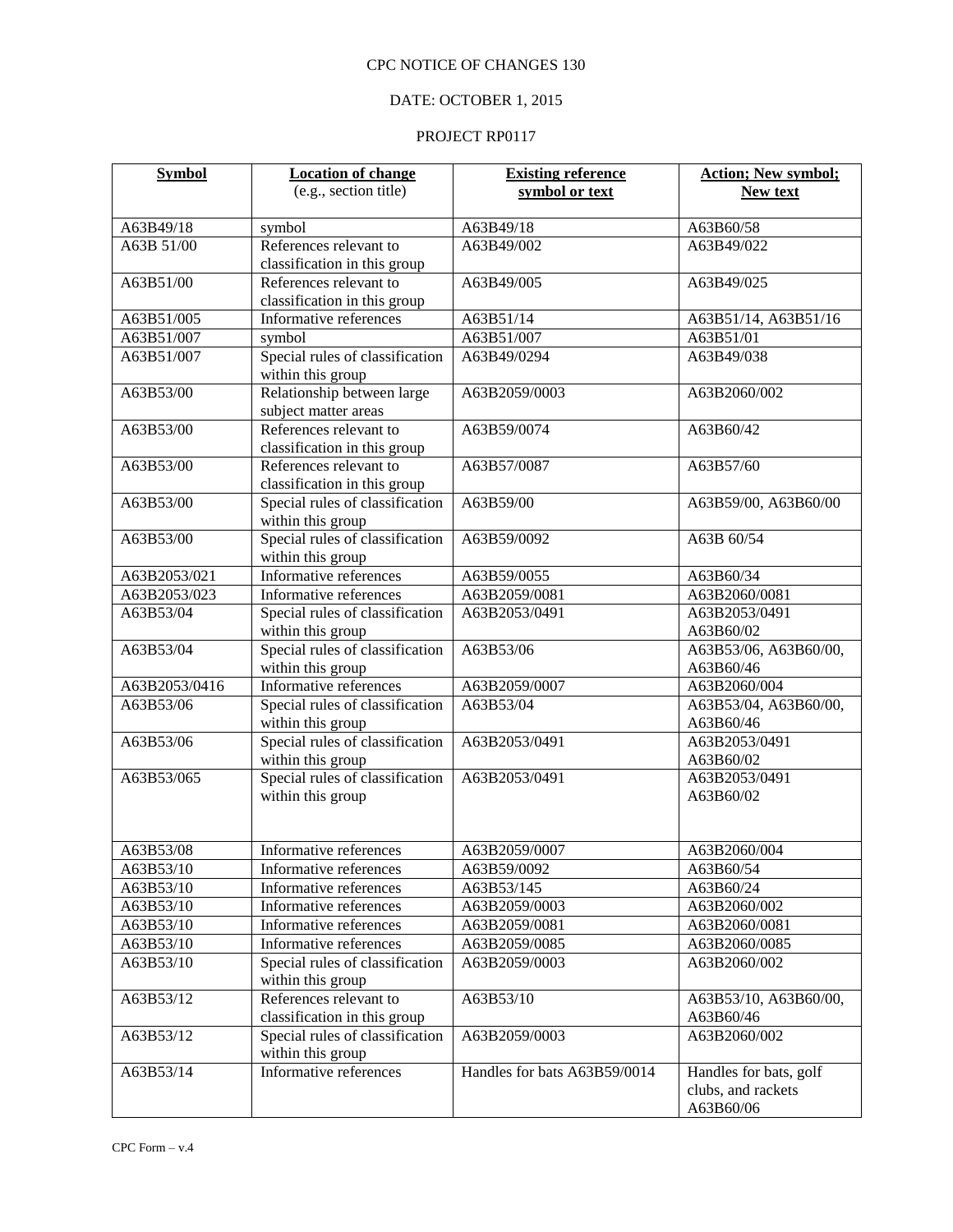# DATE: OCTOBER 1, 2015

| <b>Symbol</b> | <b>Location of change</b>                            | <b>Existing reference</b> | <b>Action; New symbol;</b>         |
|---------------|------------------------------------------------------|---------------------------|------------------------------------|
|               | (e.g., section title)                                | symbol or text            | <b>New text</b>                    |
| A63B 53/14    | Special rules of classification                      | A63B53/10                 | A63B53/10, A63B60/00,              |
|               | within this group                                    |                           | A63B60/46                          |
| A63B53/14     | Special rules of classification<br>within this group | A63B53/12                 | A63B53/12, A63B60/00,<br>A63B60/46 |
| A63B53/14     | Special rules of classification                      | A63B59/0014               | A63B60/06                          |
|               | within this group                                    |                           |                                    |
| A63B55/00     | Informative references                               | A63B2055/002              | A63B2055/403                       |
| A63B2055/001  | symbol                                               | A63B2055/001              | A63B2055/402                       |
| A63B2055/002  | References relevant to                               | A63B55/004                | A63B55/404                         |
|               | classification in this group                         |                           |                                    |
| A63B2055/002  | symbol                                               | A63B2055/002              | A63B2055/403                       |
| A63B55/004    | symbol                                               | A63B55/004                | A63B55/404                         |
| A63B55/004    | References relevant to                               | A63B55/007                | A63B60/62                          |
|               | classification in this group                         |                           |                                    |
| A63B55/005    | symbol                                               | A63B55/005                | A63B55/406                         |
| A63B55/007    | symbol                                               | A63B55/007                | A63B60/62                          |
| A63B55/007    | References relevant to                               | A63B55/004                | A63B55/404                         |
|               | classification in this group                         |                           |                                    |
| A63B55/008    | symbol                                               | A63B55/008                | A63B55/408                         |
| A63B55/008    | References relevant to                               | A63B55/004                | A63B55/404                         |
|               | classification in this group                         |                           |                                    |
| A63B55/008    | References relevant to                               | A63B55/007                | A63B60/62                          |
|               | classification in this group                         |                           |                                    |
| A63B55/008    | References relevant to                               | A63B55/02                 | A63B55/20                          |
|               | classification in this group                         |                           |                                    |
| A63B55/008    | References relevant to                               | A63B55/04                 | A63B55/50                          |
|               | classification in this group                         |                           |                                    |
| A63B55/02     | symbol                                               | A63B55/02                 | A63B55/20                          |
| A63B55/04     | symbol                                               | A63B55/04                 | A63B55/50                          |
| A63B55/08     | symbol                                               | A63B55/08                 | A63B55/60                          |
| A63B2055/082  | symbol                                               | A63B2055/082              | A63B2055/602                       |
| A63B 55/10    | References relevant to                               | A63B55/00                 | A63B55/00, A63B55/30,              |
|               | classification in this group                         |                           | A63B55/40, A63B60/60,              |
|               |                                                      |                           | A63B60/64                          |
| A63B55/10     | References relevant to                               | A63B71/0045               | A63B60/60,                         |
|               | classification in this group                         |                           | A63B71/0045                        |
| A63B 57/00    | References relevant to                               | A63B 53/00                | A63B 53/00, A63B 60/00,            |
|               | classification in this group                         |                           | A63B 60/46                         |
| A63B 57/00    | References relevant to                               | A63B 55/00                | A63B 55/00, A63B 55/30,            |
|               | classification in this group                         |                           | A63B 55/40, A63B 60/60,            |
|               |                                                      |                           | A63B 60/64                         |
| A63B57/0018   | symbol                                               | A63B57/0018               | A63B57/10                          |
| A63B57/0031   | Special rules of classification                      | A63B55/008                | A63B55/408                         |
|               | within this group                                    |                           |                                    |
| A63B57/0031   | symbol                                               | A63B57/0031               | A63B57/203                         |
| A63B57/0043   | symbol                                               | A63B57/0043               | A63B57/16                          |
| A63B57/0062   | symbol                                               | A63B57/0062               | A63B57/405                         |
| A63B57/0087   | Informative references                               | A63B57/0068               | A63B57/50                          |
| A63B57/0087   | References relevant to                               | A63B59/0062               | A63B60/36                          |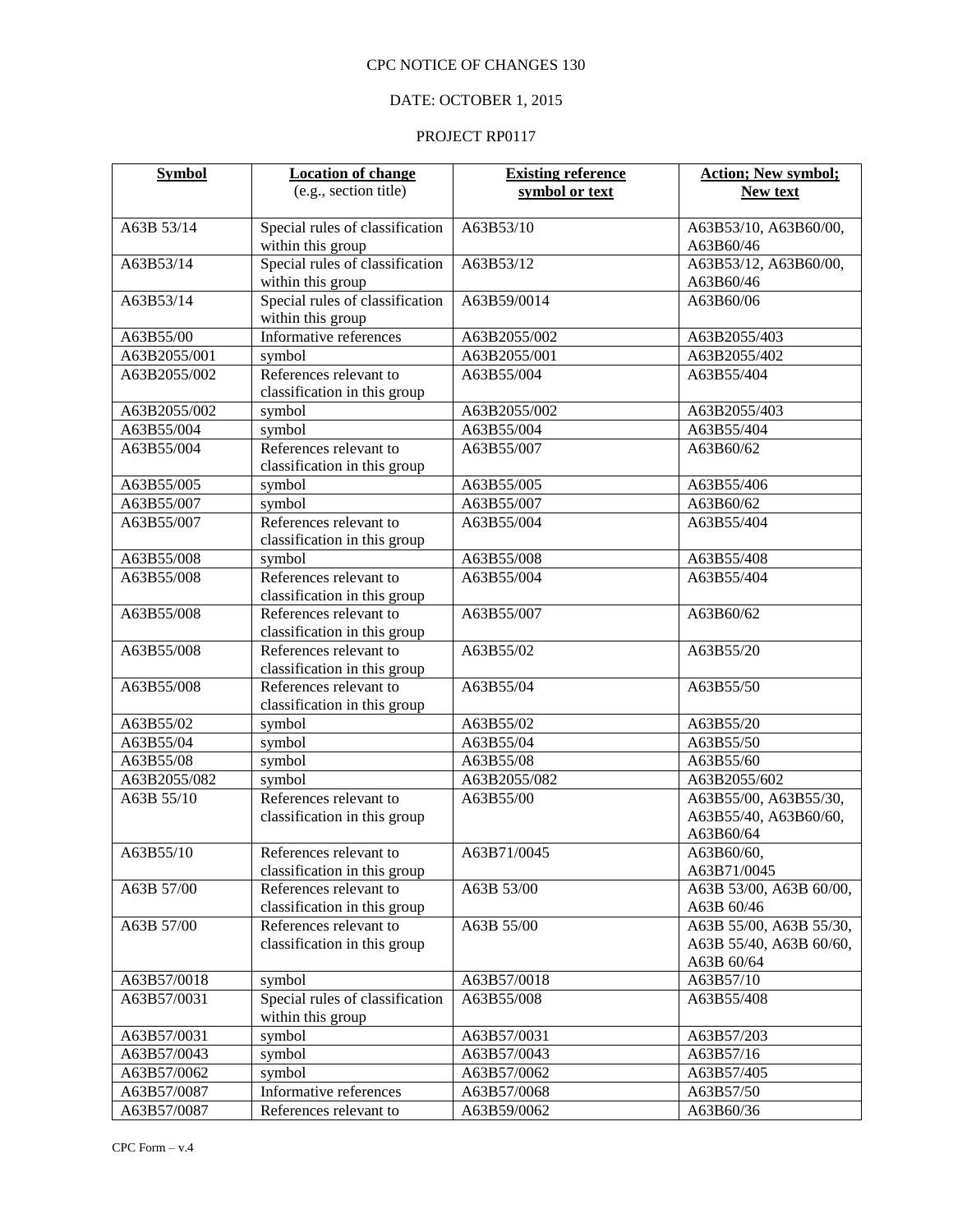# DATE: OCTOBER 1, 2015

| <b>Symbol</b> | <b>Location of change</b>       | <b>Existing reference</b>     | <b>Action; New symbol;</b>                            |
|---------------|---------------------------------|-------------------------------|-------------------------------------------------------|
|               | (e.g., section title)           | symbol or text                | <b>New text</b>                                       |
|               | classification in this group    |                               |                                                       |
| A63B57/0087   | symbol                          | A63B57/0087                   | A63B57/60                                             |
| A63B59/00     | Informative references          | A63B49/06                     | A63B60/52                                             |
| A63B59/00     | Special rules of classification | The subgroups of A63B59/00    | Delete                                                |
|               | within this group               | should also be used where     |                                                       |
|               |                                 | appropriate to classify the   |                                                       |
|               |                                 | respective features of tennis |                                                       |
|               |                                 | racquets and golf clubs.      |                                                       |
| A63B59/00     | Special rules of classification | A63B53/00                     | A63B53/00, A63B60/00,                                 |
|               | within this group               |                               | A63B60/46                                             |
| A63B59/00     | Special rules of classification | A63B59/02 - A63B59/185        | A63B59/20-A63B59/80                                   |
|               | within this group               |                               |                                                       |
| A63B2059/0011 | symbol                          | A63B2059/0011                 | A63B2060/006                                          |
| A63B59/0014   | symbol                          | A63B59/0014                   | A63B60/06                                             |
| A63B59/0014   | Informative references          | A63B53/145                    | A63B60/24                                             |
| A63B59/0014   | Example of document for         | A63B59/0014                   | A63B60/06                                             |
| A63B59/0014   | Special rules of classification | A63B59/0014                   | A63B60/06                                             |
|               | within this group               |                               |                                                       |
| A63B59/0014   | Special rules of classification | or A63B53/145 or A63B53/16    | Delete                                                |
|               | within this group               |                               |                                                       |
| A63B2059/0022 | symbol                          | A63B2059/0022                 | A63B2060/464                                          |
| A63B59/0025   | Special rules of classification | A63B59/0077                   | A63B60/48                                             |
|               | within this group               |                               |                                                       |
| A63B59/0025   | symbol                          | A63B59/0025                   | A63B60/12                                             |
| A63B59/0029   | symbol                          | A63B59/0029                   | A63B60/14                                             |
| A63B59/0033   | symbol                          | A63B59/0033                   | A63B60/16                                             |
| A63B59/0037   | symbol                          | A63B59/0037                   | A63B60/18                                             |
| A63B59/0037   | Informative references          | A63B49/06                     | A63B60/52                                             |
| A63B59/0037   | Informative references          | A63B59/0088                   | A63B60/50                                             |
| A63B59/0037   | Informative references          |                               | Add:                                                  |
|               |                                 |                               | Handles or grips with                                 |
|               |                                 |                               | holes or slits for cooling,<br>ventilating, or sweat- |
|               |                                 |                               | reduction A63B60/18                                   |
| A63B59/0037   | Special rules of classification | $\sim$                        | Delete section                                        |
|               | within this group               |                               |                                                       |
| A63B59/004    | symbol                          | A63B59/004                    | A63B60/20                                             |
| A63B59/0044   | symbol                          | A63B59/0044                   | A63B60/28                                             |
| A63B59/0044   | References relevant to          | A63B2059/0085                 | A63B2060/0085                                         |
|               | classification in this group    |                               |                                                       |
| A63B59/0048   | symbol                          | A63B59/0048                   | A63B60/30                                             |
| A63B59/0051   | symbol                          | A63B59/0051                   | A63B60/32                                             |
| A63B59/0055   | References relevant to          | A63B59/007                    | A63B60/40                                             |
|               | classification in this group    |                               |                                                       |
| A63B59/0055   | Informative references          | A63B2049/0282                 | A63B2049/0325                                         |
| A63B59/0055   | symbol                          | A63B59/0055                   | A63B60/34                                             |
| A63B59/0062   | symbol                          | A63B59/0062                   | A63B60/36                                             |
| A63B59/007    | symbol                          | A63B59/007                    | A63B60/40                                             |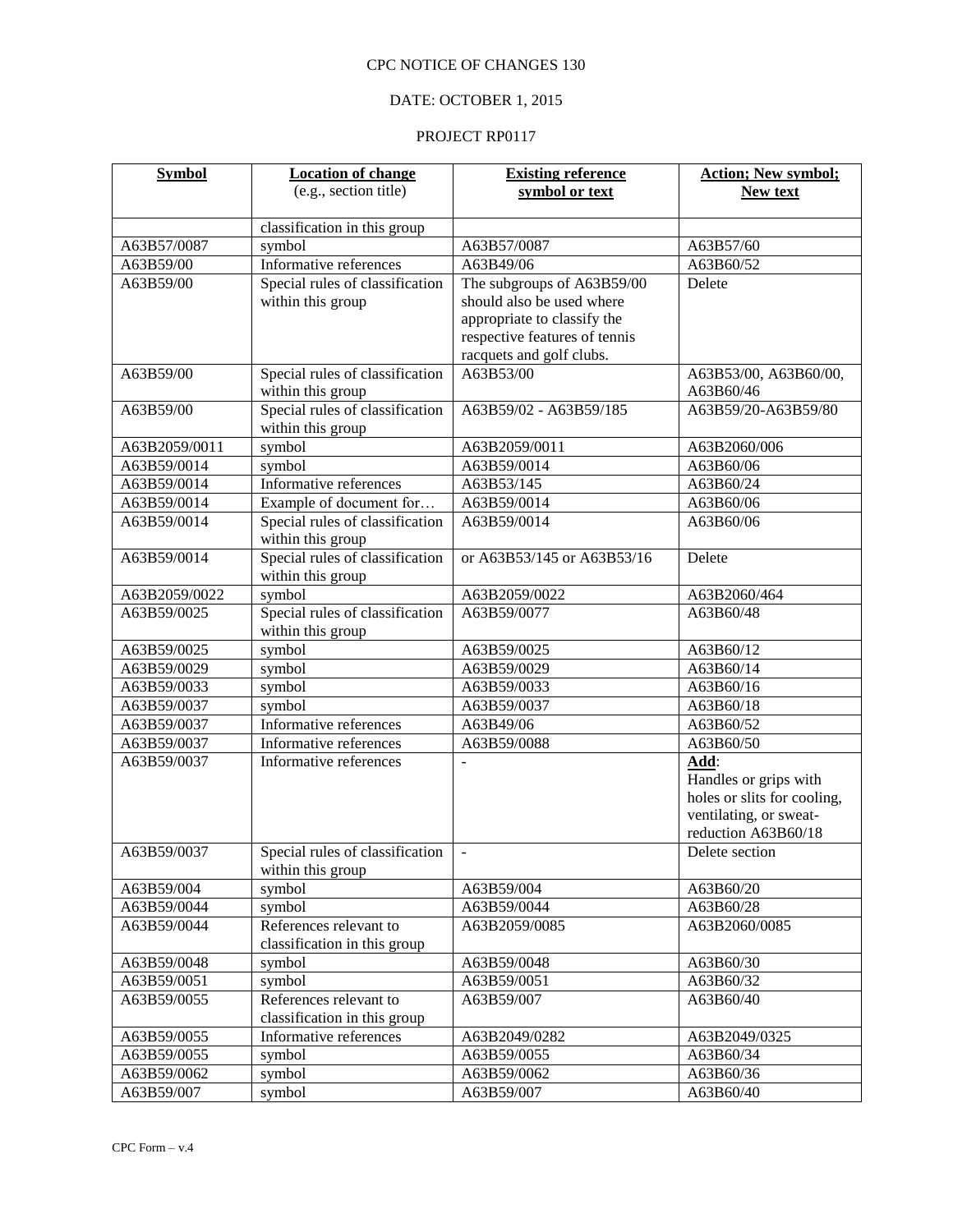# DATE: OCTOBER 1, 2015

| <b>Symbol</b> | <b>Location of change</b>                                 | <b>Existing reference</b>       | <b>Action; New symbol;</b>            |
|---------------|-----------------------------------------------------------|---------------------------------|---------------------------------------|
|               | (e.g., section title)                                     | symbol or text                  | New text                              |
| A63B59/007    | References relevant to                                    | For lacrosse, pelota or similar | Bats or rackets having                |
|               | classification in this group                              | games                           | means, e.g. pockets,                  |
|               |                                                           | A63B59/02                       | netting, or adhesive type             |
|               |                                                           |                                 | surfaces, for catching or             |
|               |                                                           |                                 | holding a ball                        |
| A63B59/007    | References relevant to                                    | For table tennis                | A63B59/20<br>Rackets or the like with |
|               | classification in this group                              |                                 | flat striking surfaces for            |
|               |                                                           |                                 | hitting a ball in the air,            |
|               |                                                           |                                 | e.g. for table tennis                 |
|               |                                                           | A63B59/04                       | A63B59/40                             |
| A63B59/0074   | symbol                                                    | A63B59/0074                     | A63B60/42                             |
| A63B59/0074   | Informative references                                    | A63B2059/0003                   | A63B2060/002                          |
| A63B59/0077   | symbol                                                    | A63B59/0077                     | A63B60/48                             |
| A63B59/0077   | Special rules of classification                           | A63B59/0025                     | A63B60/12                             |
|               | within this group                                         |                                 |                                       |
| A63B2059/0081 | symbol                                                    | A63B2059/0081                   | A63B2060/0081                         |
| A63B2059/0085 | symbol                                                    | A63B2059/0085                   | A63B2060/0085                         |
| A63B2059/0085 | References relevant to                                    | A63B59/0044                     | A63B60/28                             |
|               | classification in this group                              |                                 |                                       |
| A63B59/0088   | symbol<br>References relevant to                          | A63B59/0088<br>A63B49/002       | A63B60/50                             |
| A63B59/0088   | classification in this group                              |                                 | A63B49/022                            |
| A63B59/0088   | References relevant to                                    | A63B49/06                       | A63B60/52                             |
|               | classification in this group                              |                                 |                                       |
| A63B59/0088   | References relevant to                                    | A63B59/0037                     | A63B60/18                             |
|               | classification in this group                              |                                 |                                       |
| A63B59/0088   | Example of through hole                                   | A63B59/0088                     | A63B60/50                             |
|               | (A63B59/0088) vs. slit                                    |                                 |                                       |
|               | (A63B49/06):                                              |                                 |                                       |
| A63B59/0088   | Example of through holes for                              | A63B59/0088                     | A63B60/50                             |
|               | adding weights to a golf club<br>head (A63B2053/0491) and |                                 |                                       |
|               | which through holes,                                      |                                 |                                       |
|               | therefore, are not classified                             |                                 |                                       |
|               | in A63B59/0088:                                           |                                 |                                       |
| A63B59/0092   | symbol                                                    | A63B59/0092                     | A63B60/54                             |
| A63B59/0096   | Add:                                                      |                                 | Add:                                  |
|               | Informative references                                    |                                 | Weights set in movement               |
|               |                                                           |                                 | on impact of the ball for             |
|               |                                                           |                                 | damping vibrations<br>A63B60/54       |
| A63B59/0096   | symbol                                                    | A63B59/0096                     | A63B60/04                             |
| A63B59/02     | symbol                                                    | A63B59/02                       | A63B59/20                             |
| A63B59/18     | References relevant to                                    |                                 | Delete section                        |
|               | classification in this group                              |                                 |                                       |
| A63B59/18     | symbol                                                    | A63B59/18                       | A63B59/80                             |
| A63B59/185    | symbol                                                    | A63B59/185                      | A63B59/48                             |
| A63B63/00     | Informative references                                    | A63B57/0056                     | A63B57/40                             |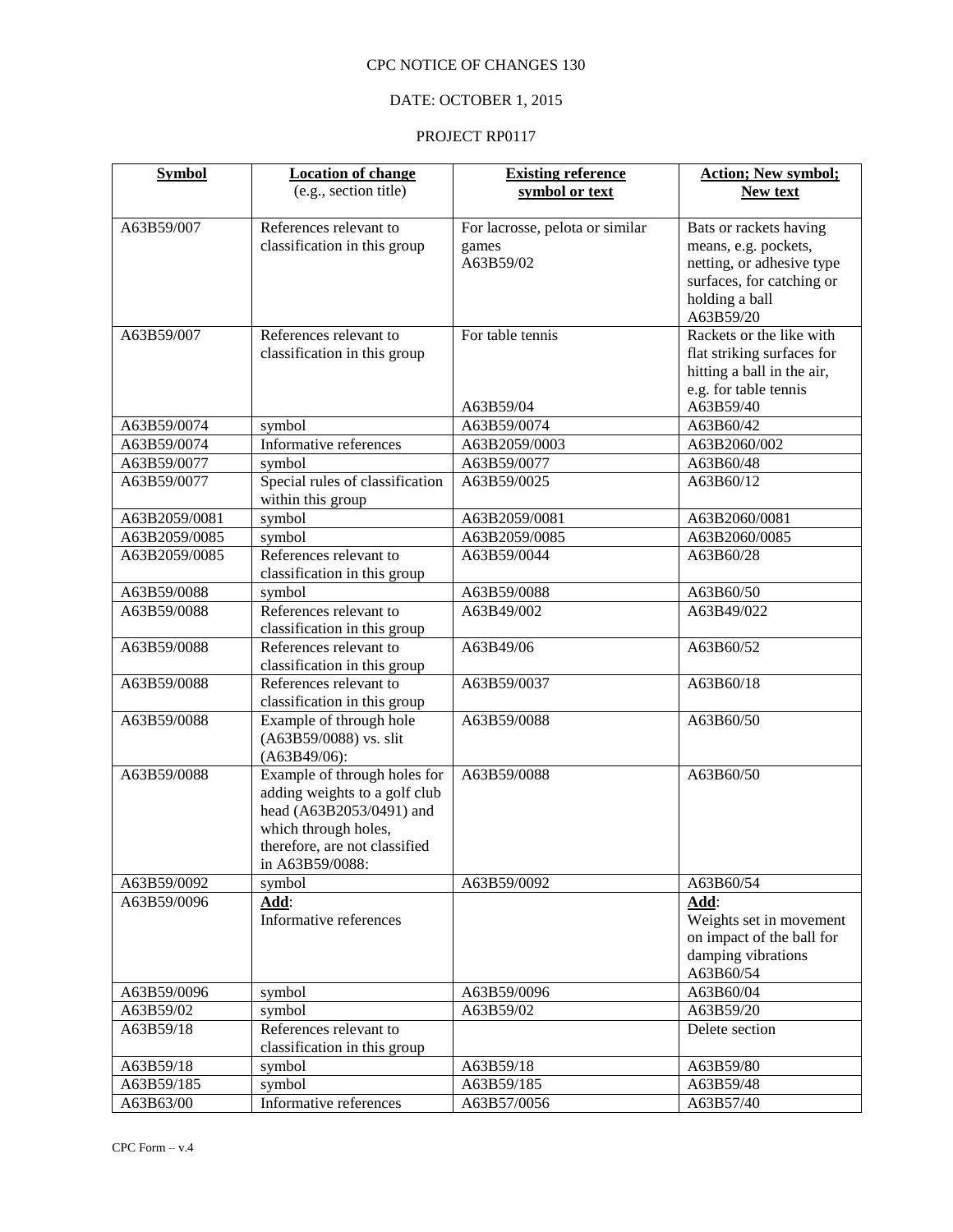# DATE: OCTOBER 1, 2015

#### PROJECT RP0117

| <b>Symbol</b> | <b>Location of change</b><br>(e.g., section title)     | <b>Existing reference</b><br>symbol or text | <b>Action; New symbol;</b><br>New text                                      |
|---------------|--------------------------------------------------------|---------------------------------------------|-----------------------------------------------------------------------------|
| A63B63/08     | References relevant to<br>classification in this group | A63B57/0056                                 | $A63B\overline{57/40}$                                                      |
| A63B65/00     | References relevant to<br>classification in this group | A63B57/0062                                 | A63B57/405                                                                  |
| A63B65/12     | References relevant to<br>classification in this group | A63B59/02                                   | A63B59/20                                                                   |
| A63B65/122    | References relevant to<br>classification in this group | A63B59/02                                   | A63B59/20                                                                   |
| A63B69/0075   | References relevant to<br>classification in this group | A63B57/0018                                 | A63B57/10                                                                   |
| A63B69/36     | References relevant to<br>classification in this group | Golf game accessories<br>A63B57/00          | Golfing accessories<br>A63B57/00                                            |
| A63B69/3635   | Informative references                                 | A63B2059/0022                               | A63B2060/464                                                                |
| A63B69/38     | Informative references                                 | A63B2059/0018                               | A63B2060/462                                                                |
| A63B69/38     | Informative references                                 | A63B2059/0022                               | A63B2060/464                                                                |
| A63B69/40     | References relevant to<br>classification in this group | A63B57/0062                                 | A63B57/405                                                                  |
| A63B71/0036   | References relevant to<br>classification in this group | $\overline{a}$                              | Add to first reference:<br>A63B57/20                                        |
| A63B71/0036   | References relevant to<br>classification in this group | $\overline{a}$                              | Add to second reference:<br>A63B55/30, A63B55/40,<br>A63B 60/60, A63B 60/64 |
| A63B2210/50   | References relevant to<br>classification in this group | A63B49/0288                                 | A63B49/035                                                                  |
| A63B2220/56   | References relevant to<br>classification in this group | A63B2059/0022                               | A63B2060/464                                                                |
| A63B2220/64   | References relevant to<br>classification in this group | A63B2059/0003                               | A63B2060/002                                                                |
| A63B2225/01   | References relevant to<br>classification in this group | A63B2059/0011                               | A63B2060/006                                                                |
| A63B2225/01   | Informative references                                 | A63B59/0088                                 | A63B60/50                                                                   |
| A63B2225/02   | References relevant to<br>classification in this group | A63B59/0074                                 | A63B60/42                                                                   |
| A63B2230/00   | References relevant to<br>classification in this group | A63B2059/0018                               | A63B2060/462                                                                |

NOTES:

 The table above is used for corrections or modifications to existing definitions, e.g. delete an entire definition or part thereof; propose new wording or modify wording of a section, change the symbol the definition is associated with, change or delete a reference symbol, etc.

• Do not delete (F) symbol definitions.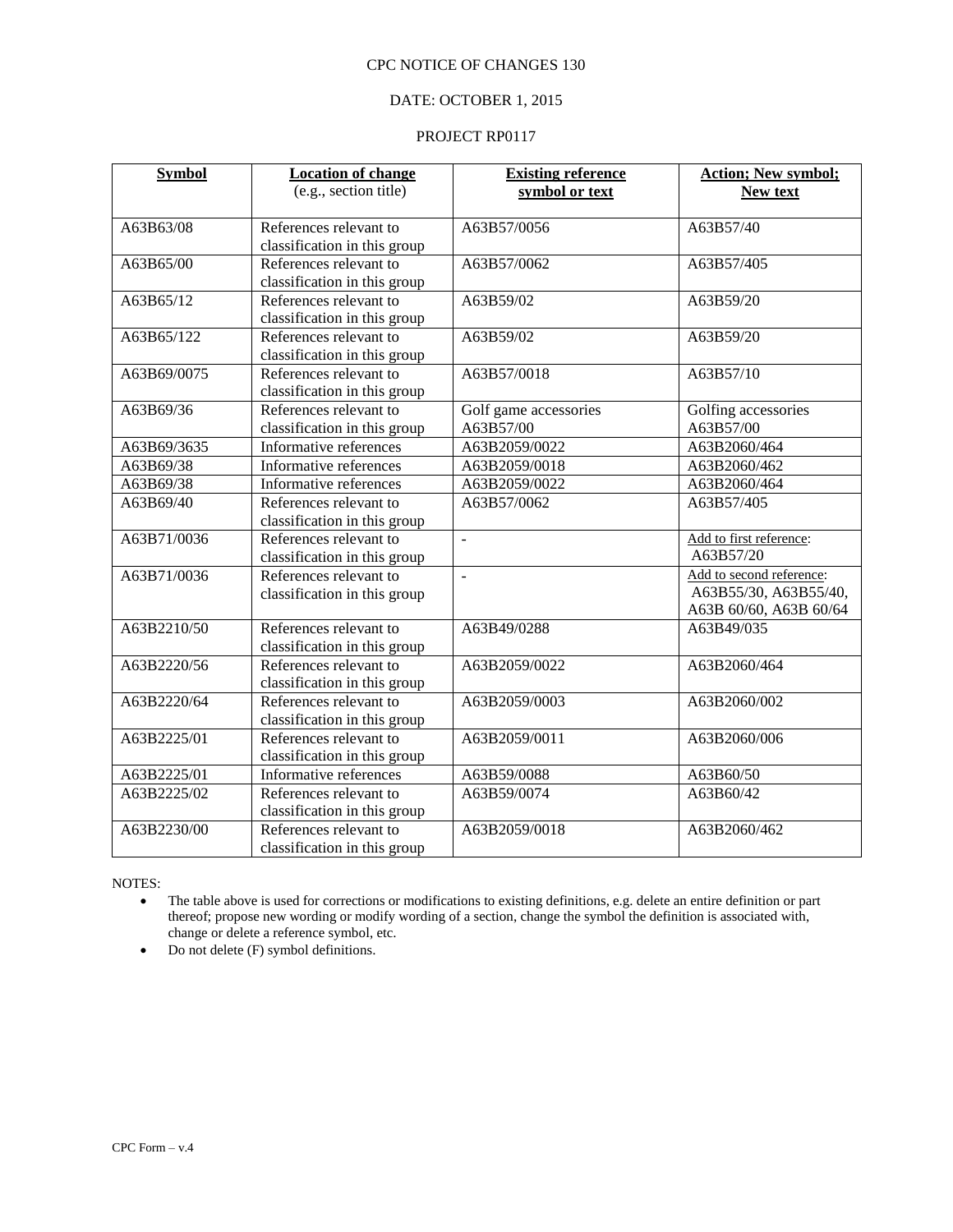# DATE: OCTOBER 1, 2015

## PROJECT RP0117

# 3. REVISION CONCORDANCE LIST (RCL)

| Type*        | <b>From CPC Symbol (existing)</b> | <b>To CPC Symbol(s)</b>                                                   |
|--------------|-----------------------------------|---------------------------------------------------------------------------|
| $\mathbf C$  | A63B15/005                        | A63B15/005                                                                |
|              |                                   | A63B60/04                                                                 |
| $\mathbf C$  | A63B47/00                         | A63B47/00                                                                 |
|              |                                   | A63B57/20                                                                 |
| $\mathsf{C}$ | A63B47/001                        | A63B47/001                                                                |
|              |                                   | A63B57/20                                                                 |
| $\mathbf C$  | A63B49/00                         | A63B49/00                                                                 |
|              |                                   | A63B51/00                                                                 |
|              |                                   | A63B60/00                                                                 |
|              |                                   | A63B60/46                                                                 |
|              |                                   | A63B2102/00                                                               |
|              |                                   | A63B2102/10                                                               |
|              |                                   | A63B2102/12                                                               |
|              |                                   | A63B2102/26                                                               |
|              |                                   | A63B2102/28                                                               |
|              |                                   | A63B2102/30                                                               |
|              |                                   | A63B2102/38                                                               |
| D            | A63B49/002                        | <administrative 022="" a63b49="" to="" transfer=""></administrative>      |
| D            | A63B49/005                        | <administrative 025="" a63b49="" to="" transfer=""></administrative>      |
| D            | A63B49/007                        | <administrative 028="" a63b49="" to="" transfer=""></administrative>      |
| $\mathsf{C}$ | A63B49/02                         | A63B49/02                                                                 |
|              |                                   | A63B49/022                                                                |
|              |                                   | A63B49/025                                                                |
|              |                                   | A63B49/028                                                                |
|              |                                   | A63B49/03                                                                 |
|              |                                   | A63B49/032                                                                |
|              |                                   | A63B49/035                                                                |
|              |                                   | A63B49/038                                                                |
|              |                                   | A63B60/00                                                                 |
|              |                                   | A63B60/46                                                                 |
| D            | A63B2049/0223                     | <administrative 0201="" a63b2049="" to="" transfer=""></administrative>   |
| D            | A63B2049/0229                     | <administrative 0202="" a63b2049="" to="" transfer=""></administrative>   |
| D            | A63B2049/0235                     | <administrative 0203="" a63b2049="" to="" transfer=""></administrative>   |
| D            | A63B2049/0241                     | <administrative 0204="" a63b2049="" to="" transfer=""></administrative>   |
| D            | A63B2049/0247                     | <administrative 0207="" a63b2049="" to="" transfer=""></administrative>   |
| D            | A63B2049/0252                     | <administrative 0212="" a63b2049="" to="" transfer=""></administrative>   |
| D            | A63B2049/0258                     | <administrative 0213="" a63b2049="" to="" transfer=""></administrative>   |
| D            | A63B2049/0264                     | <administrative 0214="" a63b2049="" to="" transfer=""></administrative>   |
| D            | A63B49/027                        | $\le$ Administrative transfer to A63B49/03>                               |
| D            | A63B49/0276                       | $\le$ Administrative transfer to A63B49/032>                              |
| D            | A63B2049/0282                     | <administrative 0325="" a63b2049="" to="" transfer=""></administrative>   |
| D            | A63B49/0288                       | $\le$ Administrative transfer to A63B49/035>                              |
| D            | A63B49/0294                       | <administrative 038="" a63b49="" to="" transfer=""></administrative>      |
| D            | A63B49/04                         | <administrative <math="" to="" transfer="">A63B60/02&gt;</administrative> |
| D            | A63B49/06                         | $\leq$ Administrative transfer to A63B60/52 $>$                           |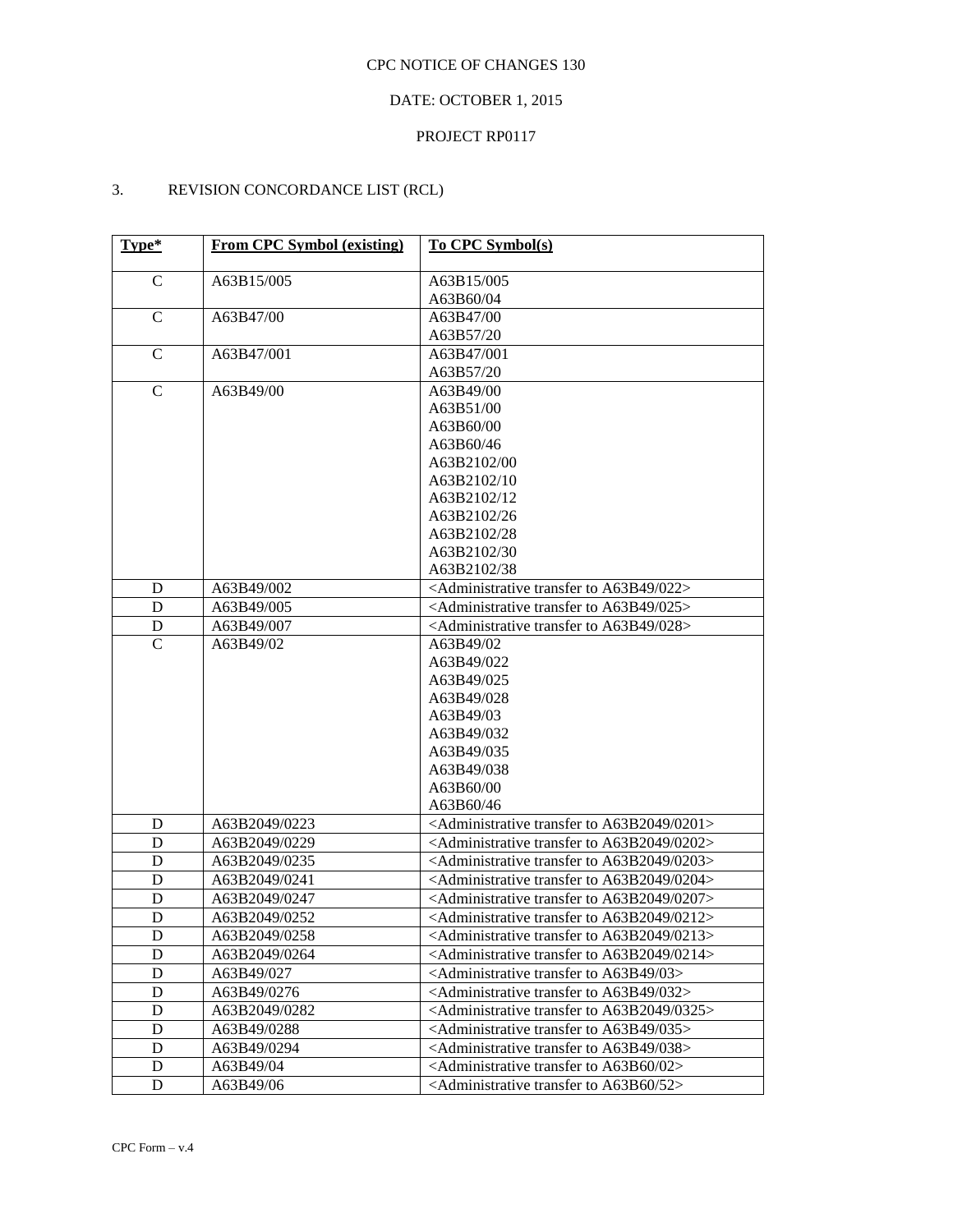# DATE: OCTOBER 1, 2015

| Type*          | <b>From CPC Symbol (existing)</b> | To CPC Symbol(s)                                                                          |
|----------------|-----------------------------------|-------------------------------------------------------------------------------------------|
| $\mathsf{C}$   | A63B49/08                         | A63B49/08                                                                                 |
|                |                                   | A63B60/00                                                                                 |
|                |                                   | A63B60/46                                                                                 |
| $\mathbf C$    | A63B49/10                         | A63B49/10                                                                                 |
|                |                                   | A63B49/11                                                                                 |
|                |                                   | A63B60/00                                                                                 |
|                |                                   | A63B60/46                                                                                 |
| D              | A63B49/106                        | <administrative 11="" a63b49="" to="" transfer=""></administrative>                       |
| $\overline{C}$ | A63B49/12                         | A63B49/12                                                                                 |
|                |                                   | A63B60/00                                                                                 |
|                |                                   | A63B60/46                                                                                 |
| $\mathsf{C}$   | A63B49/14                         | A63B49/14                                                                                 |
|                |                                   | A63B60/00                                                                                 |
|                |                                   | A63B60/46                                                                                 |
| D              | A63B49/16                         | <administrative 44="" a63b60="" to="" transfer=""></administrative>                       |
| D              | A63B49/18                         | <administrative 58="" a63b60="" to="" transfer=""></administrative>                       |
| D              | A63B51/007                        | <administrative 01="" a63b51="" to="" transfer=""></administrative>                       |
| D              | A63B51/008                        | <administrative 015="" a63b51="" to="" transfer=""></administrative>                      |
| D              | A63B51/105                        | <administrative 11="" a63b51="" to="" transfer=""></administrative>                       |
| $\mathcal{C}$  | A63B51/14                         | A63B51/14                                                                                 |
|                |                                   | A63B51/16                                                                                 |
| $\mathcal{C}$  | A63B53/00                         | A63B53/00                                                                                 |
|                |                                   | A63B60/00                                                                                 |
|                |                                   | A63B60/46                                                                                 |
| $\mathbf C$    | A63B53/02                         | A63B53/02                                                                                 |
|                |                                   | A63B60/00                                                                                 |
|                |                                   | A63B60/46                                                                                 |
| $\mathbf C$    | A63B53/04                         | A63B53/04                                                                                 |
|                |                                   | A63B60/00                                                                                 |
|                |                                   | A63B60/46                                                                                 |
| $\mathcal{C}$  | A63B2053/0491                     | A63B2053/0491                                                                             |
|                |                                   | A63B60/02                                                                                 |
| $\mathbf C$    | A63B53/06                         | A63B53/06                                                                                 |
|                |                                   | A63B60/00                                                                                 |
|                |                                   | A63B60/46                                                                                 |
| $\mathsf{C}$   | A63B53/08                         | A63B53/08                                                                                 |
|                |                                   | A63B60/00                                                                                 |
|                |                                   | A63B60/46                                                                                 |
| $\mathbf C$    | A63B53/10                         | A63B53/10                                                                                 |
|                |                                   | A63B60/00                                                                                 |
|                |                                   | A63B60/46                                                                                 |
| $\mathbf C$    | A63B53/12                         | A63B53/12                                                                                 |
|                |                                   | A63B60/00                                                                                 |
|                |                                   | A63B60/46                                                                                 |
| $\mathcal{C}$  | A63B53/14                         | A63B53/14                                                                                 |
|                |                                   | A63B60/00                                                                                 |
|                |                                   | A63B60/46                                                                                 |
| D              | A63B53/145                        | <administrative 24="" a63b60="" to="" transfer=""></administrative>                       |
| D              | A63B53/16                         | <administrative 14="" a63b53="" and<="" both="" td="" to="" transfer=""></administrative> |
|                |                                   | A63B60/22>                                                                                |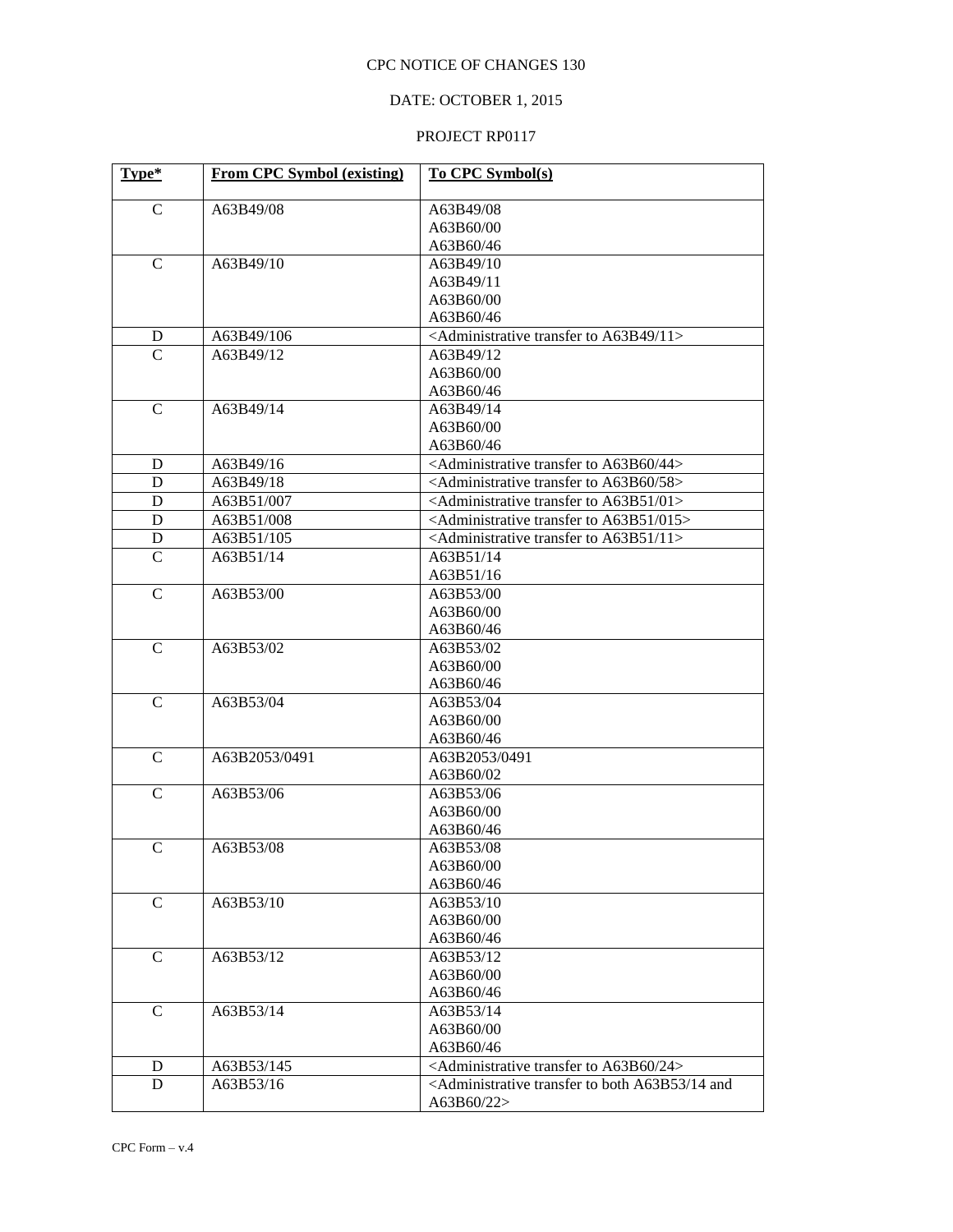# DATE: OCTOBER 1, 2015

| Type*        | <b>From CPC Symbol (existing)</b> | To CPC Symbol(s)         |  |
|--------------|-----------------------------------|--------------------------|--|
| $\mathsf{C}$ | A63B55/00                         | A63B55/00                |  |
|              |                                   | A63B55/30                |  |
|              |                                   | A63B55/40                |  |
|              |                                   | A63B60/60                |  |
|              |                                   | A63B60/64                |  |
| D            | A63B2055/001                      | A63B2055/402             |  |
| D            | A63B2055/002                      | A63B2055/403             |  |
| D            | A63B55/004                        | A63B55/404               |  |
| D            | A63B55/005                        | A63B55/406               |  |
| D            | A63B55/007                        | A63B60/62                |  |
| D            | A63B55/008                        | A63B55/408               |  |
| D            | A63B55/02                         | A63B55/20                |  |
| D            | A63B55/04                         | A63B55/50                |  |
| D            | A63B55/045                        | A63B55/53                |  |
| D            | A63B55/08                         | A63B55/60                |  |
| D            | A63B2055/081                      | A63B2055/601             |  |
| D            | A63B2055/082                      | A63B2055/602             |  |
| D            | A63B2055/083                      | A63B2055/603             |  |
| D            | A63B2055/085                      | A63B2055/604             |  |
| D            | A63B2055/086                      | A63B2055/605             |  |
| D            | A63B55/087                        | A63B55/61                |  |
| D            | A63B2055/088                      | A63B2055/615             |  |
| Q            | A63B55/50                         | A63B55/50                |  |
|              |                                   | A63B55/57                |  |
| Q            | A63B55/53                         | A63B55/53                |  |
|              |                                   | A63B55/57                |  |
| Q            | A63B55/60                         | A63B55/57                |  |
|              |                                   | A63B55/60                |  |
| Q            | A63B55/61                         | A63B55/57                |  |
|              |                                   | A63B55/61                |  |
| $\mathsf{C}$ | A63B57/00                         | A63B57/00                |  |
|              |                                   | A63B57/12                |  |
|              |                                   | A63B57/16                |  |
|              |                                   | A63B57/20                |  |
|              |                                   | A63B57/30                |  |
|              |                                   | A63B57/35                |  |
| $\mathbf D$  | A63B57/0018                       | A63B57/10                |  |
| D            | A63B2057/0025                     | A63B57/15                |  |
| $\mathbf D$  | A63B57/0031                       | A63B57/0032              |  |
|              |                                   | A63B57/203               |  |
| Q            | A63B57/0032                       | A63B57/0032              |  |
|              |                                   | A63B57/203               |  |
| D            | A63B57/0043                       | A63B57/16                |  |
| D            | A63B57/005                        | A63B57/12                |  |
| D            | A63B57/0056                       | A63B57/357               |  |
|              |                                   | A63B57/40                |  |
| D            | A63B57/0062                       | A63B57/405               |  |
| D            | A63B57/0068                       | A63B57/50                |  |
| D            | A63B57/0075                       | A63B57/207<br>A63B57/353 |  |
|              |                                   |                          |  |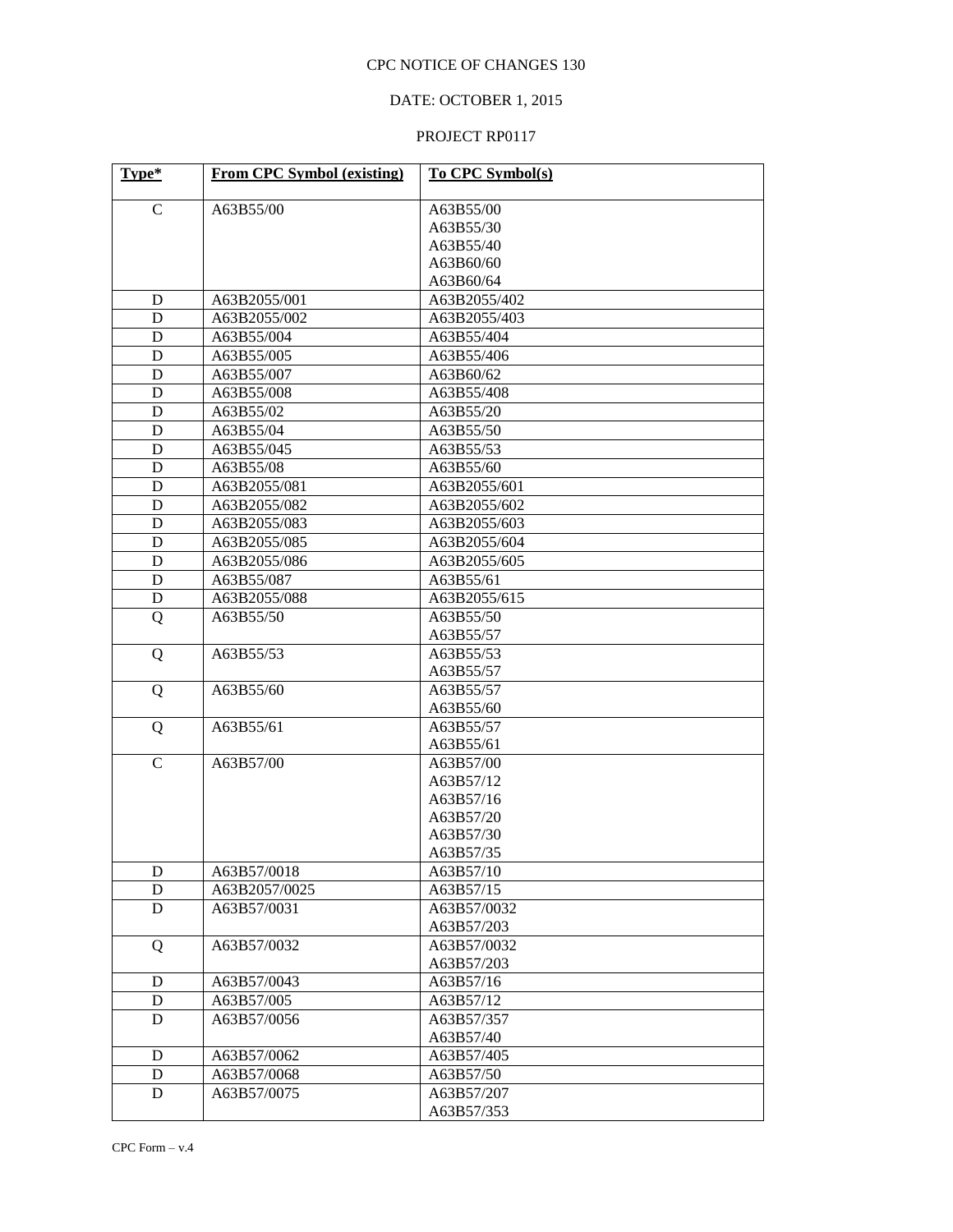# DATE: OCTOBER 1, 2015

| Type*       | <b>From CPC Symbol (existing)</b> | To CPC Symbol(s) |  |
|-------------|-----------------------------------|------------------|--|
| D           | A63B57/0081                       | A63B57/505       |  |
| D           | A63B57/0087                       | A63B57/60        |  |
| D           | A63B2057/0093                     | A63B2057/605     |  |
| Q           | A63B57/10                         | A63B57/10        |  |
|             |                                   | A63B57/12        |  |
|             |                                   | A63B57/13        |  |
|             |                                   | A63B57/16        |  |
|             |                                   | A63B57/18        |  |
|             |                                   | A63B57/19        |  |
| Q           | A63B57/203                        | A63B57/0032      |  |
|             |                                   | A63B57/203       |  |
| Q           | A63B57/207                        | A63B57/207       |  |
|             |                                   | A63B57/353       |  |
| Q           | A63B57/353                        | A63B57/207       |  |
|             |                                   | A63B57/353       |  |
| Q           | A63B57/357                        | A63B57/357       |  |
|             |                                   | A63B57/40        |  |
| Q           | A63B57/40                         | A63B57/357       |  |
|             |                                   | A63B57/40        |  |
| $\mathbf C$ | A63B59/00                         | A63B59/00        |  |
|             |                                   | A63B60/00        |  |
|             |                                   | A63B60/46        |  |
|             |                                   | A63B2102/00      |  |
|             |                                   | A63B2102/10      |  |
|             |                                   | A63B2102/12      |  |
|             |                                   | A63B2102/26      |  |
|             |                                   | A63B2102/28      |  |
|             |                                   | A63B2102/30      |  |
|             |                                   | A63B2102/38      |  |
| D           | A63B2059/0003                     | A63B2060/002     |  |
| D           | A63B2059/0007                     | A63B2060/004     |  |
| D           | A63B2059/0011                     | A63B2060/006     |  |
| D           | A63B59/0014                       | A63B60/06        |  |
|             |                                   | A63B60/08        |  |
|             |                                   | A63B60/10        |  |
| D           | A63B2059/0018                     | A63B2060/462     |  |
| D           | A63B2059/0022                     | A63B2060/464     |  |
| D           | A63B59/0025                       | A63B60/08        |  |
|             |                                   | A63B60/10        |  |
|             |                                   | A63B60/12        |  |
| D           | A63B59/0029                       | A63B60/14        |  |
| D           | A63B59/0033                       | A63B60/16        |  |
| D           | A63B59/0037                       | A63B60/18        |  |
| D           | A63B59/004                        | A63B60/20        |  |
| D           | A63B59/0044                       | A63B60/28        |  |
| D           | A63B59/0048                       | A63B60/30        |  |
| D           | A63B59/0051                       | A63B60/32        |  |
| D           | A63B59/0055                       | A63B60/34        |  |
| D           | A63B59/0059                       | A63B60/26        |  |
| D           | A63B59/0062                       | A63B60/36        |  |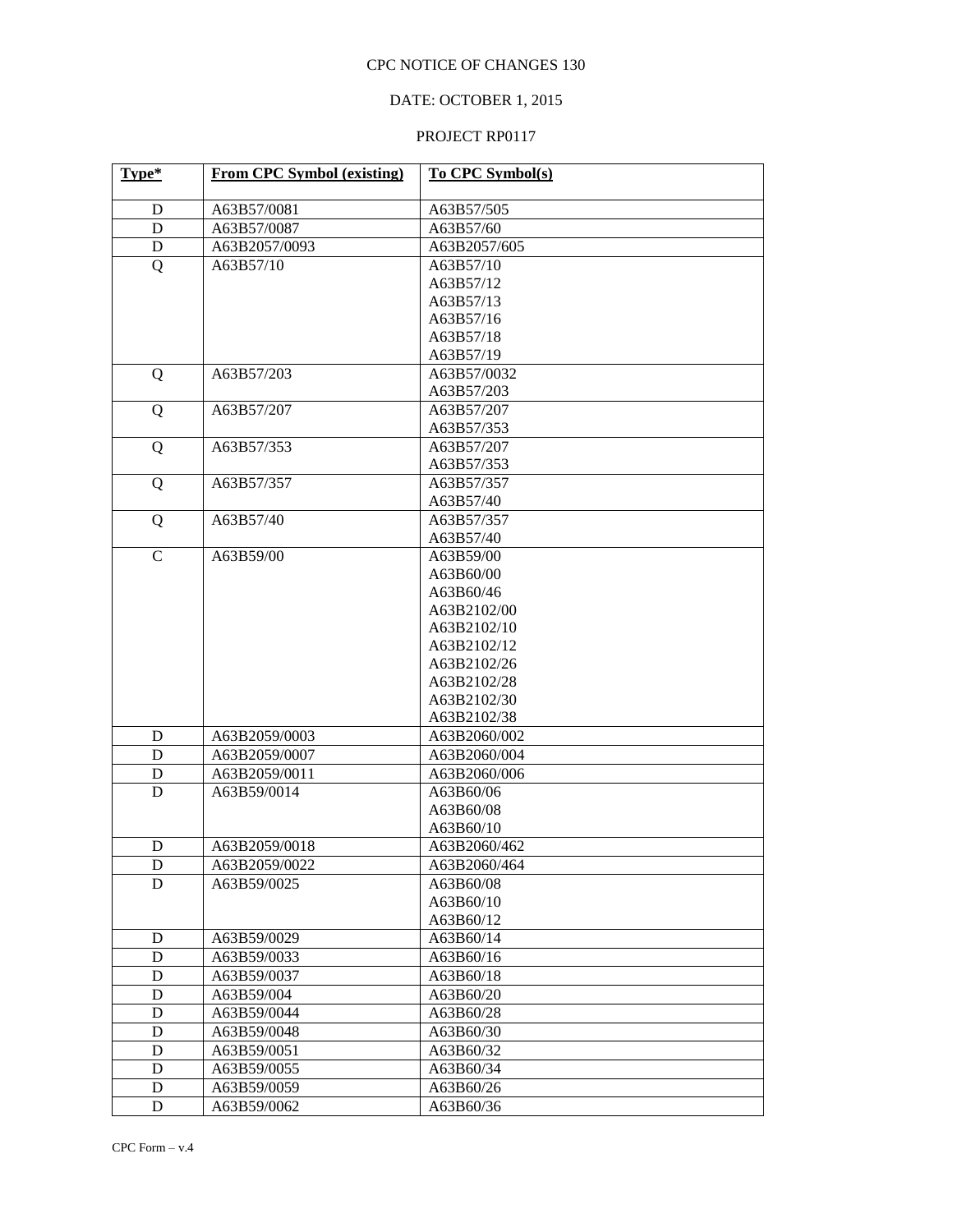# DATE: OCTOBER 1, 2015

| Type* | From CPC Symbol (existing) | To CPC Symbol(s) |  |
|-------|----------------------------|------------------|--|
| D     | A63B59/0066                | A63B60/38        |  |
| D     | A63B59/007                 | A63B60/40        |  |
| D     | A63B59/0074                | A63B60/42        |  |
| D     | A63B59/0077                | A63B60/48        |  |
| D     | A63B2059/0081              | A63B2060/0081    |  |
| D     | A63B2059/0085              | A63B2060/0085    |  |
| D     | A63B59/0088                | A63B60/50        |  |
| D     | A63B59/0092                | A63B60/54        |  |
| D     | A63B59/0096                | A63B60/04        |  |
| D     | A63B59/02                  | A63B59/20        |  |
| D     | A63B59/025                 | A63B59/30        |  |
| D     | A63B59/04                  | A63B59/40        |  |
|       |                            | A63B2102/16      |  |
| D     | A63B59/06                  | A63B59/50        |  |
|       |                            | A63B2102/18      |  |
| D     | A63B2059/065               | A63B2059/581     |  |
| D     | A63B59/08                  | A63B59/55        |  |
|       |                            | A63B2102/20      |  |
| D     | A63B59/10                  | A63B59/60        |  |
|       |                            | A63B2102/36      |  |
| D     | A63B59/12                  | A63B59/70        |  |
|       |                            | A63B2102/22      |  |
| D     | A63B59/14                  | A63B59/70        |  |
|       |                            | A63B2102/24      |  |
| D     | A63B59/16<br>A63B59/60     |                  |  |
|       | A63B2102/34                |                  |  |
| D     | A63B59/18                  | A63B59/80        |  |
| D     | A63B59/185                 | A63B59/48        |  |
|       |                            | A63B2102/08      |  |
| Q     | A63B59/20                  | A63B59/20        |  |
|       |                            | A63B60/00        |  |
|       |                            | A63B60/46        |  |
| Q     | A63B59/40                  | A63B59/40        |  |
|       |                            | A63B59/42        |  |
|       |                            | A63B59/45        |  |
|       |                            | A63B60/00        |  |
|       |                            | A63B60/46        |  |
|       |                            | A63B2102/16      |  |
| Q     | A63B59/50                  | A63B59/50        |  |
|       |                            | A63B59/51        |  |
|       |                            | A63B59/52        |  |
|       |                            | A63B59/54        |  |
|       |                            | A63B59/55        |  |
|       |                            | A63B59/56        |  |
|       |                            | A63B59/58        |  |
|       |                            | A63B2059/581     |  |
|       |                            | A63B59/59        |  |
|       |                            | A63B59/60        |  |
|       |                            | A63B59/70        |  |
|       |                            | A63B59/80        |  |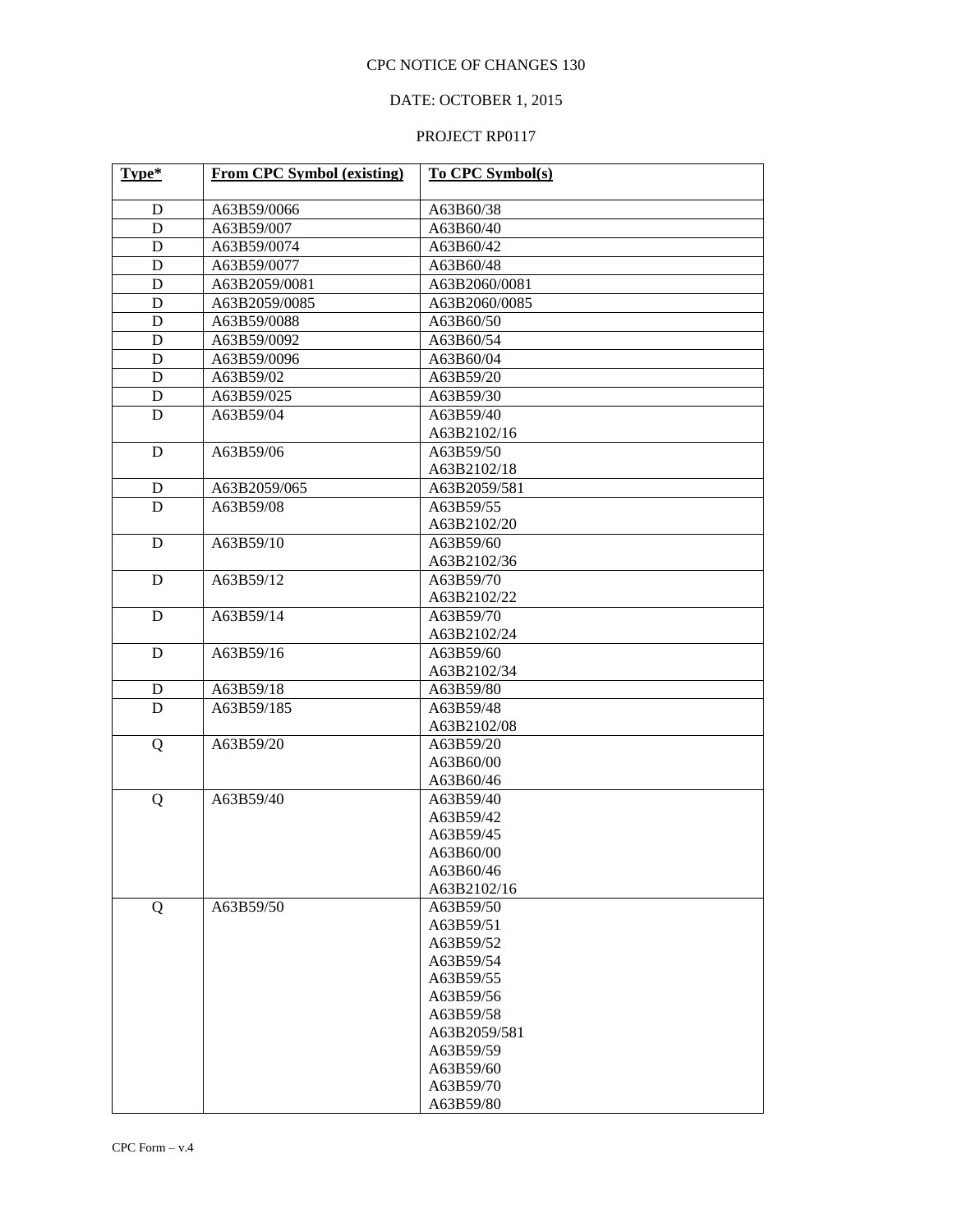# DATE: OCTOBER 1, 2015

| Type*        | <b>From CPC Symbol (existing)</b> | To CPC Symbol(s) |
|--------------|-----------------------------------|------------------|
|              |                                   | A63B60/00        |
|              |                                   | A63B60/46        |
|              |                                   | A63B2102/18      |
|              |                                   | A63B2102/182     |
|              |                                   | A63B2102/184     |
| Q            | A63B59/60                         | A63B59/60        |
|              |                                   | A63B60/00        |
|              |                                   | A63B60/46        |
|              |                                   | A63B2102/34      |
|              |                                   | A63B2102/36      |
| Q            | A63B59/70                         | A63B59/70        |
|              |                                   | A63B60/00        |
|              |                                   | A63B60/46        |
|              |                                   | A63B2102/22      |
|              |                                   | A63B2102/24      |
| Q            | A63B59/80                         | A63B59/80        |
|              |                                   | A63B60/00        |
|              |                                   | A63B60/46        |
| Q            | A63B60/06                         | A63B60/06        |
|              |                                   | A63B60/08        |
|              |                                   | A63B60/10        |
| Q            | A63B60/12                         | A63B60/08        |
|              |                                   | A63B60/10        |
|              |                                   | A63B60/12        |
| Q            | A63B60/42                         | A63B60/02        |
|              |                                   | A63B60/42        |
| $\mathbf C$  | A63B71/0036                       | A63B60/56        |
|              |                                   | A63B71/0036      |
| $\mathbf C$  | A63B71/0045                       | A63B60/60        |
|              |                                   | A63B71/0045      |
| Q            | A63B2102/18                       | A63B59/50        |
|              |                                   | A63B59/51        |
|              |                                   | A63B59/52        |
|              |                                   | A63B59/54        |
|              |                                   | A63B59/55        |
|              |                                   | A63B59/56        |
|              |                                   | A63B59/58        |
|              |                                   | A63B2059/581     |
|              |                                   | A63B59/59        |
|              |                                   | A63B59/60        |
|              |                                   | A63B59/70        |
|              |                                   | A63B59/80        |
|              |                                   | A63B60/00        |
|              |                                   | A63B60/46        |
|              |                                   | A63B2102/18      |
|              |                                   | A63B2102/182     |
|              |                                   | A63B2102/184     |
| $\mathsf{C}$ | A63B2243/00                       | A63B2102/00      |
|              |                                   | A63B2243/00      |
| D            | A63B2243/0004                     | A63B2102/18      |
| $\mathbf D$  | A63B2243/0008                     | A63B2102/182     |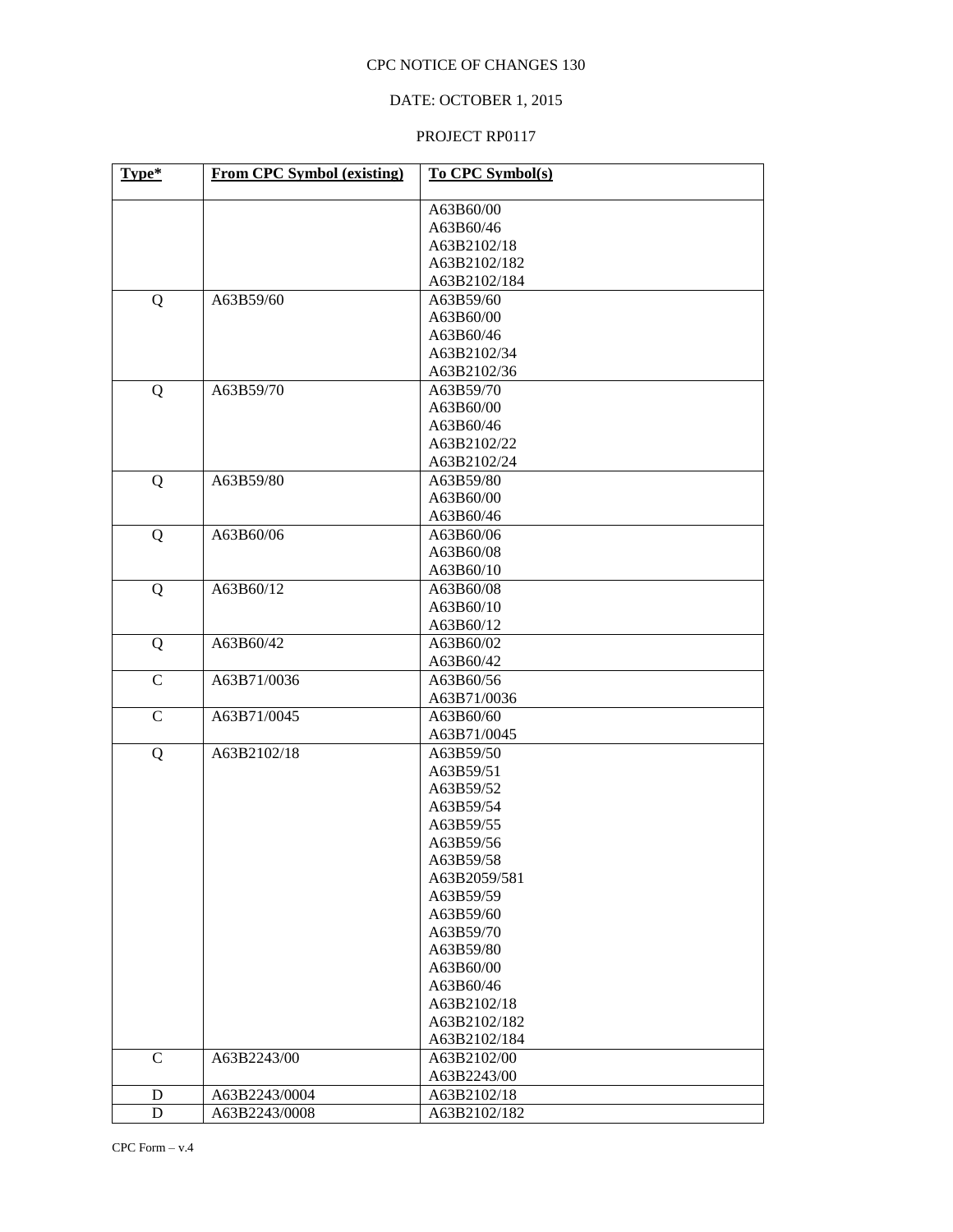#### DATE: OCTOBER 1, 2015

#### PROJECT RP0117

| Type* | <b>From CPC Symbol (existing)</b> | To CPC Symbol(s) |
|-------|-----------------------------------|------------------|
|       |                                   |                  |
| D     | A63B2243/0012                     | A63B2102/184     |
| D     | A63B2243/0016                     | A63B2102/20      |
| D     | A63B2243/0029                     | A63B2102/32      |
| D     | A63B2243/0041                     | A63B2102/22      |
| D     | A63B2243/0045                     | A63B2102/24      |
| D     | A63B2243/005                      | A63B2102/14      |
| D     | A63B2243/0075                     | A63B2102/06      |
| D     | A63B2243/0079                     | A63B2102/065     |
| D     | A63B2243/0083                     | A63B2102/02      |
| D     | A63B2243/0087                     | A63B2102/04      |
| D     | A63B2243/0091                     | A63B2102/16      |

 $^*C$  = entries with modified file scope where reclassification of documents from the entries is involved; O = new entries which are firstly populated with documents via administrative transfers from deleted (D) entries. Afterwards, the transferred documents into the Q entry will either stay or be moved to more appropriate entries, as determined by intellectual reclassification;  $D =$ deleted entries.

#### NOTES:

- $\bullet$  Only C, D, and Q type entries are included in the table above.
- When multiple symbols are included in the "To" column, avoid using ranges of symbols in order to be as precise as possible.
- For administrative transfer of documents, the following text should be used: "<administrative transfer to  $XX$ " or "<administrative transfer to XX and YY simultaneously>" when administrative transfer of the same documents is to more than one place.
- Administrative transfer to main trunk groups is assumed to be "invention information", unless otherwise indicated, and to 2000 series groups is assumed to be "additional information".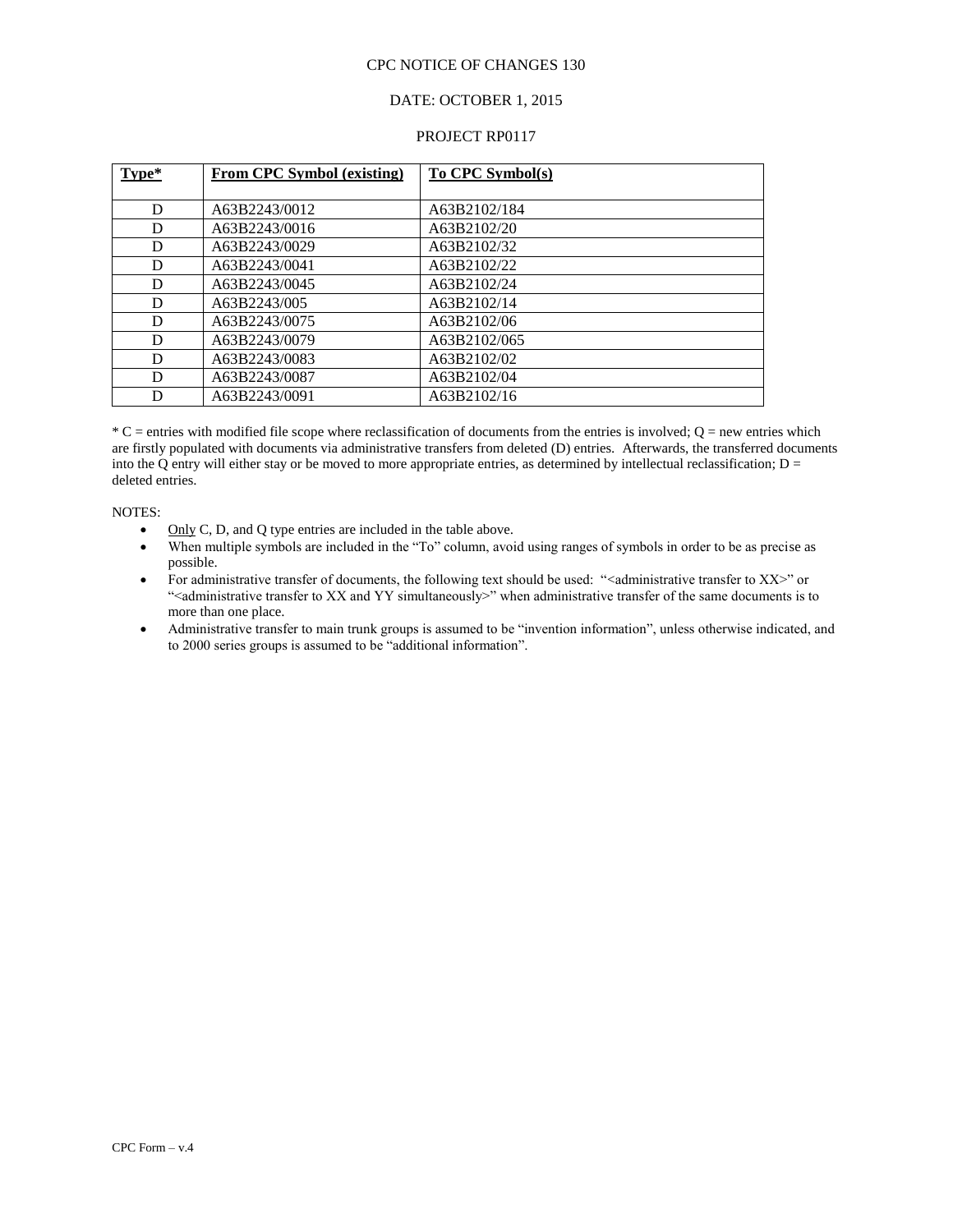# DATE: OCTOBER 1, 2015

# PROJECT RP0117

# 4. CHANGES TO THE CPC-TO-IPC CONCORDANCE LIST (CICL)

| CPC           | $_{\rm IPC}$ | Action*        |
|---------------|--------------|----------------|
| A63B49/002    |              | delete CPC     |
| A63B49/005    |              | delete CPC     |
| A63B49/007    |              | delete CPC     |
| A63B2049/0201 | A63B49/02    | new CPC/IPC    |
| A63B2049/0202 | A63B49/02    | new CPC/IPC    |
| A63B2049/0203 | A63B49/02    | new CPC/IPC    |
| A63B2049/0204 | A63B49/02    | new CPC/IPC    |
| A63B2049/0207 | A63B49/02    | new CPC/IPC    |
| A63B2049/0212 | A63B49/02    | new CPC/IPC    |
| A63B2049/0213 | A63B49/02    | new CPC/IPC    |
| A63B2049/0214 | A63B49/02    | new CPC/IPC    |
| A63B49/022    | A63B49/022   | new CPC/IPC    |
| A63B2049/0223 |              | delete CPC/IPC |
| A63B2049/0229 |              | delete CPC/IPC |
| A63B2049/0235 |              | delete CPC/IPC |
| A63B2049/0241 |              | delete CPC/IPC |
| A63B2049/0247 |              | delete CPC/IPC |
| A63B49/025    | A63B49/025   | new CPC/IPC    |
| A63B2049/0252 |              | delete CPC/IPC |
| A63B2049/0258 |              | delete CPC/IPC |
| A63B2049/0264 |              | delete CPC/IPC |
| A63B49/027    |              | delete CPC/IPC |
| A63B49/0276   |              | delete CPC/IPC |
| A63B49/028    | A63B49/028   | new CPC/IPC    |
| A63B2049/0282 |              | delete CPC/IPC |
| A63B49/0288   |              | delete CPC/IPC |
| A63B49/0294   |              | delete CPC/IPC |
| A63B49/03     | A63B49/03    | new CPC/IPC    |
| A63B49/032    | A63B49/032   | new CPC/IPC    |
| A63B2049/0325 | A63B49/03    | new CPC/IPC    |
| A63B49/035    | A63B49/035   | new CPC/IPC    |
| A63B49/038    | A63B49/038   | new CPC/IPC    |
| A63B49/04     |              | delete CPC/IPC |
| A63B49/06     |              | delete CPC/IPC |
| A63B49/106    |              | delete CPC/IPC |
| A63B49/11     | A63B49/11    | new CPC/IPC    |
| A63B49/16     |              | delete CPC/IPC |
| A63B49/18     |              | delete CPC/IPC |
| A63B51/005    | A63B51/005   | new IPC        |
| A63B51/007    |              | delete CPC/IPC |
| A63B51/008    |              | delete CPC/IPC |
| A63B51/01     | A63B51/01    | new CPC/IPC    |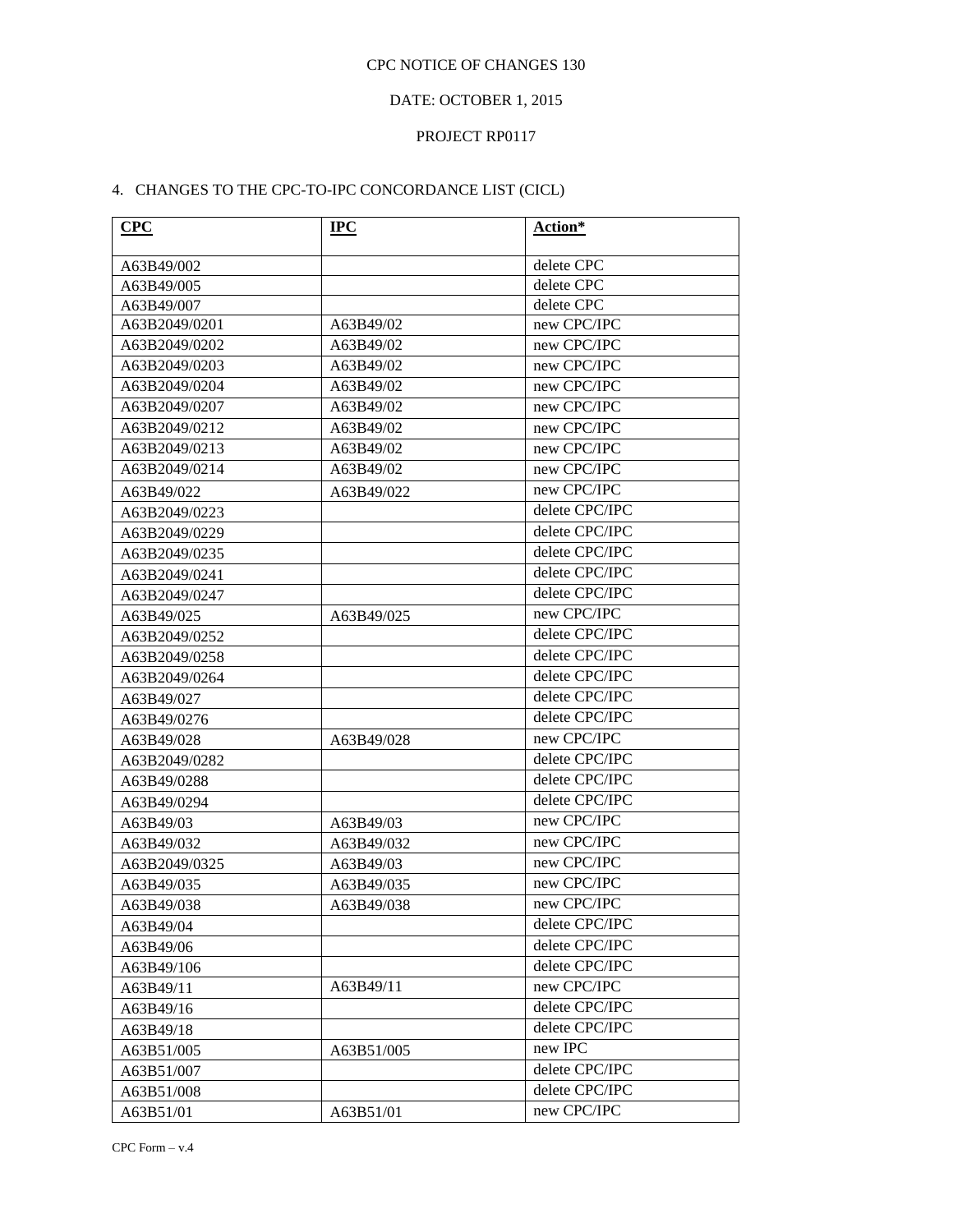# DATE: OCTOBER 1, 2015

| CPC           | $IPC$      | Action*        |  |
|---------------|------------|----------------|--|
| A63B51/015    | A63B51/015 | new CPC/IPC    |  |
| A63B51/105    |            | delete CPC     |  |
| A63B51/11     | A63B51/11  | new CPC/IPC    |  |
| A63B51/16     | A63B51/16  | new CPC/IPC    |  |
| A63B53/145    |            | delete CPC/IPC |  |
| A63B53/16     |            | delete CPC/IPC |  |
| A63B2055/001  |            | delete CPC/IPC |  |
| A63B2055/002  |            | delete CPC/IPC |  |
| A63B55/004    |            | delete CPC/IPC |  |
| A63B55/005    |            | delete CPC/IPC |  |
| A63B55/007    |            | delete CPC/IPC |  |
| A63B55/008    |            | delete CPC/IPC |  |
| A63B55/02     |            | delete CPC/IPC |  |
| A63B55/04     |            | delete CPC/IPC |  |
| A63B55/045    |            | delete CPC/IPC |  |
| A63B55/08     |            | delete CPC/IPC |  |
| A63B2055/081  |            | delete CPC/IPC |  |
| A63B2055/082  |            | delete CPC/IPC |  |
| A63B2055/083  |            | delete CPC/IPC |  |
| A63B2055/085  |            | delete CPC/IPC |  |
| A63B2055/086  |            | delete CPC/IPC |  |
| A63B55/087    |            | delete CPC/IPC |  |
| A63B2055/088  |            | delete CPC/IPC |  |
| A63B55/20     | A63B55/20  | new CPC/IPC    |  |
| A63B55/30     | A63B55/30  | new CPC/IPC    |  |
| A63B55/40     | A63B55/40  | new CPC/IPC    |  |
| A63B2055/402  | A63B55/00  | new CPC/IPC    |  |
| A63B2055/403  | A63B55/00  | new CPC/IPC    |  |
| A63B55/404    | A63B55/00  | new CPC/IPC    |  |
| A63B55/406    | A63B55/00  | new CPC/IPC    |  |
| A63B55/408    | A63B55/00  | new CPC/IPC    |  |
| A63B55/50     | A63B55/50  | new CPC/IPC    |  |
| A63B55/53     | A63B55/53  | new CPC/IPC    |  |
| A63B55/57     | A63B55/57  | new CPC/IPC    |  |
| A63B55/60     | A63B55/60  | new CPC/IPC    |  |
| A63B2055/601  | A63B55/60  | new CPC/IPC    |  |
| A63B2055/602  | A63B55/60  | new CPC/IPC    |  |
| A63B2055/603  | A63B55/60  | new CPC/IPC    |  |
| A63B2055/604  | A63B55/60  | new CPC/IPC    |  |
| A63B2055/605  | A63B55/60  | new CPC/IPC    |  |
| A63B55/61     | A63B55/60  | new CPC/IPC    |  |
| A63B2055/615  | A63B55/60  | new CPC/IPC    |  |
| A63B57/0018   |            | delete CPC/IPC |  |
| A63B2057/0025 |            | delete CPC/IPC |  |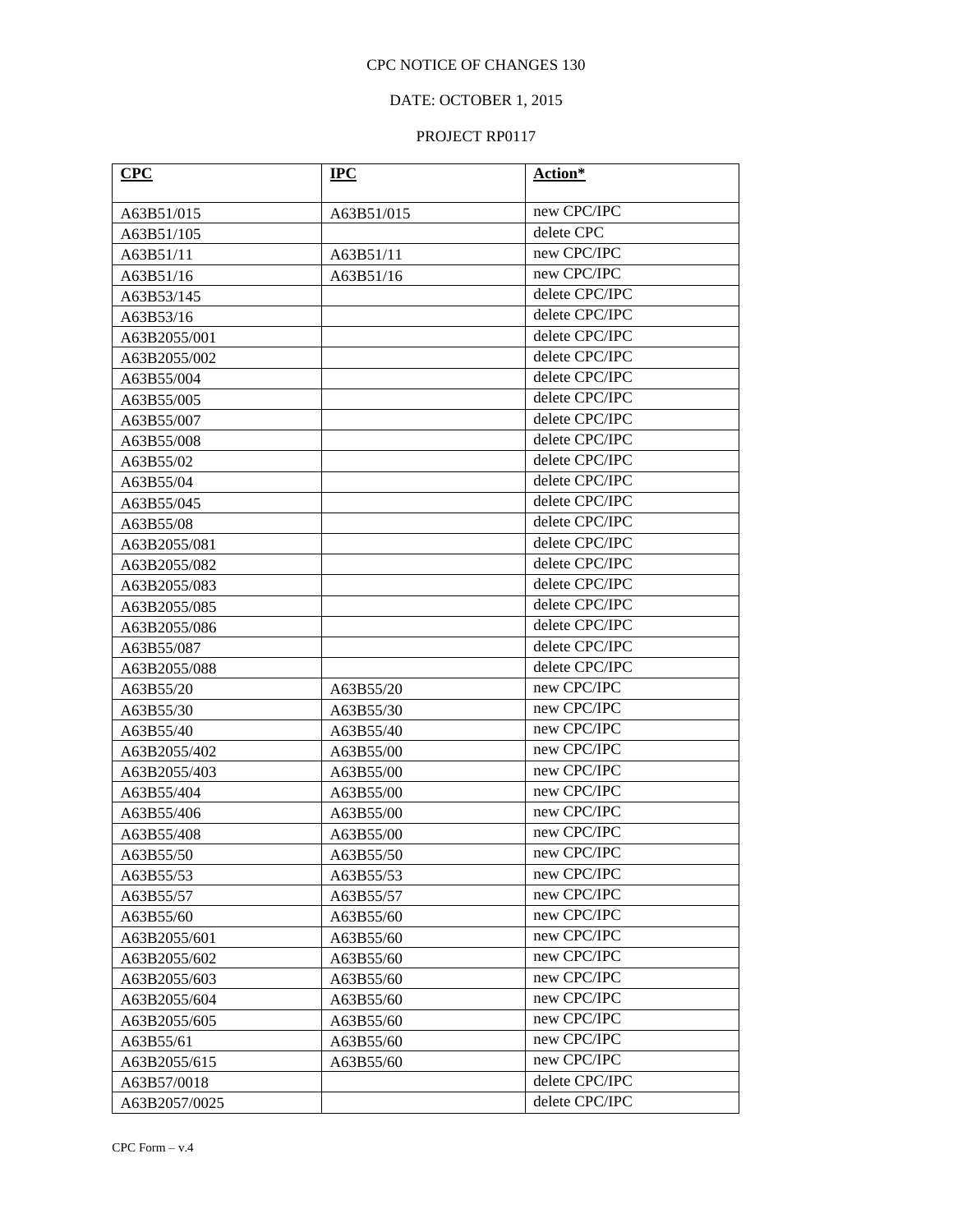# DATE: OCTOBER 1, 2015

| CPC           | $IPC$     | Action*        |
|---------------|-----------|----------------|
| A63B57/0031   |           | delete CPC/IPC |
| A63B57/0032   | A63B57/00 | new CPC/IPC    |
| A63B57/0037   | A63B57/00 | new CPC/IPC    |
| A63B57/0043   |           | delete CPC/IPC |
| A63B57/005    |           | delete CPC/IPC |
| A63B57/0056   |           | delete CPC/IPC |
| A63B57/0062   |           | delete CPC/IPC |
| A63B57/0068   |           | delete CPC/IPC |
| A63B57/0075   |           | delete CPC/IPC |
| A63B57/0081   |           | delete CPC/IPC |
| A63B57/0087   |           | delete CPC/IPC |
| A63B2057/0093 |           | delete CPC/IPC |
| A63B57/10     | A63B57/10 | new CPC/IPC    |
| A63B57/12     | A63B57/12 | new CPC/IPC    |
| A63B57/13     | A63B57/13 | new CPC/IPC    |
| A63B57/15     | A63B57/15 | new CPC/IPC    |
| A63B57/16     | A63B57/16 | new CPC/IPC    |
| A63B57/18     | A63B57/18 | new CPC/IPC    |
| A63B57/19     | A63B57/19 | new CPC/IPC    |
| A63B57/20     | A63B57/20 | new CPC/IPC    |
| A63B57/203    | A63B57/20 | new CPC/IPC    |
| A63B57/207    | A63B57/20 | new CPC/IPC    |
| A63B57/30     | A63B57/30 | new CPC/IPC    |
| A63B57/35     | A63B57/35 | new CPC/IPC    |
| A63B57/353    | A63B57/30 | new CPC/IPC    |
| A63B57/357    | A63B57/30 | new CPC/IPC    |
| A63B57/40     | A63B57/40 | new CPC/IPC    |
| A63B57/405    | A63B57/40 | new CPC/IPC    |
| A63B57/50     | A63B57/50 | new CPC/IPC    |
| A63B57/505    | A63B57/00 | new CPC/IPC    |
| A63B57/60     | A63B57/60 | new CPC/IPC    |
| A63B2057/605  | A63B57/60 | new CPC/IPC    |
| A63B2059/0003 |           | delete CPC/IPC |
| A63B2059/0007 |           | delete CPC/IPC |
| A63B2059/0011 |           | delete CPC/IPC |
| A63B59/0014   |           | delete CPC/IPC |
| A63B2059/0018 |           | delete CPC/IPC |
| A63B2059/0022 |           | delete CPC/IPC |
| A63B59/0025   |           | delete CPC/IPC |
| A63B59/0029   |           | delete CPC/IPC |
| A63B59/0033   |           | delete CPC/IPC |
| A63B59/0037   |           | delete CPC/IPC |
| A63B59/004    |           | delete CPC/IPC |
| A63B59/0044   |           | delete CPC/IPC |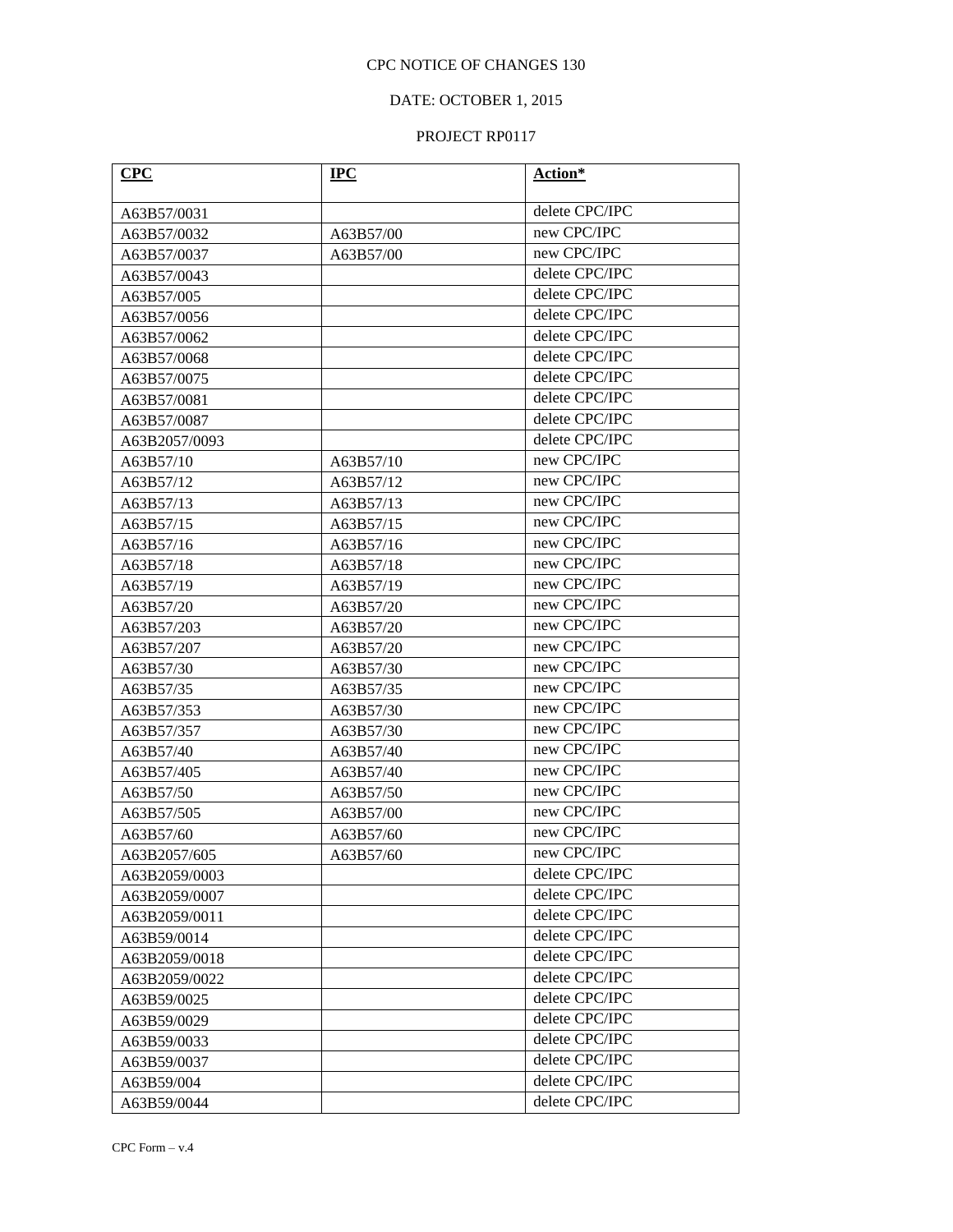# DATE: OCTOBER 1, 2015

| <b>CPC</b>    | $_{\rm IPC}$ | Action*        |
|---------------|--------------|----------------|
|               |              |                |
| A63B59/0048   |              | delete CPC/IPC |
| A63B59/0051   |              | delete CPC/IPC |
| A63B59/0055   |              | delete CPC/IPC |
| A63B59/0059   |              | delete CPC/IPC |
| A63B59/0062   |              | delete CPC/IPC |
| A63B59/0066   |              | delete CPC/IPC |
| A63B59/007    |              | delete CPC/IPC |
| A63B59/0074   |              | delete CPC/IPC |
| A63B59/0077   |              | delete CPC/IPC |
| A63B2059/0081 |              | delete CPC/IPC |
| A63B2059/0085 |              | delete CPC/IPC |
| A63B59/0088   |              | delete CPC/IPC |
| A63B59/0092   |              | delete CPC/IPC |
| A63B59/0096   |              | delete CPC/IPC |
| A63B59/02     |              | delete CPC/IPC |
| A63B59/025    |              | delete CPC/IPC |
| A63B59/04     |              | delete CPC/IPC |
| A63B59/06     |              | delete CPC/IPC |
| A63B2059/065  |              | delete CPC/IPC |
| A63B59/08     |              | delete CPC/IPC |
| A63B59/10     |              | delete CPC/IPC |
| A63B59/12     |              | delete CPC/IPC |
| A63B59/14     |              | delete CPC/IPC |
| A63B59/16     |              | delete CPC/IPC |
| A63B59/18     |              | delete CPC/IPC |
| A63B59/185    |              | delete CPC/IPC |
| A63B59/20     | A63B59/20    | new CPC/IPC    |
| A63B59/30     | A63B59/30    | new CPC/IPC    |
| A63B59/40     | A63B59/40    | new CPC/IPC    |
| A63B59/42     | A63B59/42    | new CPC/IPC    |
| A63B59/45     | A63B59/45    | new CPC/IPC    |
| A63B59/48     | A63B59/48    | new CPC/IPC    |
| A63B59/50     | A63B59/50    | new CPC/IPC    |
| A63B59/51     | A63B59/51    | new CPC/IPC    |
| A63B59/52     | A63B59/52    | new CPC/IPC    |
| A63B59/54     | A63B59/54    | new CPC/IPC    |
| A63B59/55     | A63B59/55    | new CPC/IPC    |
| A63B59/56     | A63B59/56    | new CPC/IPC    |
| A63B59/58     | A63B59/58    | new CPC/IPC    |
| A63B2059/581  | A63B59/58    | new CPC/IPC    |
| A63B59/59     | A63B59/59    | new CPC/IPC    |
| A63B59/60     | A63B59/60    | new CPC/IPC    |
| A63B59/70     | A63B59/70    | new CPC/IPC    |
| A63B59/80     | A63B59/80    | new CPC/IPC    |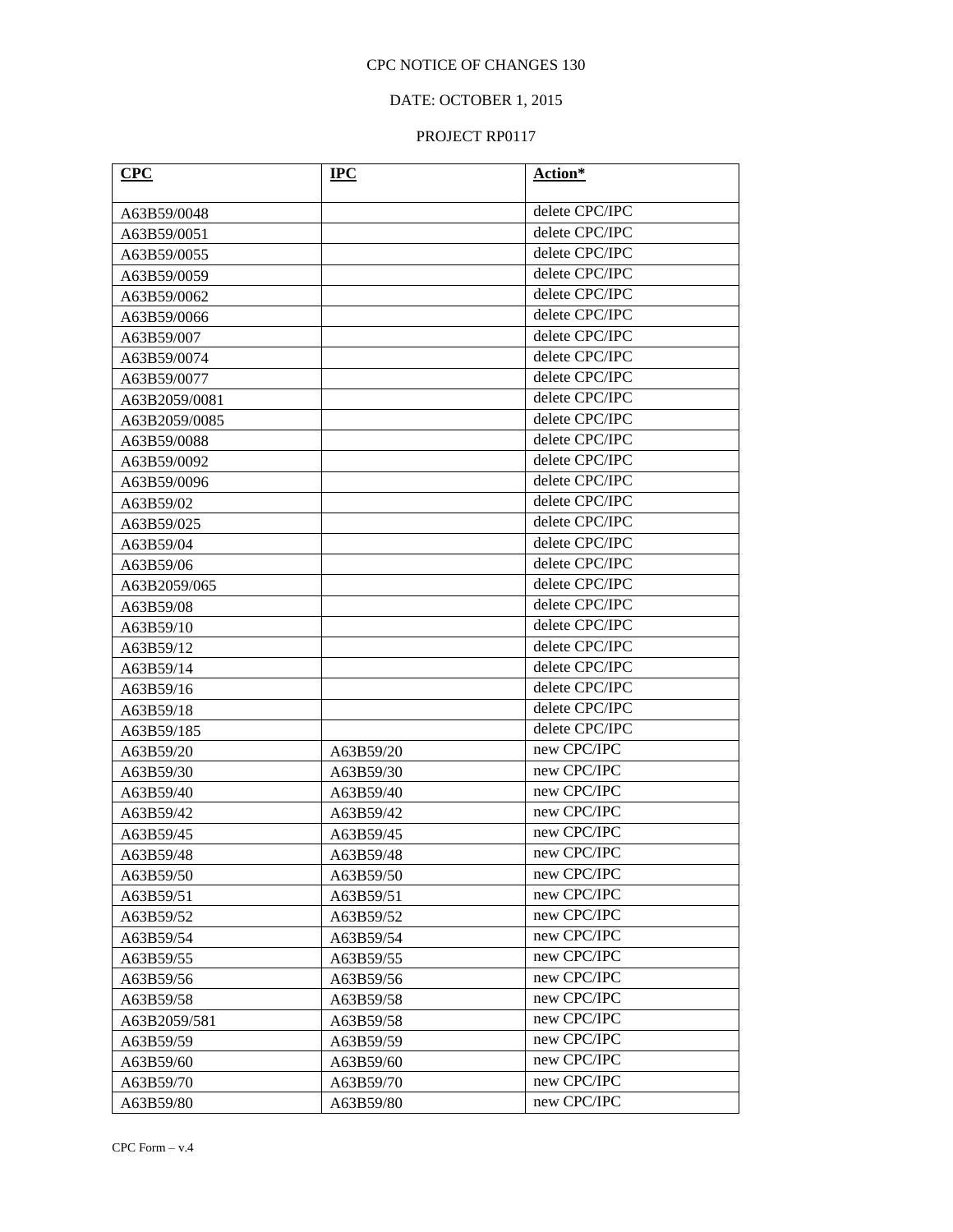# DATE: OCTOBER 1, 2015

| CPC           | $IPC$                    | Action*     |  |
|---------------|--------------------------|-------------|--|
| A63B60/00     | A63B60/00                | new CPC/IPC |  |
| A63B2060/002  | A63B60/00                | new CPC/IPC |  |
| A63B2060/004  | A63B60/00                | new CPC/IPC |  |
| A63B2060/006  | A63B60/00                | new CPC/IPC |  |
| A63B2060/0081 | A63B60/00                | new CPC/IPC |  |
| A63B2060/0085 | A63B60/00                | new CPC/IPC |  |
| A63B60/02     | A63B60/02                | new CPC/IPC |  |
| A63B60/04     | A63B60/04                | new CPC/IPC |  |
| A63B60/06     | A63B60/06                | new CPC/IPC |  |
| A63B60/08     | A63B60/08                | new CPC/IPC |  |
| A63B60/10     | A63B60/10                | new CPC/IPC |  |
| A63B60/12     | A63B60/12                | new CPC/IPC |  |
| A63B60/14     | A63B60/14                | new CPC/IPC |  |
| A63B60/16     | A63B60/16                | new CPC/IPC |  |
| A63B60/18     | A63B60/18                | new CPC/IPC |  |
| A63B60/20     | A63B60/20                | new CPC/IPC |  |
| A63B60/22     | A63B60/22                | new CPC/IPC |  |
| A63B60/24     | A63B60/24                | new CPC/IPC |  |
| A63B60/26     | A63B60/26                | new CPC/IPC |  |
| A63B60/28     | A63B60/28                | new CPC/IPC |  |
| A63B60/30     | A63B60/30                | new CPC/IPC |  |
| A63B60/32     | A63B60/32                | new CPC/IPC |  |
| A63B60/34     | A63B60/34                | new CPC/IPC |  |
| A63B60/36     | A63B60/36                | new CPC/IPC |  |
| A63B60/38     | A63B60/38                | new CPC/IPC |  |
| A63B60/40     | A63B60/40                | new CPC/IPC |  |
| A63B60/42     | A63B60/42                | new CPC/IPC |  |
| A63B60/44     | A63B60/44                | new CPC/IPC |  |
| A63B60/46     | A63B60/46                | new CPC/IPC |  |
| A63B2060/462  | A63B60/46                | new CPC/IPC |  |
| A63B2060/464  | A63B60/46                | new CPC/IPC |  |
| A63B60/48     | A63B60/48                | new CPC/IPC |  |
| A63B60/50     | A63B60/50                | new CPC/IPC |  |
| A63B60/52     | A63B60/52                | new CPC/IPC |  |
| A63B60/54     | A63B60/54                | new CPC/IPC |  |
| A63B60/56     | A63B60/56                | new CPC/IPC |  |
| A63B60/58     | A63B60/58                | new CPC/IPC |  |
| A63B60/60     | A63B60/60                | new CPC/IPC |  |
| A63B60/62     | A63B60/62                | new CPC/IPC |  |
| A63B60/64     | new CPC/IPC<br>A63B60/64 |             |  |
| A63B2102/00   | A63B102/00               | new CPC/IPC |  |
| A63B2102/02   | A63B102/02               | new CPC/IPC |  |
| A63B2102/04   | A63B102/04               | new CPC/IPC |  |
| A63B2102/06   | A63B102/06               | new CPC/IPC |  |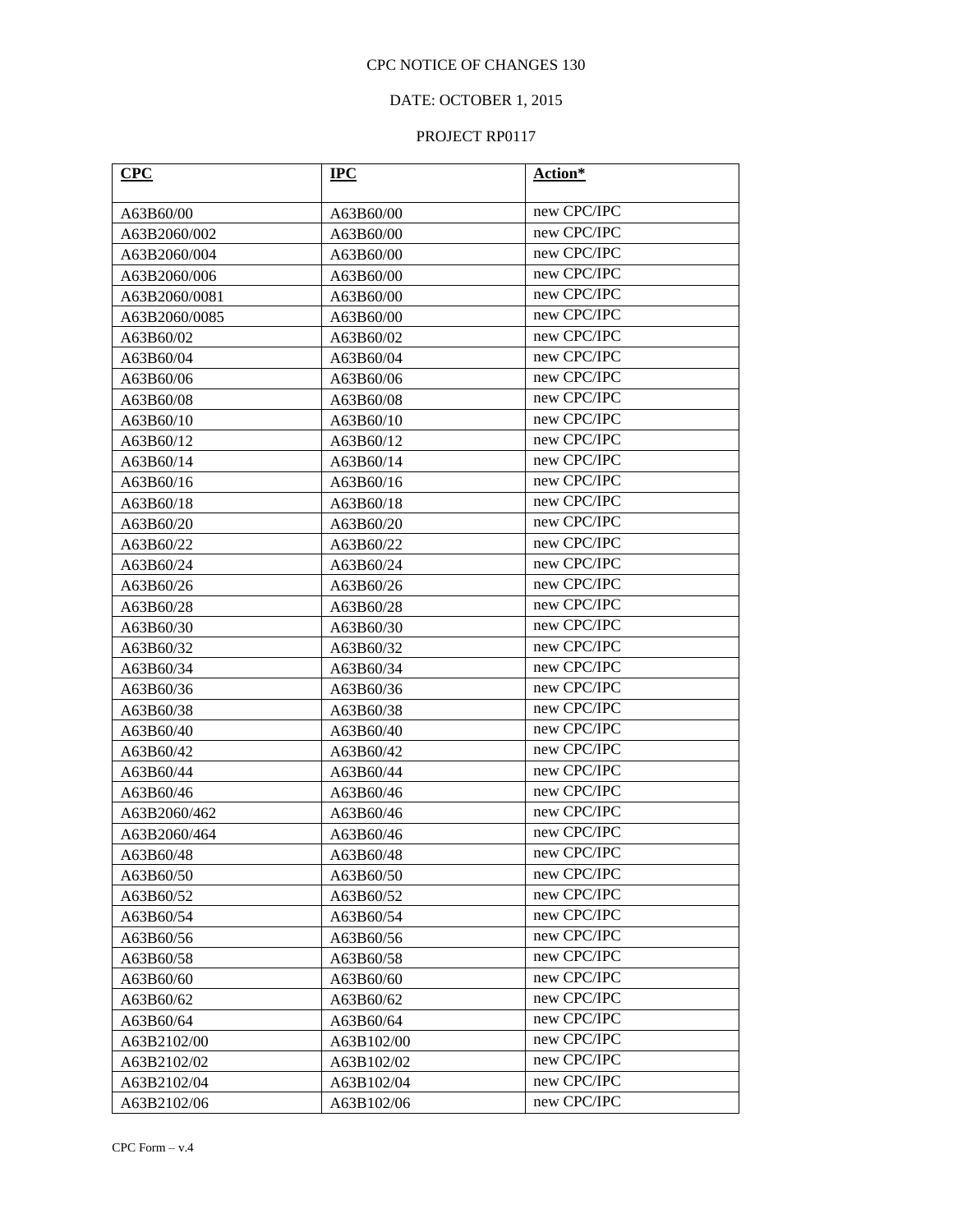#### DATE: OCTOBER 1, 2015

#### PROJECT RP0117

| CPC           | $IPC$      | Action*     |  |
|---------------|------------|-------------|--|
|               |            |             |  |
| A63B2102/065  | A63B102/06 | new CPC/IPC |  |
| A63B2102/08   | A63B102/08 | new CPC/IPC |  |
| A63B2102/10   | A63B102/10 | new CPC/IPC |  |
| A63B2102/12   | A63B102/12 | new CPC/IPC |  |
| A63B2102/14   | A63B102/14 | new CPC/IPC |  |
| A63B2102/16   | A63B102/16 | new CPC/IPC |  |
| A63B2102/18   | A63B102/18 | new CPC/IPC |  |
| A63B2102/182  | A63B102/18 | new CPC/IPC |  |
| A63B2102/184  | A63B102/18 | new CPC/IPC |  |
| A63B2102/20   | A63B102/20 | new CPC/IPC |  |
| A63B2102/22   | A63B102/22 | new CPC/IPC |  |
| A63B2102/24   | A63B102/24 | new CPC/IPC |  |
| A63B2102/26   | A63B102/26 | new CPC/IPC |  |
| A63B2102/28   | A63B102/28 | new CPC/IPC |  |
| A63B2102/30   | A63B102/30 | new CPC/IPC |  |
| A63B2102/32   | A63B102/32 | new CPC/IPC |  |
| A63B2102/34   | A63B102/34 | new CPC/IPC |  |
| A63B2102/36   | A63B102/36 | new CPC/IPC |  |
| A63B2102/38   | A63B102/38 | new CPC/IPC |  |
| A63B2243/0004 |            | delete CPC  |  |
| A63B2243/0008 |            | delete CPC  |  |
| A63B2243/0012 |            | delete CPC  |  |
| A63B2243/0016 |            | delete CPC  |  |
| A63B2243/0029 |            | delete CPC  |  |
| A63B2243/0041 |            | delete CPC  |  |
| A63B2243/0045 |            | delete CPC  |  |
| A63B2243/005  |            | delete CPC  |  |
| A63B2243/0075 |            | delete CPC  |  |
| A63B2243/0079 |            | delete CPC  |  |
| A63B2243/0083 |            | delete CPC  |  |
| A63B2243/0087 |            | delete CPC  |  |
| A63B2243/0091 |            | delete CPC  |  |

\*Action column:

- For an (N) or (Q) entry, provide an IPC symbol and complete the Action column with "NEW."
- For an existing CPC main trunk entry or indexing entry where the existing IPC symbol needs to be changed, provide an updated IPC symbol and complete the Action column with "UPDATED."
- For a (D) CPC entry or indexing entry complete the Action column with "DELETE." IPC symbol does not need to be included in the IPC column.
- For an (N) 2000 series CPC entry which is positioned within the main trunk scheme (breakdown code) provide an IPC symbol and complete the action column with "NEW".
- For an (N) 2000 series CPC entry positioned at the end of the CPC scheme (orthogonal code), with no IPC equivalent, complete the IPC column with "CPCONLY" and complete the action column with "NEW".

NOTES:

- F symbols are not included in the CICL table above.
- E and M symbols are not included in the CICL table above unless a change to the existing IPC is desired.